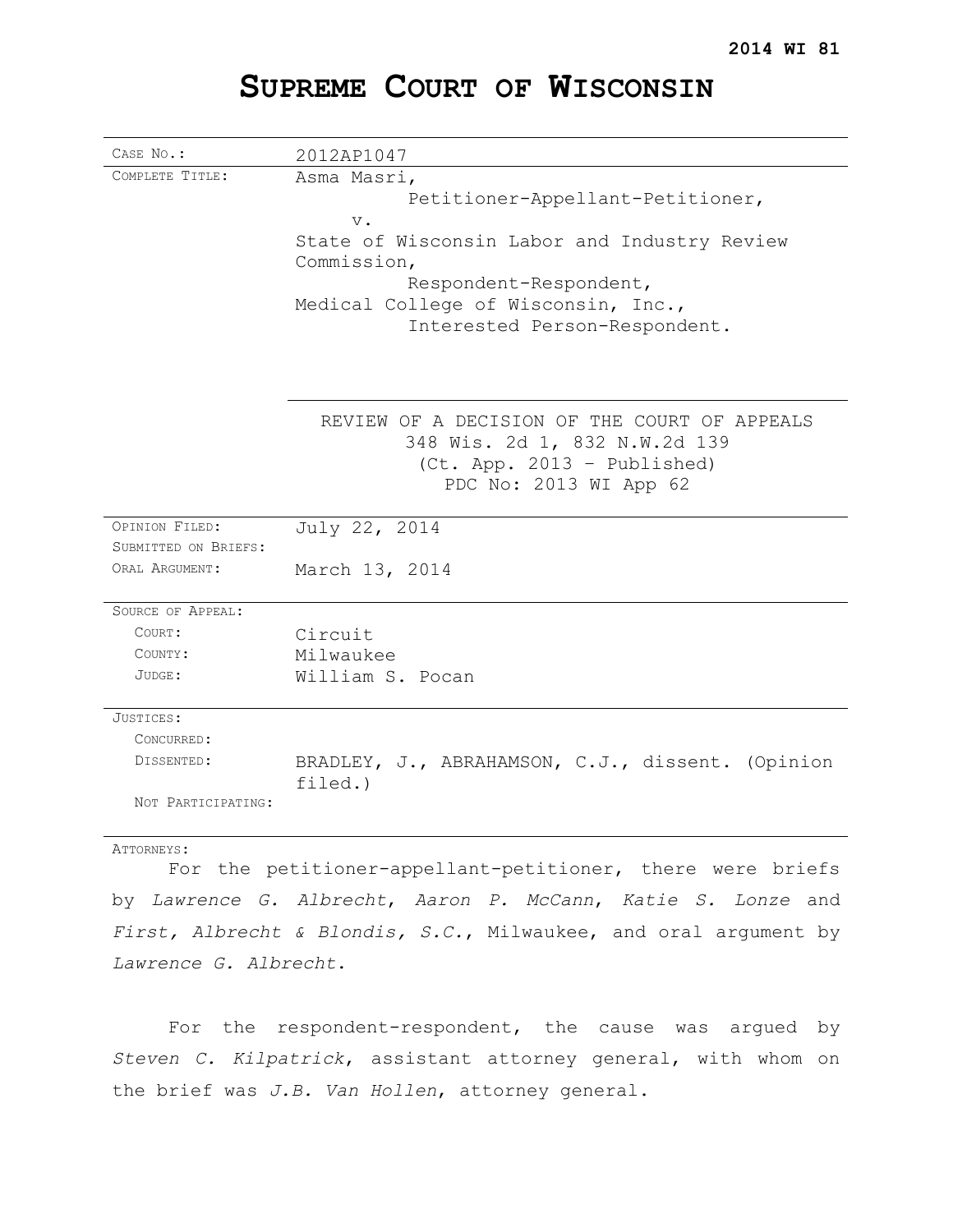For the interested person-respondent, there was a brief by *Amy(Schmidt(Jones*,!*Kirk(A.(Pelikan*,!and!*Michael(Best(&(Friedrich( LLP*,!Milwaukee,!and!oral!argument!by!*Amy(Schmidt(Jones*.

An amicus curiae brief was filed by *Timothy W. Feeley, Sara* J. MacCarthy, and *Hall, Render, Killian, Heath & Lyman, P.C.*, Milwaukee, on behalf of the Wisconsin Hospital Association.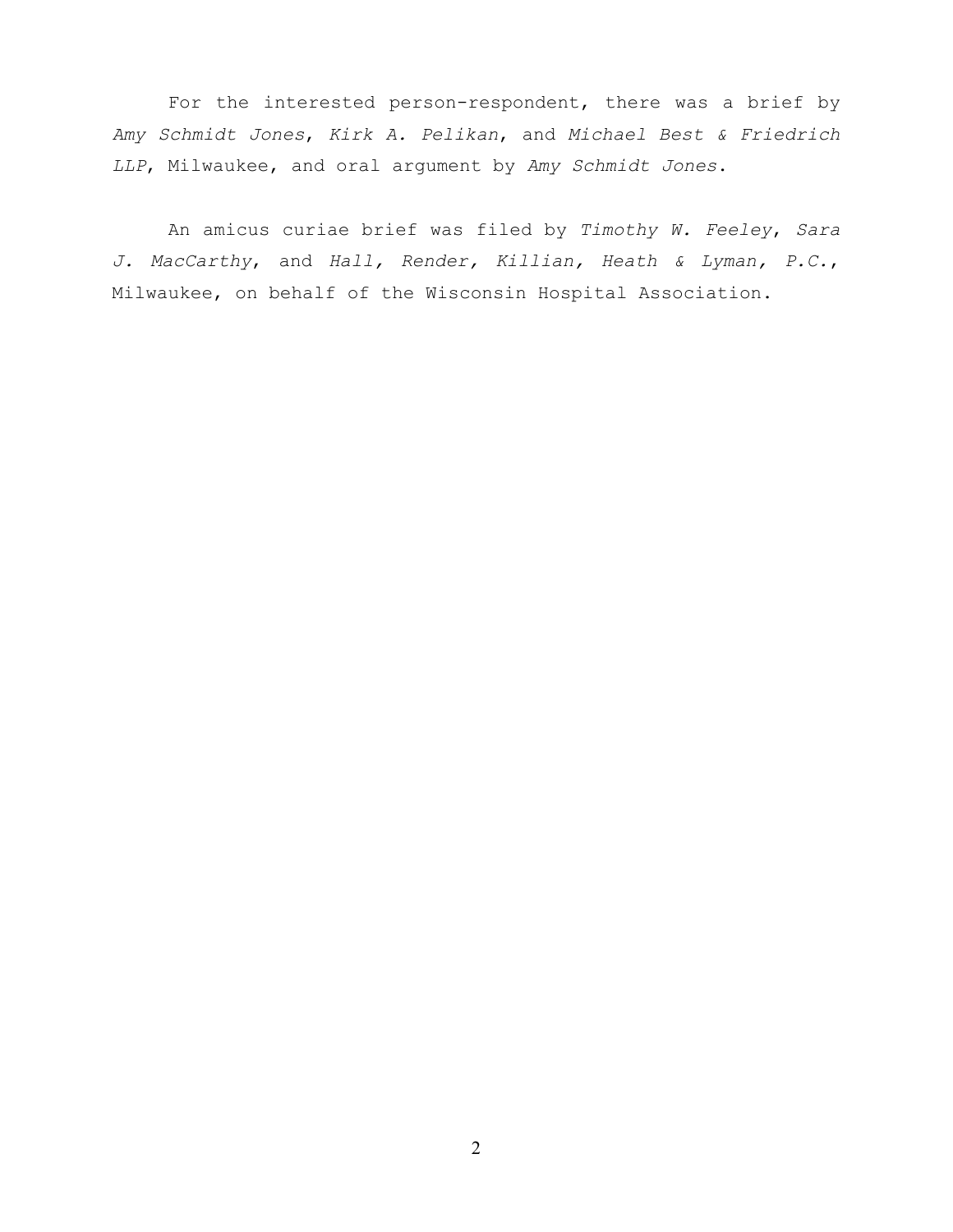2014 WI 81

NOTICE

This opinion is subject to further **editing% and% modification.% % The% final% version% will% appear% in% the% bound% volume of the official reports.** 

No. 2012AP1047 (L.C.!No. 2011CV15410)

STATE OF WISCONSIN  $\cdot$  : IN SUPREME COURT

**Asma%Masri,**

Petitioner-Appellant-Petitioner,

**%%%%%v.**

 $\overline{a}$ 

State of Wisconsin Labor and Industry Review **Commission,**

 ${\tt Respondent-Respondent},$ 

Medical College of Wisconsin, Inc.,

Interested Person-Respondent.

**FILED**

**JUL%22,%2014**

Diane M. Fremgen Clerk of Supreme Court

REVIEW of a decision of the Court of Appeals. Affirmed.

¶1 DAVID! T.! PROSSER,! J.!!! This! is! a! review! of! a! published decision of the court of appeals<sup>1</sup> affirming a circuit court order that affirmed a Labor and Industry Review Commission (LIRC) determination.

 $1$  Masri v. LIRC, 2013 WI App 62, 348 Wis. 2d 1, 832 N.W.2d 139.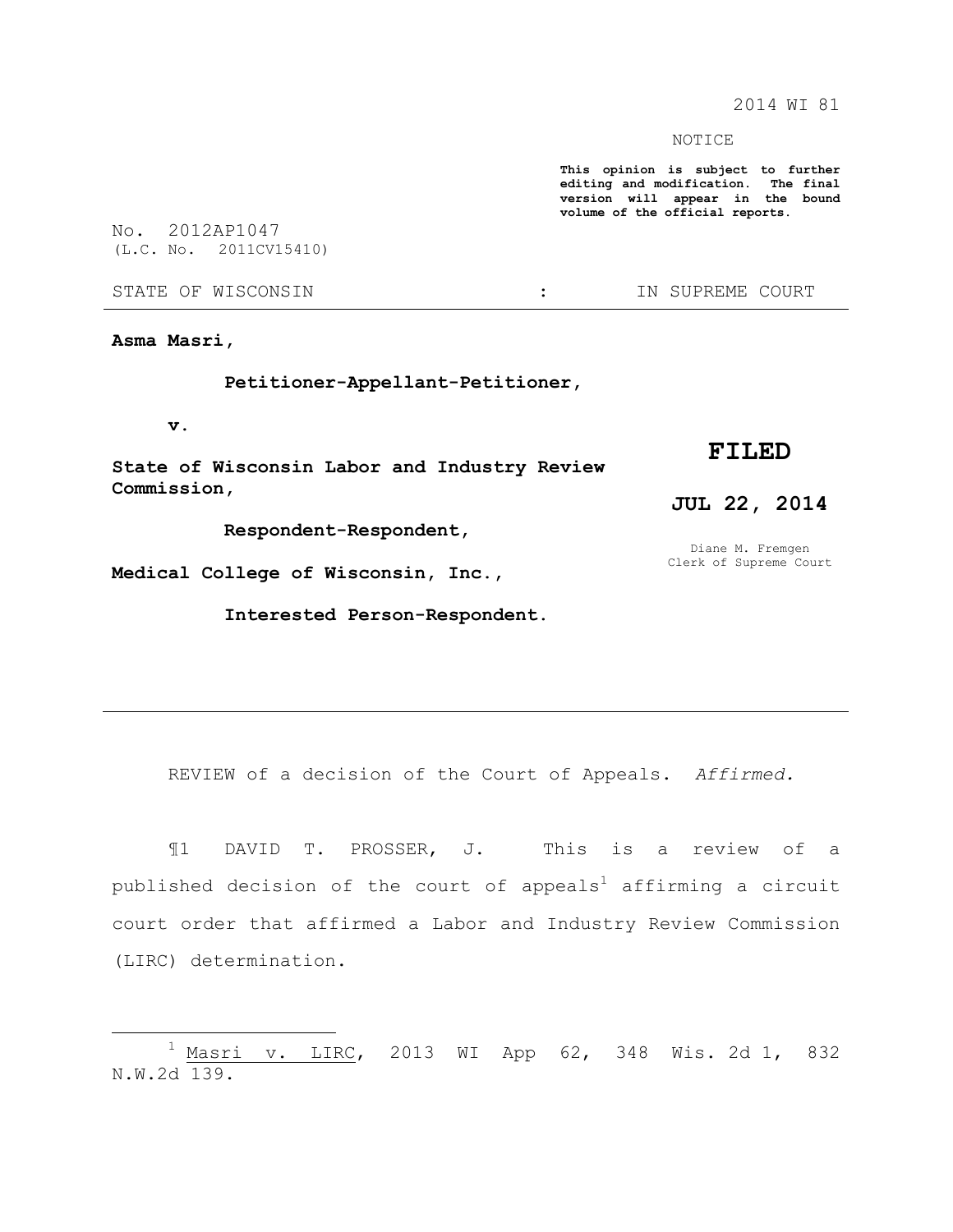¶2 The! case! requires! statutory! interpretation! to! determine whether uncompensated interns are entitled to the anti-retaliation protections of Wis. Stat. § 146.997 (2007-08) $^2$ --Wisconsin's health care worker protection statute. Because this case involves an administrative agency's interpretation of § 146.997, we must also determine the level of deference, if any, to grant LIRC, which, in conjunction with the Department of Workforce Development (DWD), is charged with administering the statute.

¶3 Asma! Masri! (Masri)! was! a! doctoral! student! at! the! University of Wisconsin-Milwaukee (UWM) when she began work as a "Psychologist Intern" in the Division of Transplant Surgery at the Medical College of Wisconsin (MCW). MCW assigned Masri to the transplant surgery unit at Froedtert Hospital. MCW ended Masri's internship after she met with an MCW administrator to report! "clinical/ethical"! concerns.! ! Masri! contends! that! the! termination of the internship violated Wis. Stat. § 146.997, which provides that certain health care employers and their employees may not take "disciplinary action against . . . any person" who in good faith reports violations of state or federal laws, regulations, or standards. Wis. Stat. § 146.997(3)(a). Wisconsin Stat.  $$ 146.997(1)$  (b) adopts the definition of "disciplinary action" given in Wis. Stat. § 230.80(2), namely, "any action taken with respect to an employee." Wis. Stat.

 $2$  All subsequent references to the Wisconsin Statutes are to the 2007-08 version unless otherwise indicated.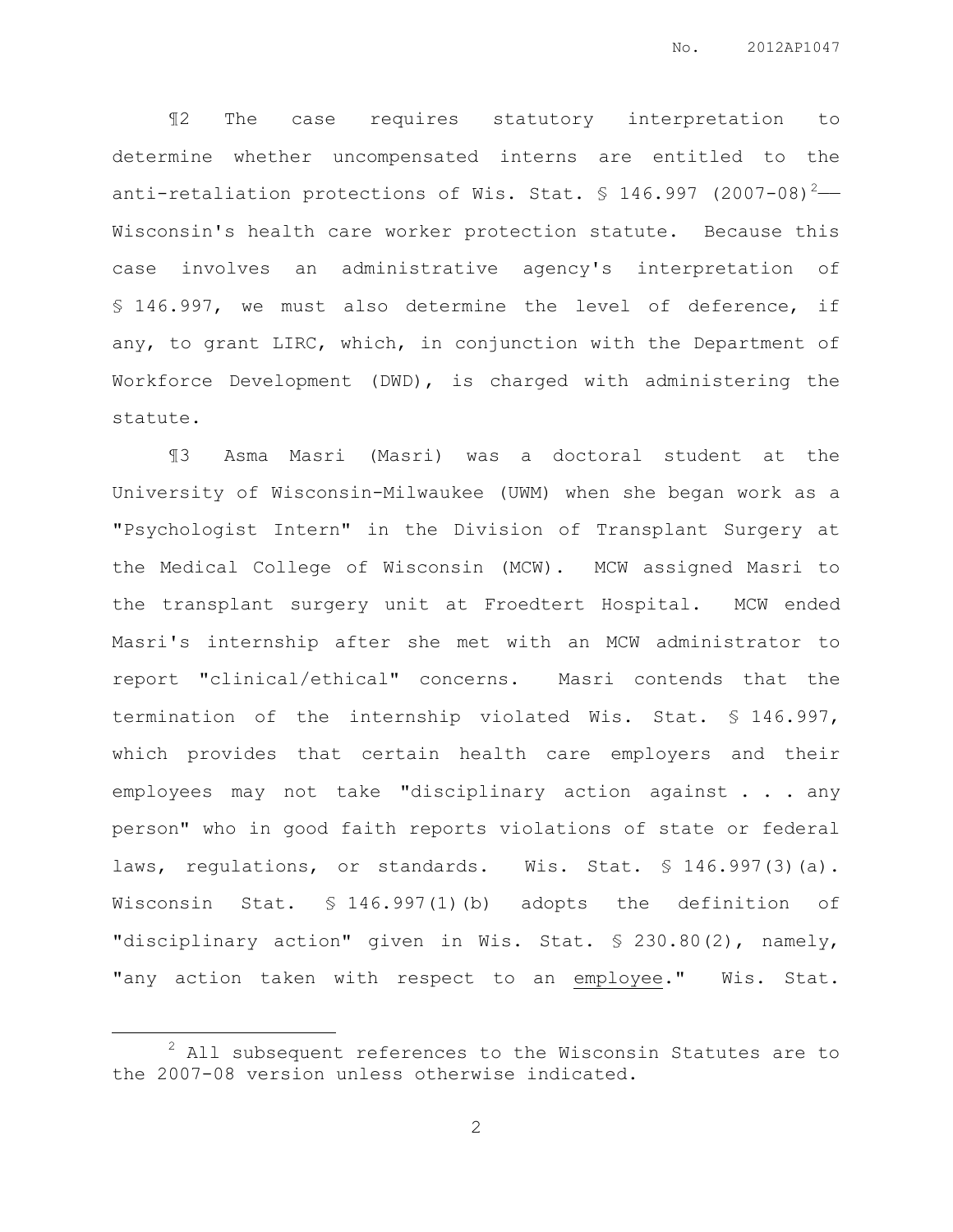§ 230.80(2) (emphasis added). Thus, the pivotal question in this case is whether Masri, as an unpaid intern, is an employee and therefore protected by Wis. Stat.  $$ 146.997(3)(a)$ .

¶4 LIRC! determined! that! § 146.997! applies! only! to! an! employee, and that as an unpaid intern, Masri was not an employee. Granting due weight deference to LIRC's decision, the circuit court and the court of appeals both affirmed.

¶5 We!conclude!the!following.

¶6 First,! we! accord! LIRC's! decision! due! weight! deference! because LIRC has experience interpreting the meaning of "employee" under various statutes and is charged with administering Wis. Stat. § 146.997. The fact that LIRC had not previously considered the specific question whether an unpaid intern is an employee is not enough to abate the due weight deference owed to the agency. See Jamerson v. Dep't of Children & Families, 2013 WI 7, 147, 345 Wis. 2d 205, 824 N.W.2d 822.

¶7 Second,! we! agree! with! LIRC! that! Wis.! Stat.! § 146.997! applies only to employees, a category that does not include interns who do not receive compensation or tangible benefits. See Masri v. Med. Coll. of Wis., ERD No. CR200902766 (LIRC, Aug. 31, 2011). As Wis. Stat. § 146.997 does not define "employee,"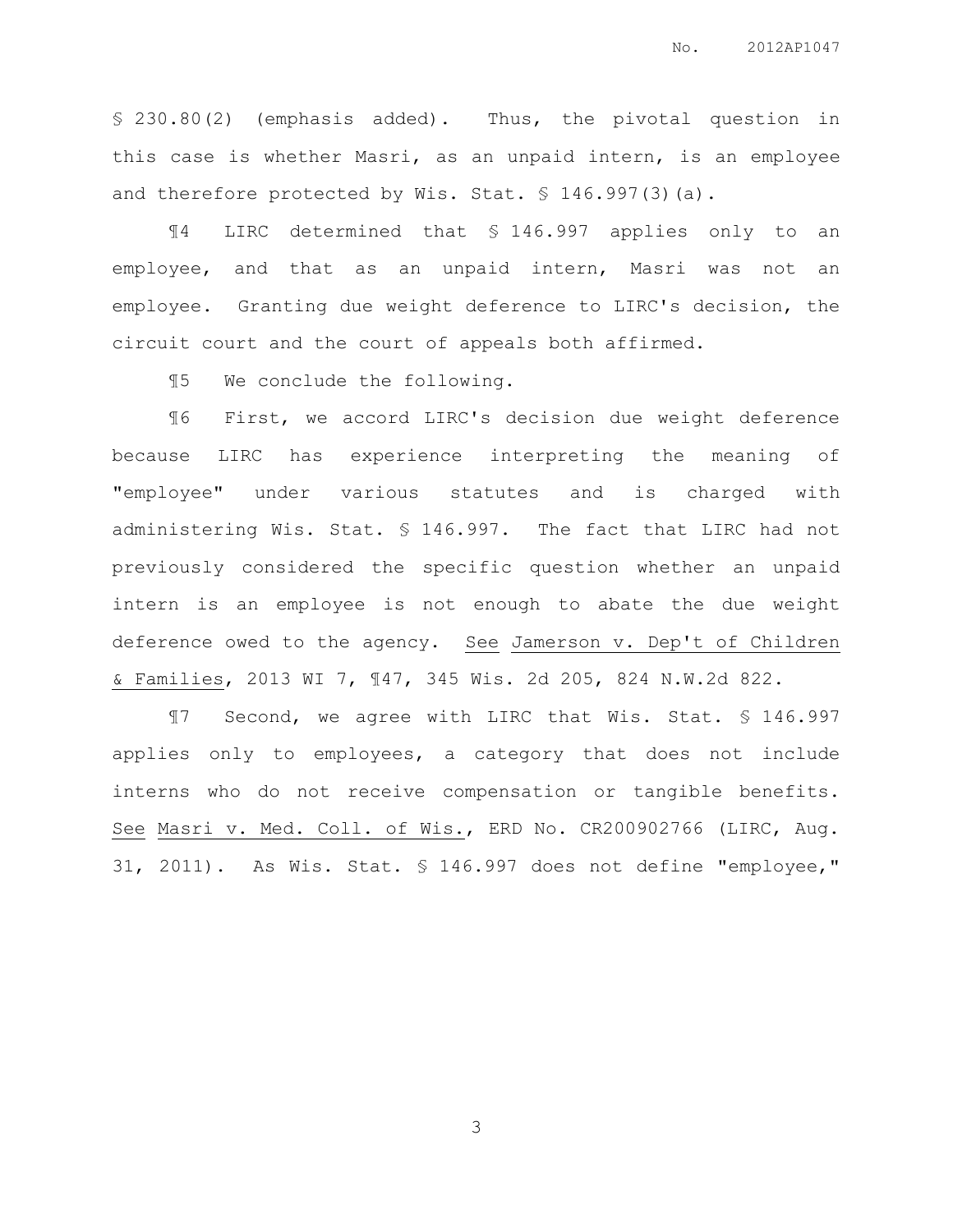we must give the term its ordinary meaning. $^3$  State ex rel. Kalal v. Circuit Court for Dane Cnty., 2004 WI 58, ¶45, 271 Wis. 2d 633, 681 N.W.2d 110. After consulting the language, context, and structure of the statute, we conclude that LIRC's interpretation is reasonable, and there is no more reasonable interpretation.! ! Because! Masri! received! no! compensation! or! tangible benefits, she was not an employee of MCW and was therefore not entitled to anti-retaliation protection under  $$146.997(3)(a).$ 

I. FACTUAL BACKGROUND AND PROCEDURAL HISTORY

¶8 Masri! was! a! doctoral! candidate! at! UWM! when! she! began! working as an unpaid "Psychologist Intern" in MCW's Division of Transplant Surgery on August 27, 2008. Masri worked 40 hours a week and was introduced as a "Psychologist Intern." She received an "all-access" badge for MCW and Froedtert Memorial Lutheran Hospital (Froedtert)<sup>4</sup> and had complete access to patient

 $\overline{a}$ 

 $3$  Wisconsin Stat. § 230.80, which lends its definition of "disciplinary action" to Wis. Stat. § 146.997, does define the term! "employee."! ! Wis.! Stat.! § 230.80(3).! ! Under! Wis.! Stat.! § 230.80(3), "'Employee' means any person employed by any governmental unit . . . " with some exceptions. The definition in  $$ 230.80(3)$  is not helpful in the present case because it fails to define "employed," which it uses in the definition of "employee." Thus, even if we were to apply the § 230.80(3) definition of "employee" to Masri, we would still have to define "employed" according to its ordinary meaning.

 $4$  According to Froedtert's letter to the Equal Rights Supervisor, "Froedtert Hospital is a teaching and research hospital providing tertiary-level health care services on both an inpatient and outpatient basis. The physicians who provide patient care at Froedtert Hospital are employees of the Medical College of Wisconsin."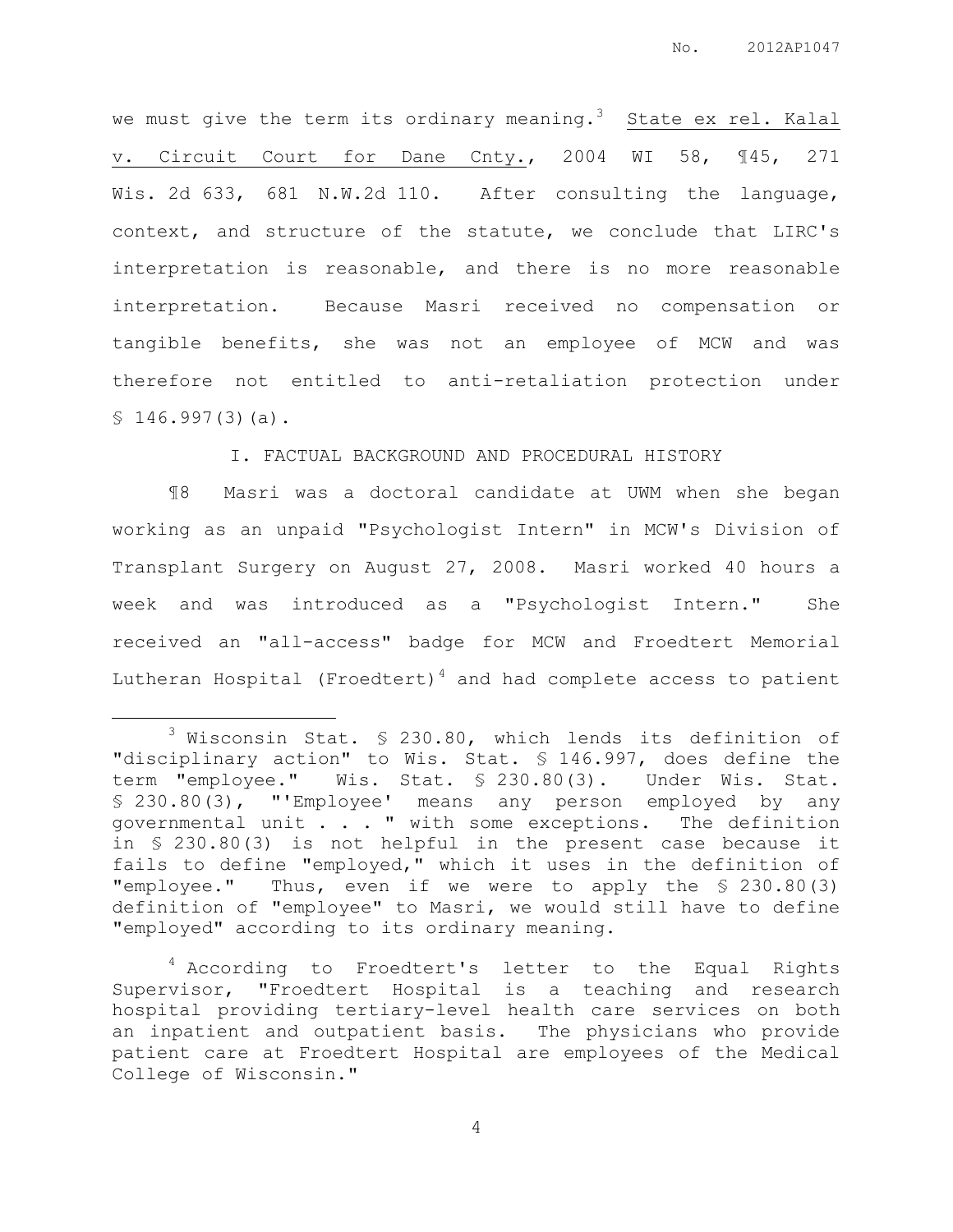records. On November 19, 2008, Masri met with MCW Department of Surgery Administrator Jon Mayer (Mayer) to report "clinical/ethical! concerns."! ! Masri! alleges! that! after! she! reported a few complaints, Mayer ended the meeting so that he could discuss the report with Masri's supervisor, Dr. Rebecca Anderson (Dr. Anderson), MCW's Director of Transplant Psychological Services.<sup>5</sup>

¶9 Effective! November! 24,! 2008,! Dr.! Anderson! ended! Masri's internship. On August 6, 2009, Masri filed a standardform retaliation complaint against MCW and Froedtert with the Equal Rights Division (ERD) of DWD. ERD matched the complaint with Wis. Stat. § 146.997 as the anti-retaliation law under which Masri might be protected.

 $fl10$  On August 19, 2009, MCW responded to the complaint and argued that Masri was not covered by Wis. Stat. § 146.997 because she was not an employee. MCW noted that Masri was a student at UWM and was allowed to gain clinical experience at MCW only as part of UWM's educational program. Moreover, MCW

 $\overline{a}$ 

She alleged Dr. Anderson's assistant told her to prepare two separate patient evaluations, which Masri refused to do.

Finally, Masri alleged that Dr. Anderson told her to create a "borderline personality" diagnosis for a patient who had received a possibly negligent breast cancer operation in order to discredit the patient if she filed a malpractice suit. Masri refused. Masri claims that Mayer cut her off but that she would have continued with more complaints.

 $5$  When she talked with Mayer, Masri alleged that Dr. Anderson's assistant told Masri to work as a social worker (rather than a "Psychologist Intern") while the social worker in the transplant unit was on vacation.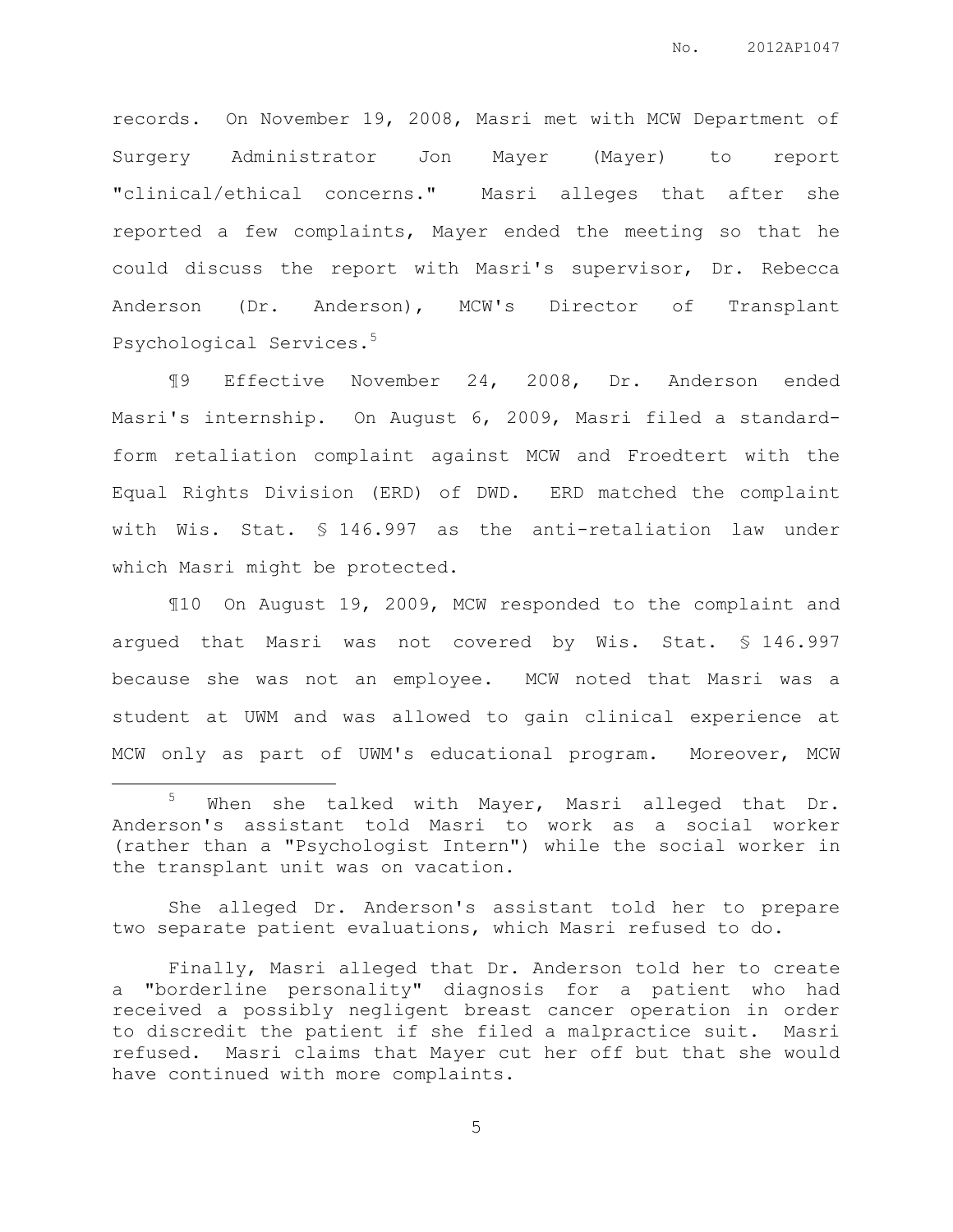claimed that it terminated Masri's internship due to concerns with her performance and that these alleged concerns began before Masri made her complaints to Mayer.<sup>6</sup> MCW attached its policy on whistleblowing to its letter responding to the complaint. The MCW policy stated, "Wisconsin law (Wisconsin Statue [sic] 146.977) prohibits retaliatory action by a health provider against an employee who in good faith reports [violations of state or federal law or standards or violations of ethical standards]." (Emphasis added.) MCW also attached to its response letter a series of Dr. Anderson's notes about Masri's allegedly unsatisfactory performance beginning on October 28, 2008.

¶11 On! September! 11,! 2009,! in! a! letter to Equal! Rights! Supervisor James Drinan, Masri laid out the facts underlying her complaint. Masri claimed that Dr. Anderson applied for grants to obtain funding for Masri's position and that Dr. Anderson promised her health insurance and parking. Masri eventually received free parking at MCW but did not receive any compensation or health insurance. Masri also contended that Dr.

 $\overline{a}$ 

 $6$  MCW attached a document drafted by Dr. Anderson to a letter it sent to Equal Rights Supervisor James Drinan. Dr. Anderson's document is not dated, but it lists a series of alleged issues with Masri's performance beginning on October 28, 2008. In her response to MCW's letter to the Equal Rights Supervisor, Masri asked, "When, exactly, was this document created, and where is the full chain of email and correspondence relevant! to! this! document's! creation?"! ! The! record! does! not! indicate when Dr. Anderson drafted the list of alleged issues with Masri's performance. In any event, because we conclude that Masri is not protected under Wis. Stat. § 146.997, the alleged issues with her performance are not at issue.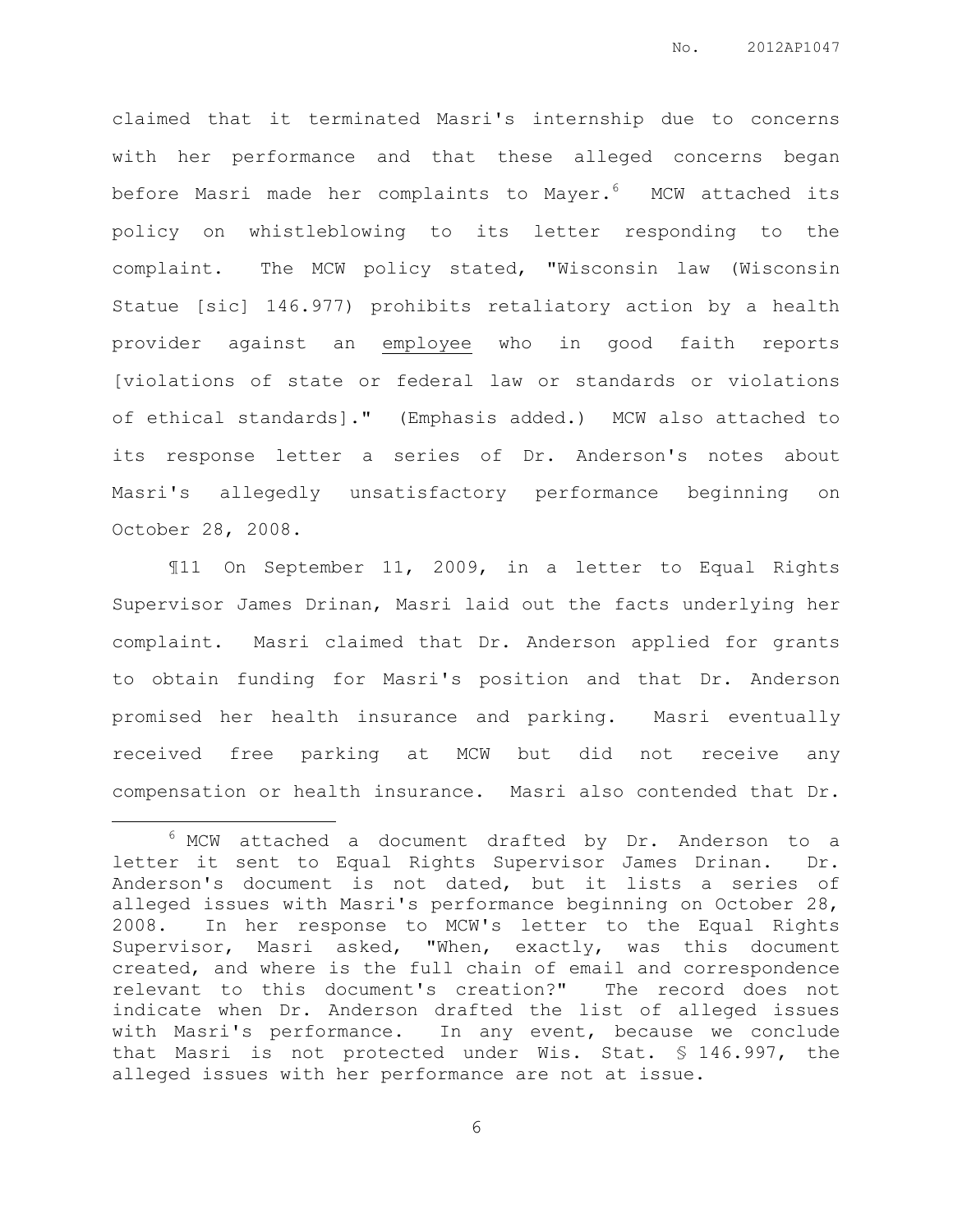Anderson was supposed to prepare an "Affiliation Agreement" contract that would be executed between MCW and UWM, $^7$  but Dr. Anderson did not prepare that contract.

¶12 On! September! 15,! 2009,! an! Equal! Rights! Officer! issued! a Preliminary Determination and Order (Preliminary Determination) that dismissed Masri's complaint. The Preliminary Determination concluded that ERD did not have jurisdiction under Wis. Stat. § 146.997 because Masri was an unpaid intern, and therefore she was not an employee of either MCW or Froedtert.

¶13 Masri! appealed! the! Preliminary! Determination! as! it! related to MCW on September 23, 2009.8 On appeal, Masri argued

 $\overline{a}$ 

The intern should be employed under a contract comparable to the psychological services staff contracts within the internship setting. Salary, fringe benefits, and travel allowances (if applicable) should be specified in the contract. Office space, equipment, and secretarial services should be provided by the internship setting as well as some released time for professional development.

There is also a section in the Internship Handbook titled "Credits/Intern Status" that provides, "The student should have a title such as 'intern,' 'resident,' or other similar designation of trainee status. Full-time Ph.D. interns do not need to register for intern credits, though they need to maintain dissertator status."

 $8$  Masri did not appeal the Preliminary Determination as it related to Froedtert.

 $7$  UWM has a document called, "Internship in Counseling Psychology[,] Department of Educational Psychology at The University of Wisconsin-Milwaukee: A Handbook for Faculty, Supervisors, and Students" (Internship Handbook). Under a section titled "Personnel Arrangements," the Internship Handbook states: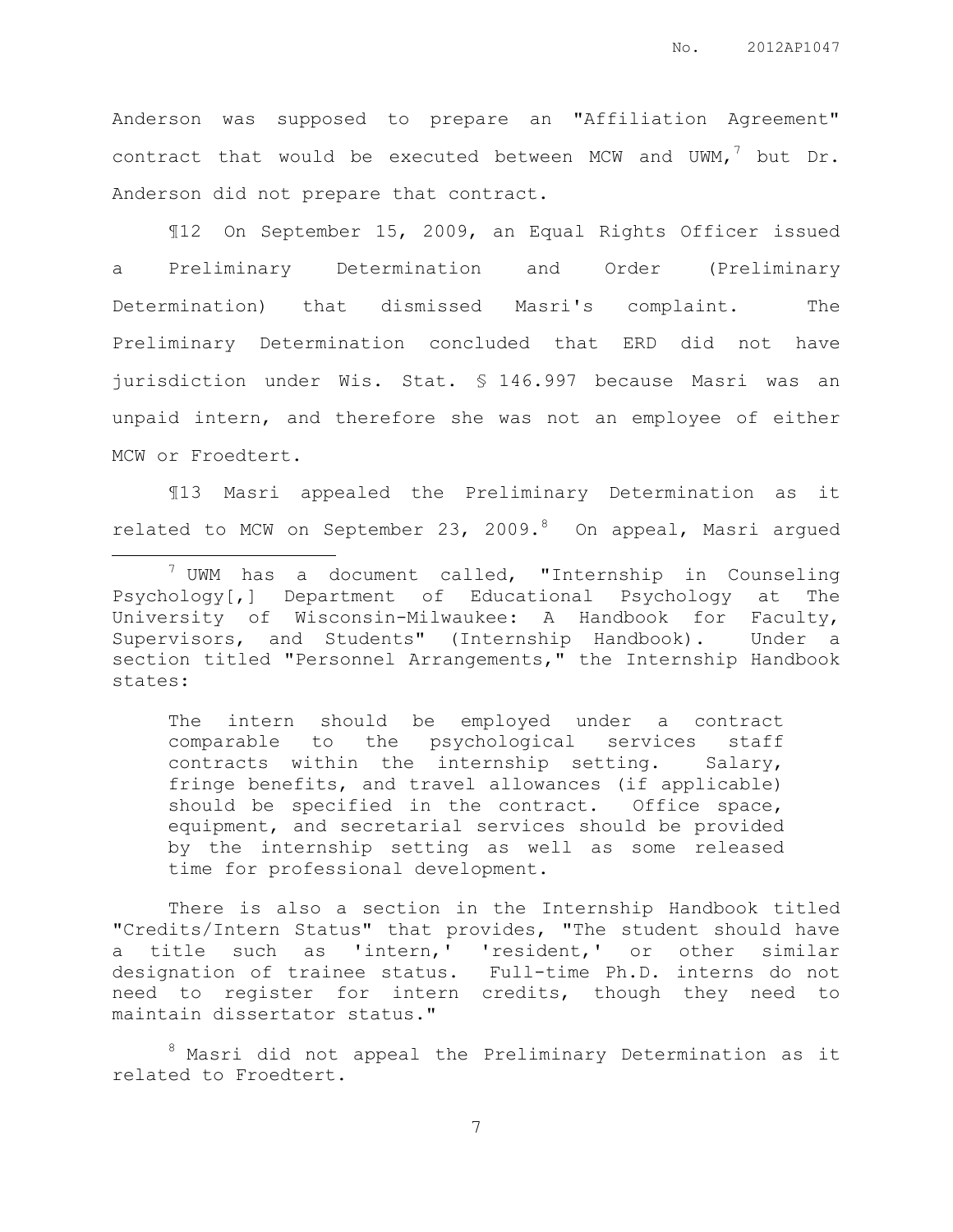that the investigator failed to properly investigate the complaint and that the investigator's summary dismissal on jurisdictional grounds was improper. She sent a letter dated December 4, 2009, to the ERD Hearing & Mediation Section Chief in which she argued that even if an "employee" must be someone who receives compensation, that compensation may come in the form! of! "tangible! benefits."! ! She! argued! that! her! all>access! badge, office space, support staff, and networking opportunities constituted tangible benefits that made her an employee. She also asserted that "Dr. Anderson had promised her health insurance, employee parking, and financial grants-in-aid."

¶14 On!January!14,!2010,!an administrative!law!judge!(ALJ) for ERD affirmed the Preliminary Determination. The ALJ determined that Wis. Stat. § 146.997 is limited to employees and that Masri was not an employee because she received no financial compensation.

¶15 Masri! filed! a! petition! for! review! with! LIRC! on! February 4, 2010. On August 31, 2011, LIRC issued a decision affirming the ALJ's decision and adopting his findings and conclusion as its own. Masri v. Med. Coll. of Wis., ERD No. CR200902766 (LIRC, Aug. 31, 2011). In its decision, LIRC cited Ratsch v. Mem'l Med. Ctr., ERD No. CR200504192 (LIRC, Mar. 10, 2006), for the proposition that Wis. Stat. § 146.997 applies exclusively to employees. Masri v. Med. Coll. of Wis., ERD No. CR200902766! (LIRC,! Aug.! 31,! 2011).! ! LIRC! said that! it had previously looked at compensation to determine employment status and noted that it is possible that a worker could be an employee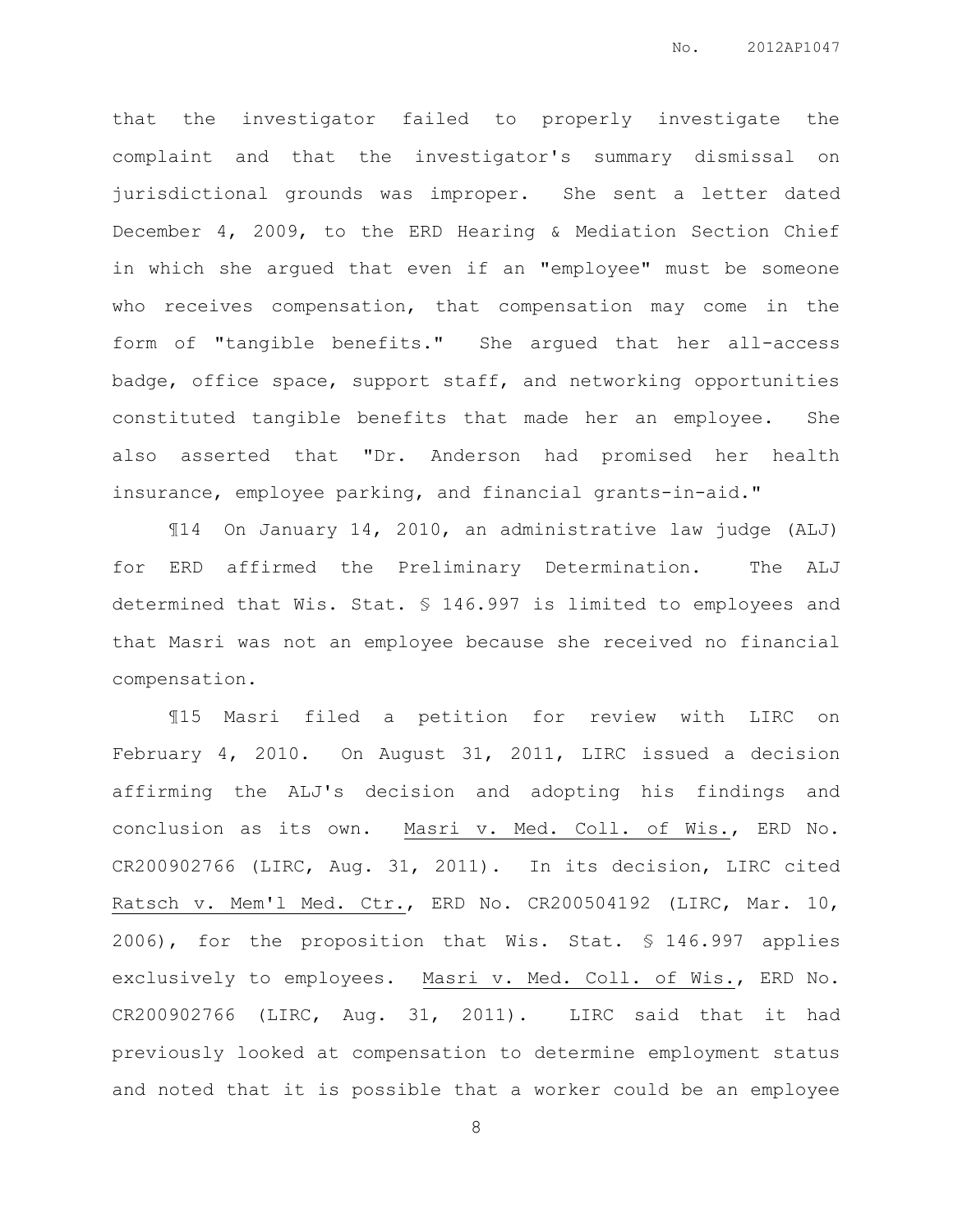based on tangible benefits other than salary. Id. However, LIRC rejected Masri's argument that she received tangible benefits that would make her an employee. Id. LIRC determined that Masri's alleged tangible benefits-the security badge, office space, parking, and support staff-all related to her duties and had no independent value. Id. In addition, networking opportunities were not tangible and could not be assigned value. Id.

¶16 LIRC! also! determined! that! the! fact! that! Masri's! supervisor told her she would have health insurance and had applied for grants was not enough to confer employee status on Masri since she never received those benefits. Id. Masri suggested that the university's internship handbook evidenced an employment relationship when it said that interns are supposed to be paid and should receive a contract similar to the staff with whom the intern worked. Id. LIRC rejected this argument because Masri never entered into such a contract. Id. Finally, LIRC rejected Masri's public policy argument that she should be protected from retaliation because she was in an ideal position to report illegal or unethical conduct. Id. LIRC declined to extend coverage under Wis. Stat. § 146.997 where the legislature did not, and it stated that "there is no authority to consider an unpaid activity employment simply because of the importance of the activity." Id. (citing Langer v. City of Mequon, ERD No. 199904168 (ERD, Oct. 30, 2000), aff'd Langer v. City of Mequon, ERD No. 199904168 (LIRC, Mar. 19, 2001)).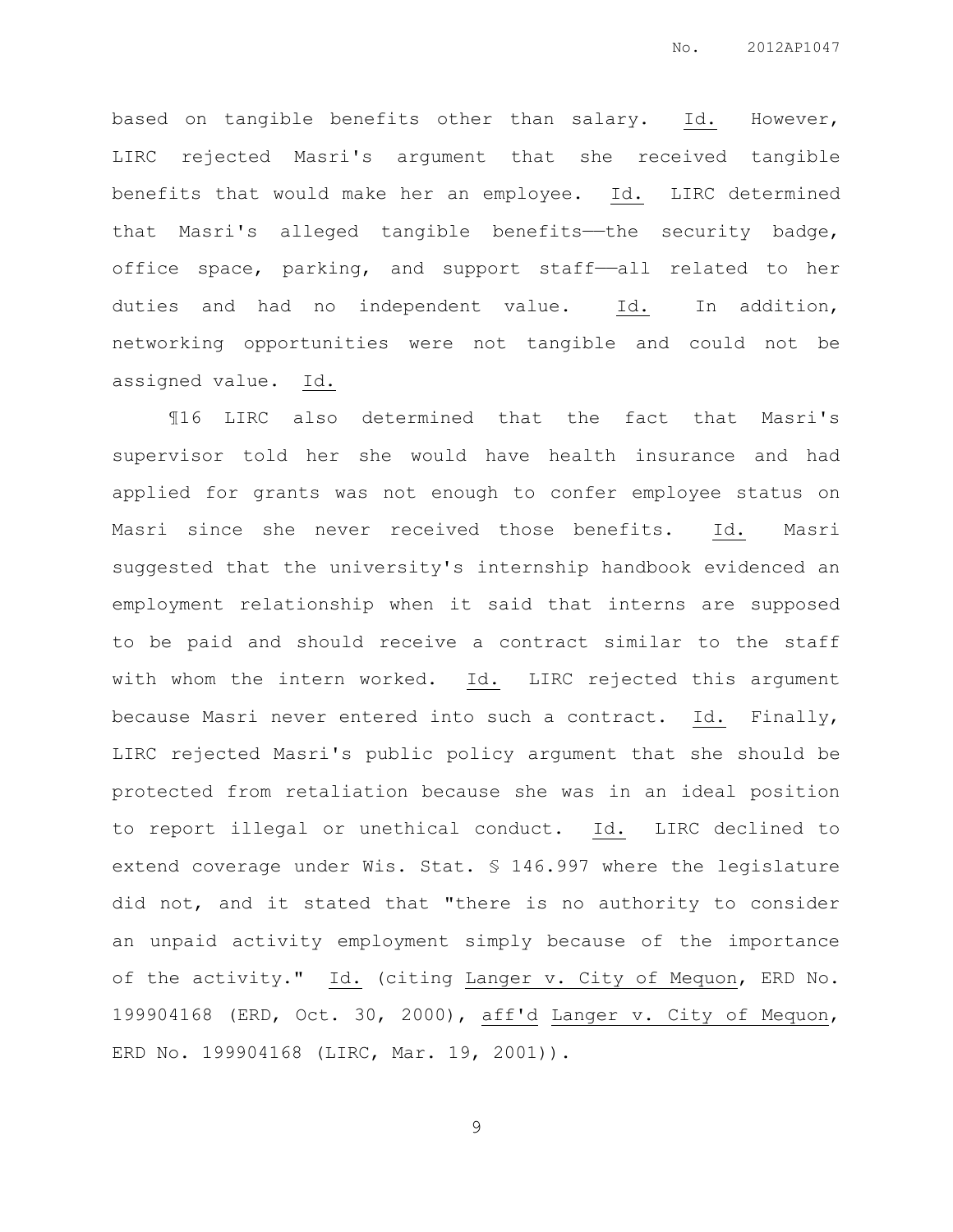¶17 Masri! filed! a! petition! for! review! with! the! Milwaukee! County Circuit Court on September 27, 2011. $^9$  - Circuit Judge William S. Pocan afforded due weight deference to LIRC's interpretation of Wis. Stat. § 146.997 and determined that LIRC's interpretation was reasonable and that there was not a more reasonable interpretation. The circuit court concluded that § 146.997 applies only to employees, and Masri was not an employee.! ! Consequently,! the! circuit! court! affirmed! the! LIRC! decision on April 2, 2012. Masri appealed.

¶18 In! a! published! decision,! a! divided court! of! appeals! affirmed the circuit court. Masri v. LIRC, 2013 WI App 62, 348 Wis. 2d 1, 832 N.W.2d 139. Also affording due weight deference to LIRC's decision, the court of appeals agreed with LIRC that § 146.997 applies only to employees and that Masri was not an employee. Id., 18. In a passionate, policy-oriented dissent, Judge Ralph Adam Fine argued that the purpose of § 146.997 is to protect patients and that even uncompensated interns should be protected from retaliation when they report illegal or unethical

 $9$  MCW joined the action in the circuit court as an interested person pursuant to Wis. Stat.  $\S$  227.53(2), which reads in part:

Every person served with the petition for review as provided in this section and who desires to participate in the proceedings for review thereby instituted shall serve upon the petitioner, within 20 days after service of the petition upon such person, a notice of appearance clearly stating the person's position with reference to each material allegation in the petition and to the affirmance, vacation or modification of the order or decision under review.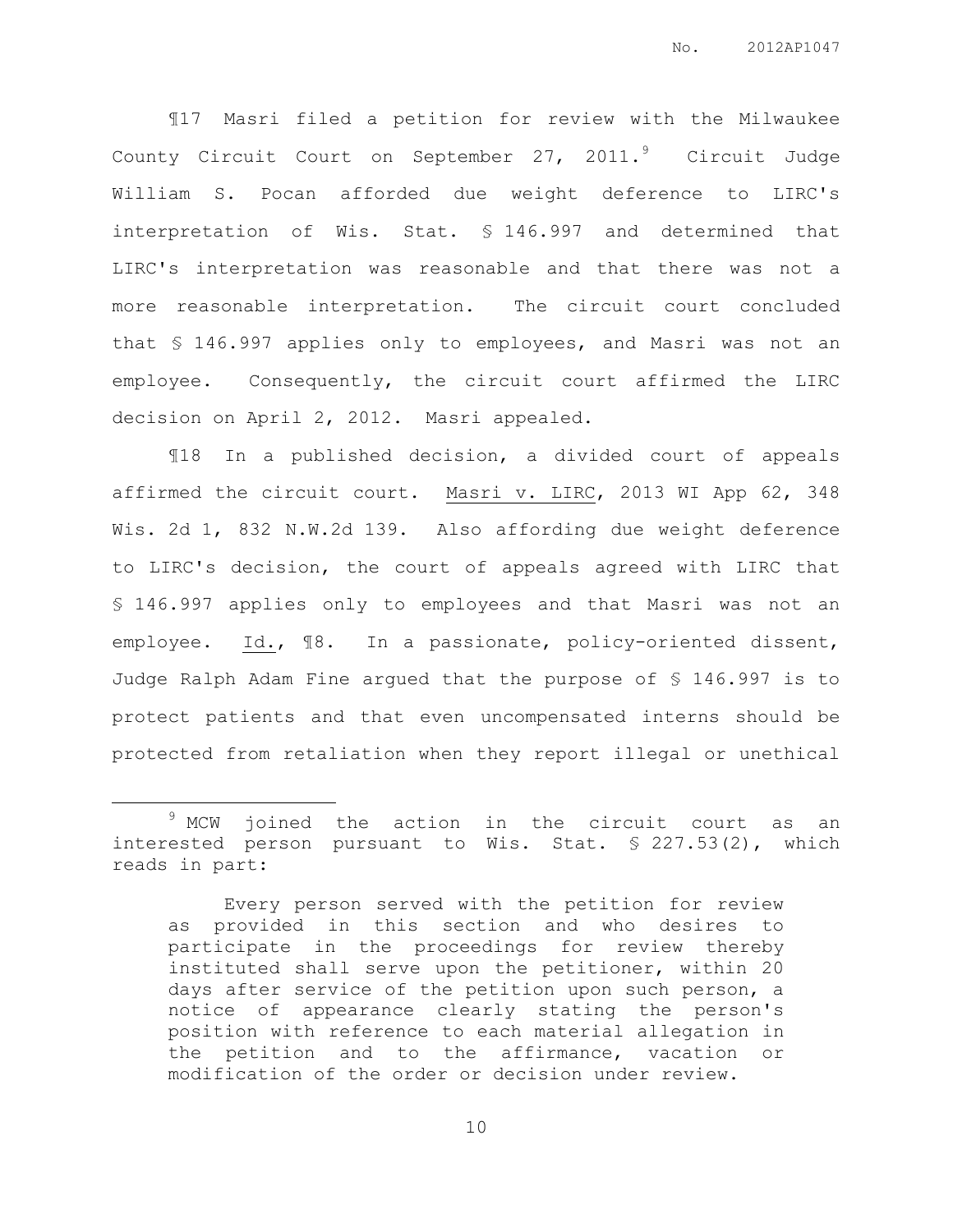conduct contemplated by  $$ 146.997.$  See id.,  $$44$  (Fine, J., dissenting).

¶19 Masri! petitioned! this! court! for! review,! which! we! granted on November 13, 2013.

## II. STANDARD OF REVIEW

T20 When there is an appeal from a LIRC determination, we review LIRC's decision rather than the decision of the circuit court. See Beecher v. LIRC, 2004 WI 88, 122, 273 Wis. 2d 136, 682 N.W.2d 29. Although statutory interpretation is a question of law that this court generally reviews de novo, we may give some deference to LIRC's decision. See UFE Inc. v. LIRC, 201 Wis. 2d 274, 284, 548 N.W.2d 57 (1996). We generally assign one of three levels of deference to agency interpretations: great weight deference, due weight deference, or de novo review. Keup v. DHFS, 2004 WI 16, 112, 269 Wis. 2d 59, 675 N.W.2d 755. The parties in this case dispute the appropriate level of deference. As will be discussed below, we accord due weight deference to LIRC's decision.<sup>10</sup>

#### III. DISCUSSION

 $\P$ 21 DWD is the agency charged with administering Wis. Stat. § 146.997. Wis. Stat. § 146.997(1)(a). LIRC is an

 $\overline{a}$ 

 $10$  "[D]ue weight shall be accorded the experience, technical competence, and specialized knowledge of the agency involved, as well as discretionary authority conferred upon it." Wis. Stat.  $$227.57(10).$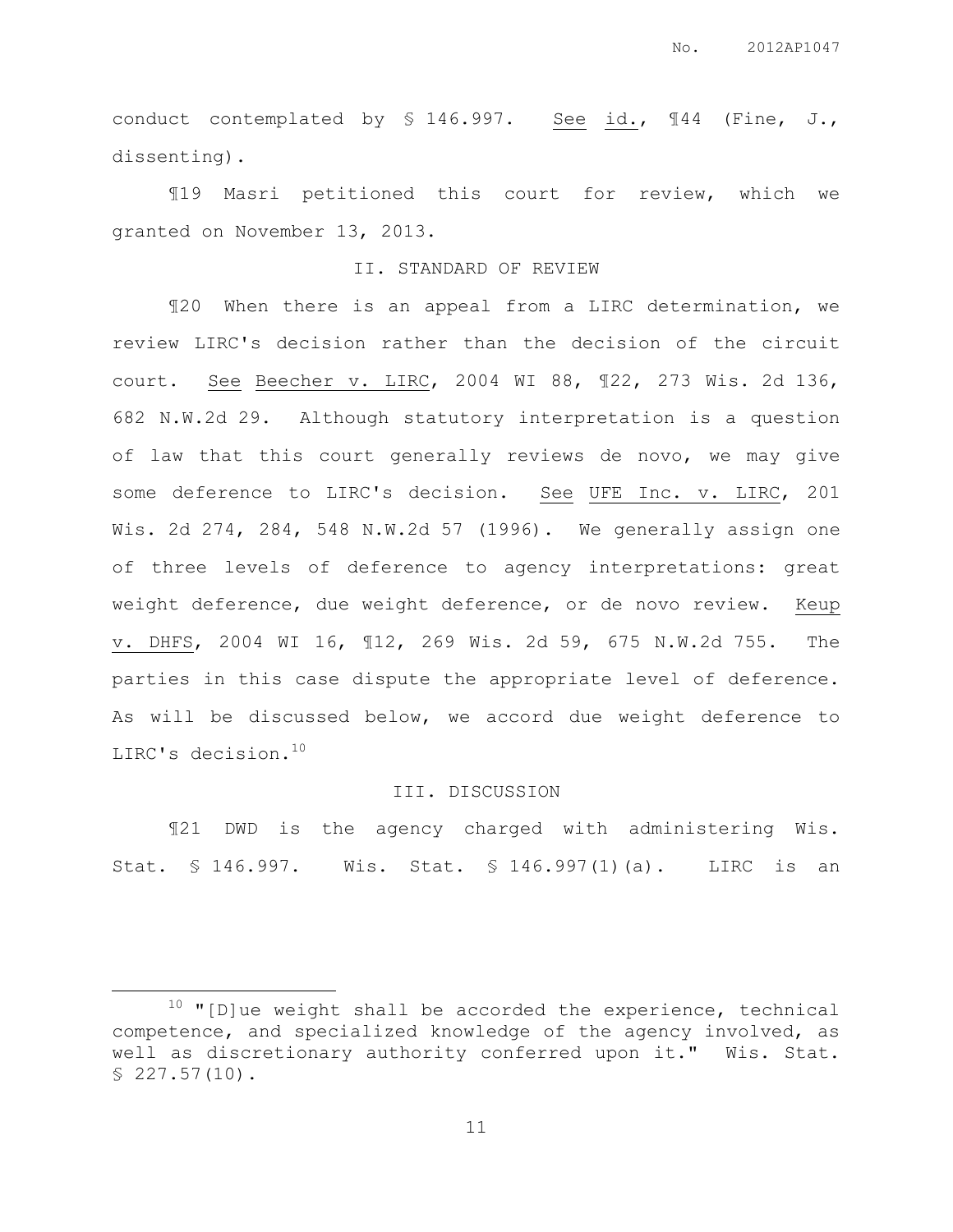independent agency attached to DWD for administrative purposes, <sup>11</sup> and if deference is appropriate, it goes to the decision of Wis. Stat.  $\$ 15.225(1);$  see DILHR v. LIRC, LIRC. 193 Wis. 2d 391, 397, 535 N.W.2d 6 (Ct. App. 1995) ("Where deference to an agency decision is appropriate, we are to accord that deference to LIRC, not to the department.") (citing DILHR v. LIRC, 161 Wis. 2d 231, 245, 467 N.W.2d 545 (1991)). Thus, in this case, we review LIRC's interpretation of Wis. Stat. § 146.997. We grant one of three levels of deference to administrative agency decisions: great weight, due weight, or de novo review. Keup, 269 Wis. 2d 59, 112.

122 An agency's decision receives great weight deference when all the following criteria are met:

(1) the agency [is] charged by the legislature with the duty of administering the statute;  $(2)$  ... the interpretation of the agency is one of long-standing;  $(3)$  . . . the agency employed its expertise or specialized knowledge in forming the interpretation [at issue]; and  $(4)$  . . . the agency's interpretation will provide uniformity and consistency in the application of the statute.

UFE Inc., 201 Wis. 2d at 284 (quoting Harnischfeger Corp. v. LIRC, 196 Wis. 2d 650, 660, 539 N.W.2d 98 (1995)). Under great weight deference, the reviewing court will not overturn an agency's reasonable interpretation that does not conflict with the statute's clear meaning even if the court believes there is a more reasonable interpretation. Id. at 287.

 $11$ Brief History of LIRC, Wisconsin.gov,  $\lambda$ http://dwd.wisconsin.gov/lirc/lrc about.htm (last visited July  $2, 2014$ .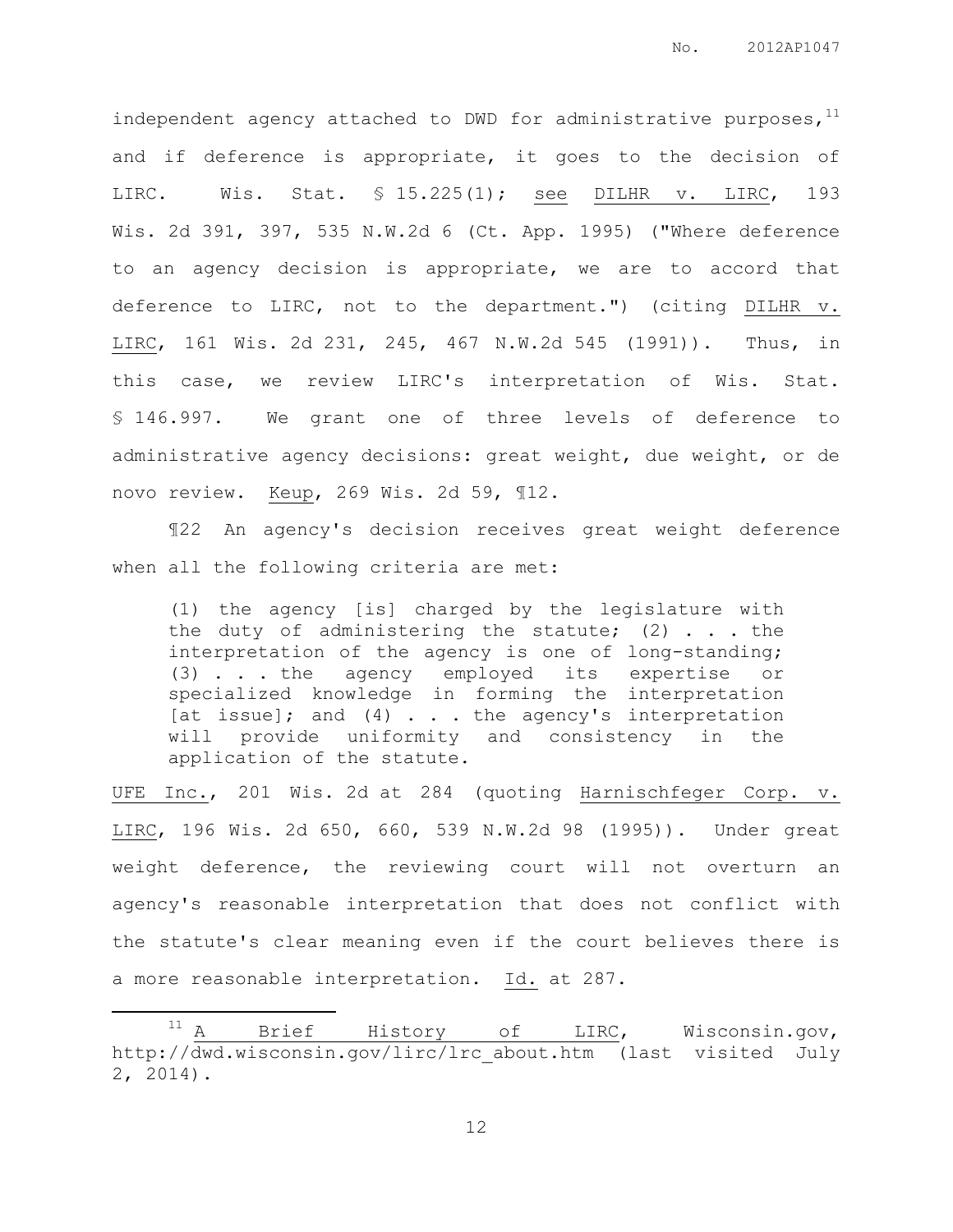¶23 Reviewing! courts! apply! due! weight! deference! to! agency! interpretations "when the agency has some experience in an area, but has not developed the expertise which necessarily places it in a better position to make judgments regarding the interpretation of the statute than a court." Id. at 286. The decision to apply due weight deference is based more on the fact that the legislature charged the agency with administering the statute than on the agency's specialized knowledge or expertise. Id. Under due weight deference, a reviewing court will not interfere with the agency's reasonable interpretation if it fits within the purpose of the statute unless there is a more reasonable interpretation available. Id. at 286-87.

¶24 Finally,! reviewing! courts! use! a! de! novo! standard! of! review "when the issue before the agency is clearly one of first impression, or when an agency's position on an issue has been so inconsistent so as to provide no real quidance." Id. at 285 (internal citations omitted). However, a reviewing court may grant due weight deference to an agency's decision on an issue of first impression if the agency is charged with administering the statute and has experience with issues that the statute addresses, even if the agency has not interpreted the particular statutory provision at issue. See Jamerson, 345 Wis. 2d 205, ¶¶46>47.! ! When! a! court! uses! a! de! novo! standard! of! review,! it! gives no deference to the agency's decision. Keup, 269 Wis. 2d 59, 116.

¶25 No! party! suggests! that! great! weight! deference! is! appropriate in this case. Instead, the dispute is whether this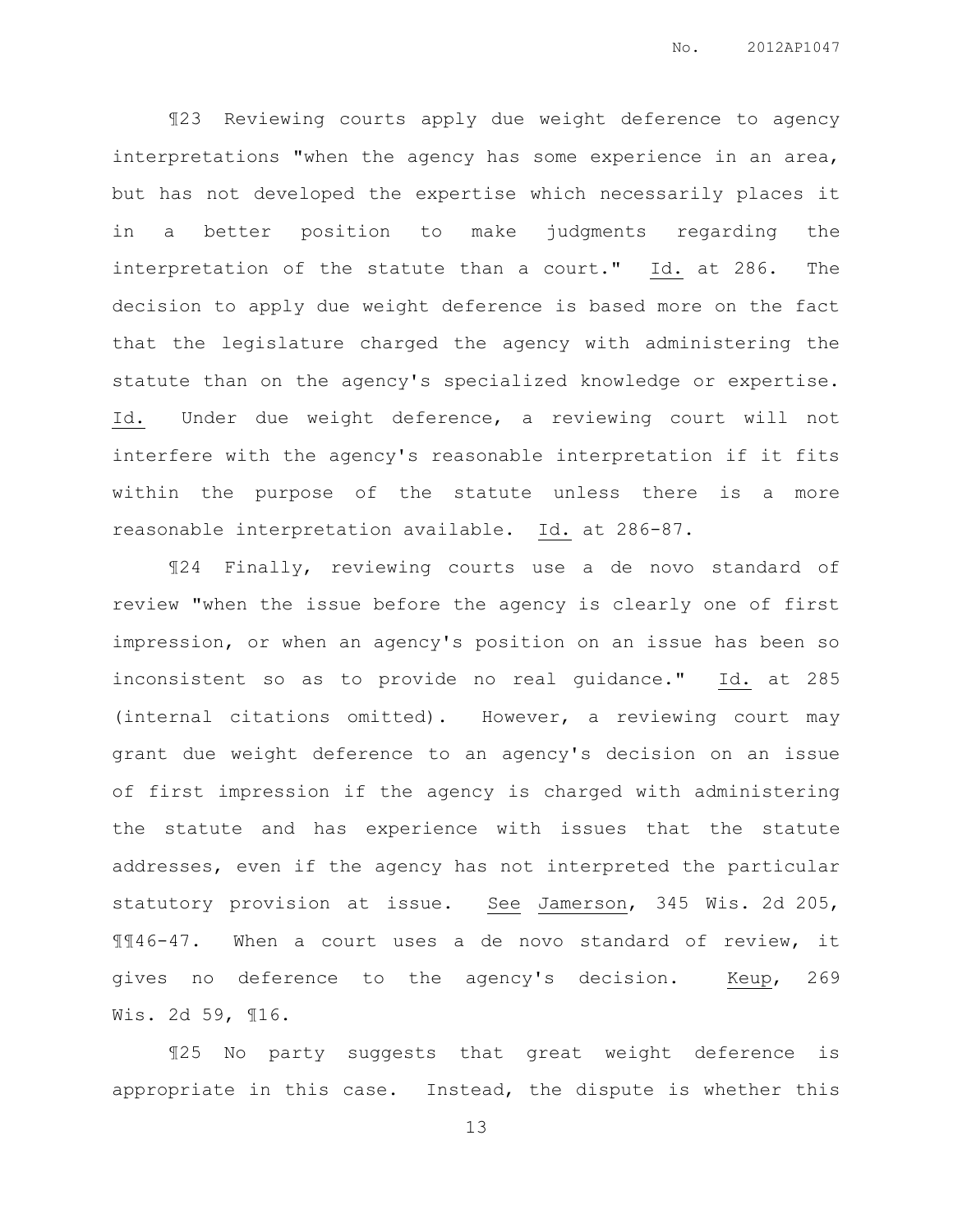court should give LIRC's interpretation due weight deference or no deference.

¶26 Masri! argues! that! this! court! should! interpret! Wis.! Stat. § 146.997 de novo in part because the meaning of "employee" in § 146.997 is a matter of first impression. Although Masri is correct that LIRC has not yet determined whether an unpaid intern is an "employee" under Wis. Stat. § 146.997, DWD and LIRC have experience interpreting statutes relating to employment relationships. See, e.g., Langer v. City of Mequon, ERD No. 199904168 (ERD, Oct. 30, 2000), aff'd Langer v. City of Mequon, ERD No. 199904168 (LIRC, Mar. 19, 2001) (stating that unpaid board of zoning appeals appointee was not an employee under the Wisconsin Fair Employment Act); Ficken v. Harmon Solutions Grp., ERD No. CR200003282 (LIRC, Feb. 7, 2003) (stating that uncompensated volunteers are not "employees" and therefore are not covered under the Wisconsin Fair Employment Act).

 $\P$ 27 Moreover, LIRC has considered the scope of "employee" under \$ 146.997 and determined that the statutory reference to any "person" did not extend protections to a former employee. See Ratsch v. Mem'l Med. Cntr., ERD No. CR200504192 (LIRC, Mar. 10, 2006) ("The commission concludes that § 146.997 pertains only to employees in spite of the reference in  $$146.997(3)$  . . to the prohibition against a health care facility or health care provider taking 'disciplinary action' against 'any person'  $\ldots$  . ."). Thus, even though LIRC has not determined whether an unpaid intern is an "employee," it has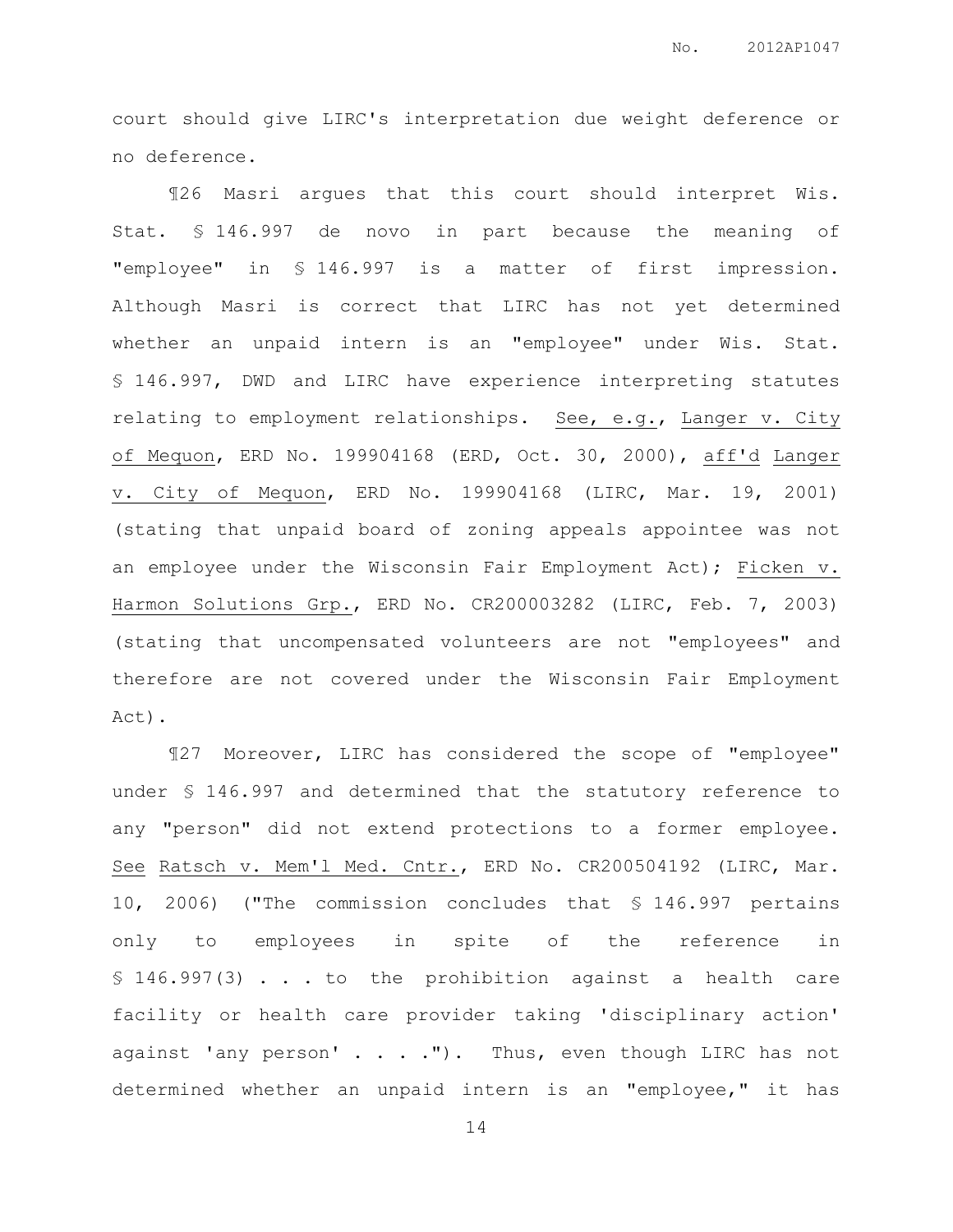experience interpreting the scope of "employee" in several contexts. The fact that an agency is deciding an issue of first impression does not necessarily preclude the agency's decision from receiving due weight deference if the agency is charged with administering the statute at issue and has relevant experience. See Jamerson, 345 Wis. 2d 205, 147.

¶28 Masri contends that LIRC's interpretation should not receive due weight deference because it contravenes what she arques are § 146.997's two related purposes: expanding retaliation protection for health care workers and protecting patients and public health by encouraging people to report misconduct. However, the decision to accord due weight deference to an agency's interpretation depends on whether the agency is charged with administering the statute and whether it has some expertise in the area involved, UFE Inc., 201 Wis. 2d at 286, not on purposes allegedly contained in the statute. After the reviewing court determines that due weight deference is appropriate, the court upholds an agency's reasonable interpretation if it comports with the statute's purpose and if no more reasonable interpretation is available. Id. at 286-87. Thus, consideration of whether LIRC's decision comports with the statute's purpose comes after we determine the appropriate level of deference.

129 In sum, because the legislature charged LIRC with administering § 146.997 and LIRC has experience analyzing employment relationships, we give due weight deference to LIRC's decision. We turn now to the language of the statute to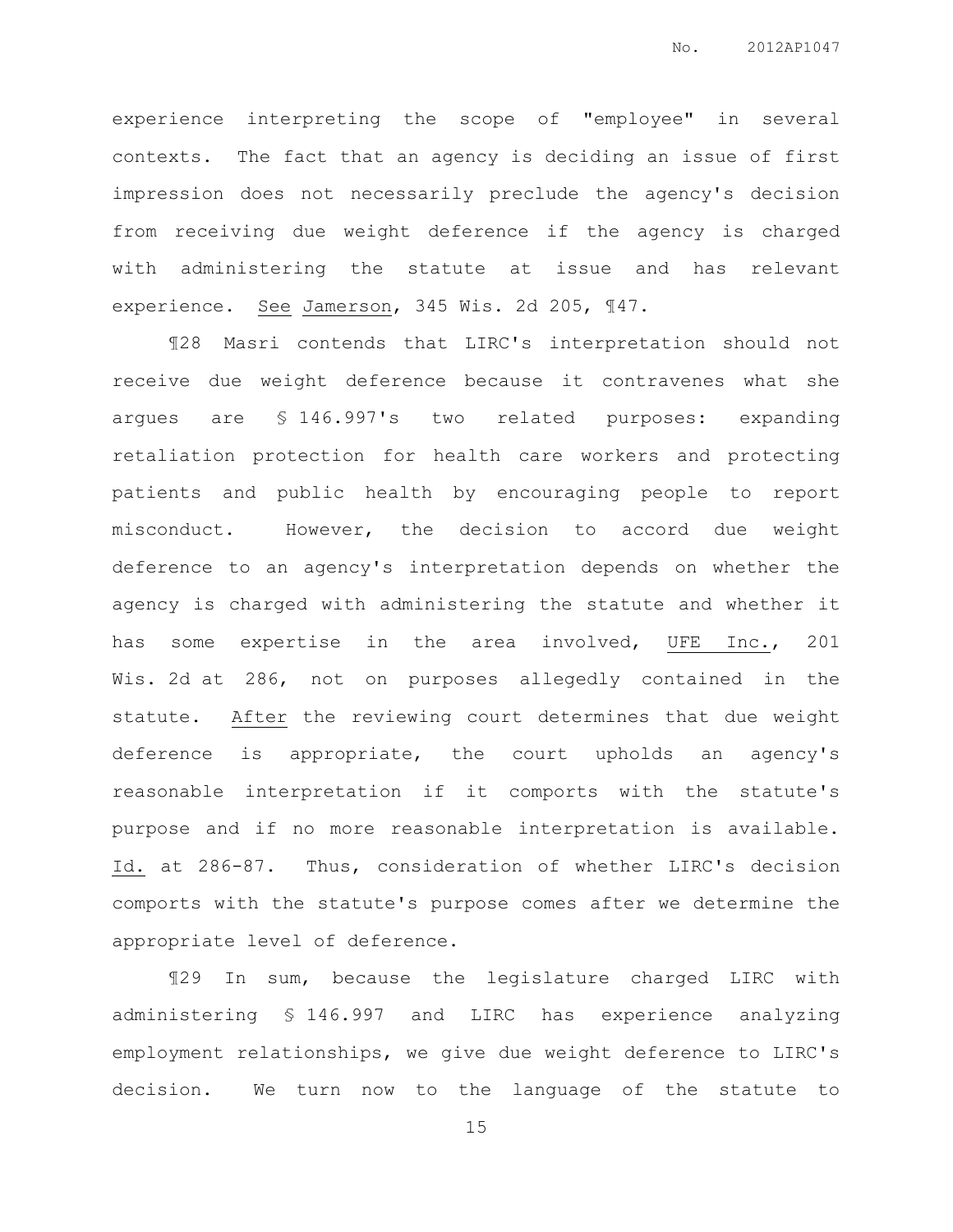determine whether LIRC's interpretation is reasonable and whether there is a more reasonable interpretation.

A. Interpretation of Wis. Stat. § 146.997

¶30 We! begin! our! analysis! with! the! language! of! the! statute, and we assume that the legislature's intent is expressed therein. Kalal, 271 Wis. 2d 633, 1144-45. "Statutory language is given its common, ordinary, and accepted meaning, except that technical or specially-defined words or phrases are given their technical or special definitional meaning." Id., ¶45! (citations! omitted).! ! In! addition! to! the! language,! the! context and structure of the statute are important, and we interpret the statute in light of "surrounding or closelyrelated statutes." Id., 146. If the statute's meaning is plain, the analysis ordinarily ends. Id., 145.

¶31 Because! the! subsections! of! Wis.! Stat.! § 146.997! are! closely related, we consider each subsection in turn. As will be discussed, the statute demonstrates that it applies exclusively to employees, and the ordinary meaning of "employee" is someone who works for compensation or tangible benefits.

# 1. Language, Structure, and Context

¶32 Wisconsin! Stat.! § 146.997! lays! out! the! health! care! worker protection law. Subsection (1) of the statute begins with several definitions but, important for this case, § 146.997(1) does not define "employee." Thus, as we interpret the statute, we must attempt to give the word "employee" its "common,! ordinary,! and! accepted! meaning."! ! Kalal,! 271! Wis. 2d 633, ¶45 (citations omitted).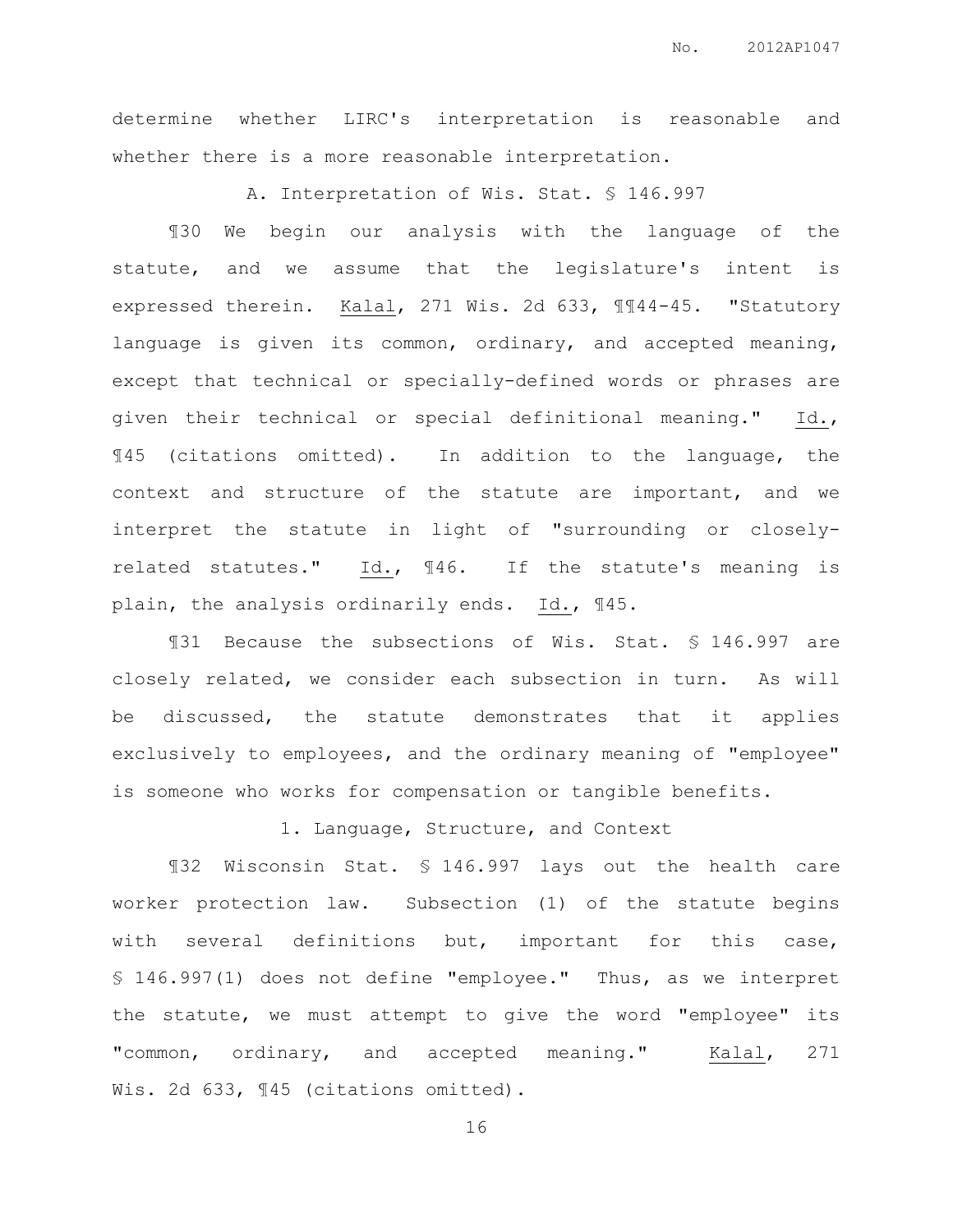¶33 Subsection! (2)! describes! who! may! report violations! of! state and federal laws and regulations:

Any employee of a health care facility or of a health care provider who is aware of any information, the disclosure of which is not expressly prohibited by any state law or rule or any federal law or regulation, that would lead a reasonable person to believe any of the following may report that information [to any of the enumerated authorities] . . . .

Wis. Stat.  $\frac{146.997(2)}{a}$  (emphasis added). The statute goes on to list the kinds of violations that employees may report. Subsection (2) also states that "[a]ny employee of a health care facility or health care provider may initiate, participate in or testify in any action or proceeding in which a violation specified! in! par.! (a)1.! or! 2.! is! alleged."! ! Wis.! Stat.!  $$146.997(2) (c)$  (emphasis added). Finally, subsec. (2) provides, "Any employee of a health care facility or health care provider may provide any information relating to an alleged violation specified in par. (a)1. or 2. to any legislator or legislative committee." Wis. Stat. § 146.997(2)(d) (emphasis added). Thus, the statute addresses only one category of people bringing complaints: employees.

¶34 Subsection!(3)!contains!the!anti>retaliation!provision! at issue in this case:

No health care facility or health care provider and no employee of a health care facility or health care provider may take disciplinary action against, or threaten to take disciplinary action against, any person because the person reported in good faith any information under sub.  $(2)$ (a), in good faith initiated, participated in or testified in any action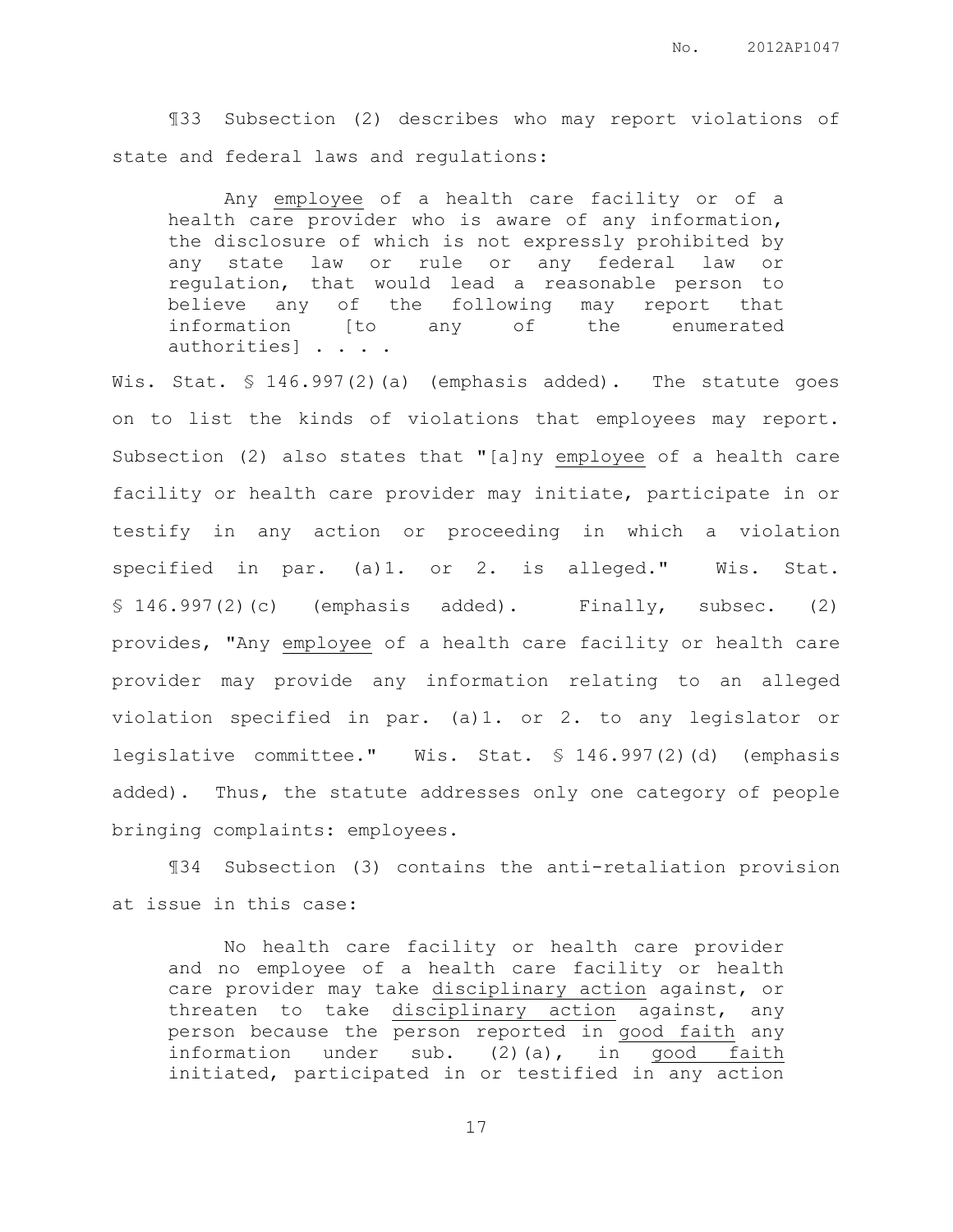or proceeding under sub. (2)(c) or provided in good faith any information under sub. (2)(d) or because the health care facility, health care provider or employee believes that the person reported in good faith any information under sub.  $(2)$  (a), in good faith initiated, participated in or testified in any action or proceeding under sub. (2)(c) or provided in good faith any information under sub.  $(2)$  (d).

Wis. Stat.  $\$$  146.997(3)(a) (emphasis added). As used in the above-quoted provision, "'[d]isciplinary action' means any action taken with respect to an employee which has the effect, in whole or in part, of a penalty  $\ldots$  ." Wis. Stat. § 230.80(2) (emphasis added); see Wis. Stat. § 146.997(1)(b).<sup>12</sup> The language of  $§$  146.997(3)(a) makes it clear that the statute applies only to employees because by definition, only employees are subject to "disciplinary action." In addition to "disciplinary action," the term "good faith" is described in terms of employees. Wisconsin Stat. § 146.997(3)(c) states that "an employee is not acting in good faith if the employee reports any information under sub. (2)(a) that the employee knows or should know is false or misleading . . . . " Wis. Stat. § 146.997(3)(c) (emphasis added).

¶35 Subsection! (4)! discusses! the! enforcement! of! the! statute and states in part, "Any employee of a health care facility or health care provider who is subjected to disciplinary action, or who is threatened with disciplinary action, in violation of sub. (3) may file a complaint with the

 $\overline{a}$ 

 $12$  The definition of "disciplinary action" comes from Wis. Stat. § 230.80, which is part of the statutory chapter relating to state employment relations. See generally Wis. Stat. ch. 230.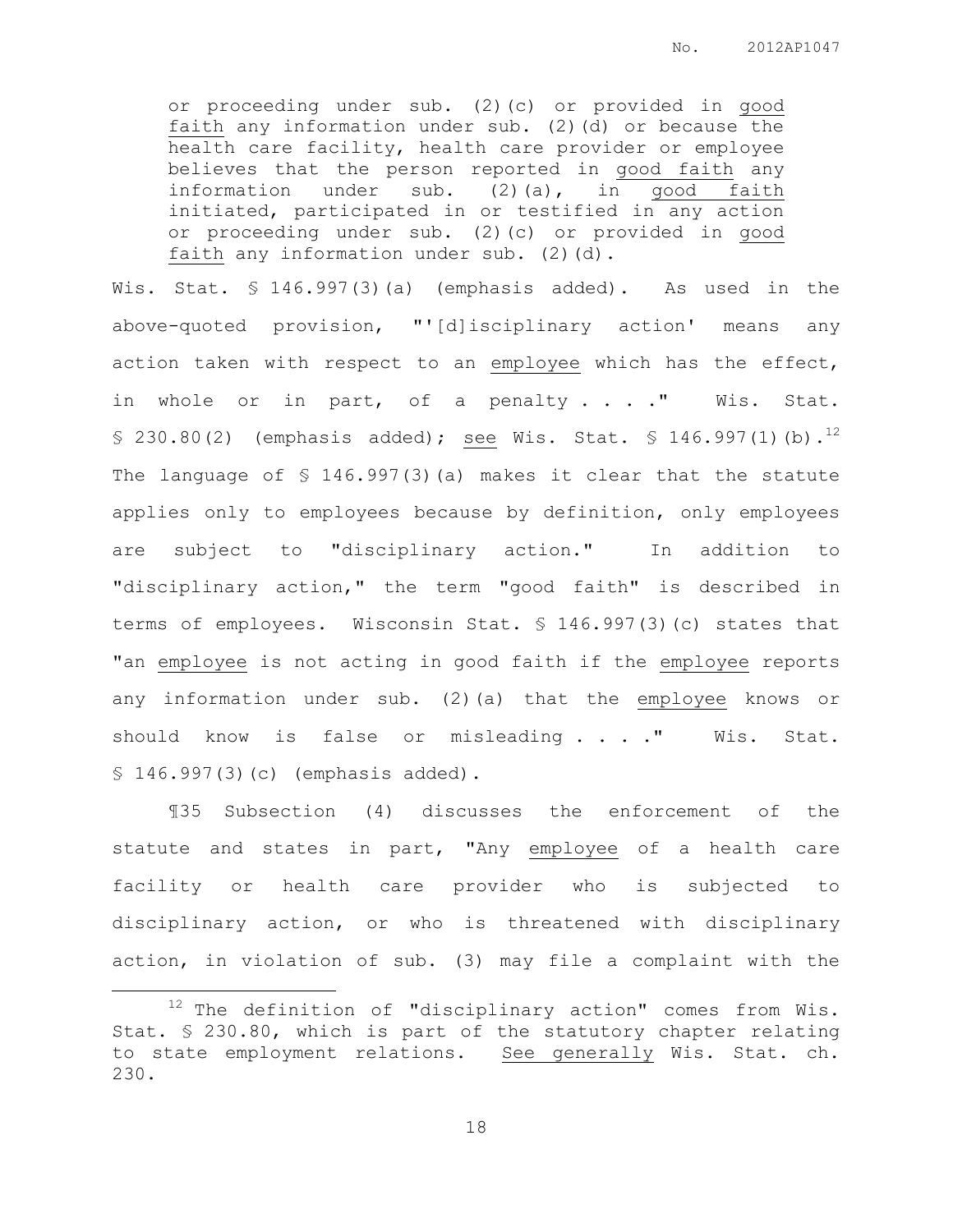department under s. 106.54(6)." Wis. Stat. § 146.997(4)(a) (emphasis added). Wisconsin Stat.  $$ 106.54(6)$ , the statute under which § 146.997 complaints are filed, refers to Wisconsin's Fair Employment Act when it states, "The division shall receive complaints under s. 146.997(4)(a) of disciplinary action taken in violation of s. 146.997(3) and shall process the complaints in the same manner that employment discrimination complaints are processed under s. 111.39." Wis. Stat.  $$106.54(6)$  (emphasis added). Thus, only employees may seek a remedy under  $\frac{146.997(4)}{1000}$ , and the available remedies are found in Wis. Stat. § 111.39.

¶36 Wisconsin!Stat.§ 111.39 is!part!of!the!Fair!Employment! Act and provides that the hearing examiner may grant remedies to "effectuate the purpose of this subchapter." $^{13}$  Wis. Stat.  $$111.39(4)(c).$  The remedies mentioned in Wis. Stat. § 111.39(4)(c) include back pay and compensation, neither of

 $13$  The purposes of the Fair Employment subchapter include "protect[ing] by law the rights of all individuals to obtain gainful employment and to enjoy privileges free from employment discrimination" and "encourag[ing] and foster[ing] to the fullest extent practicable the employment of all properly qualified individuals." Wis. Stat.  $$ 111.31(2)-(3)$ .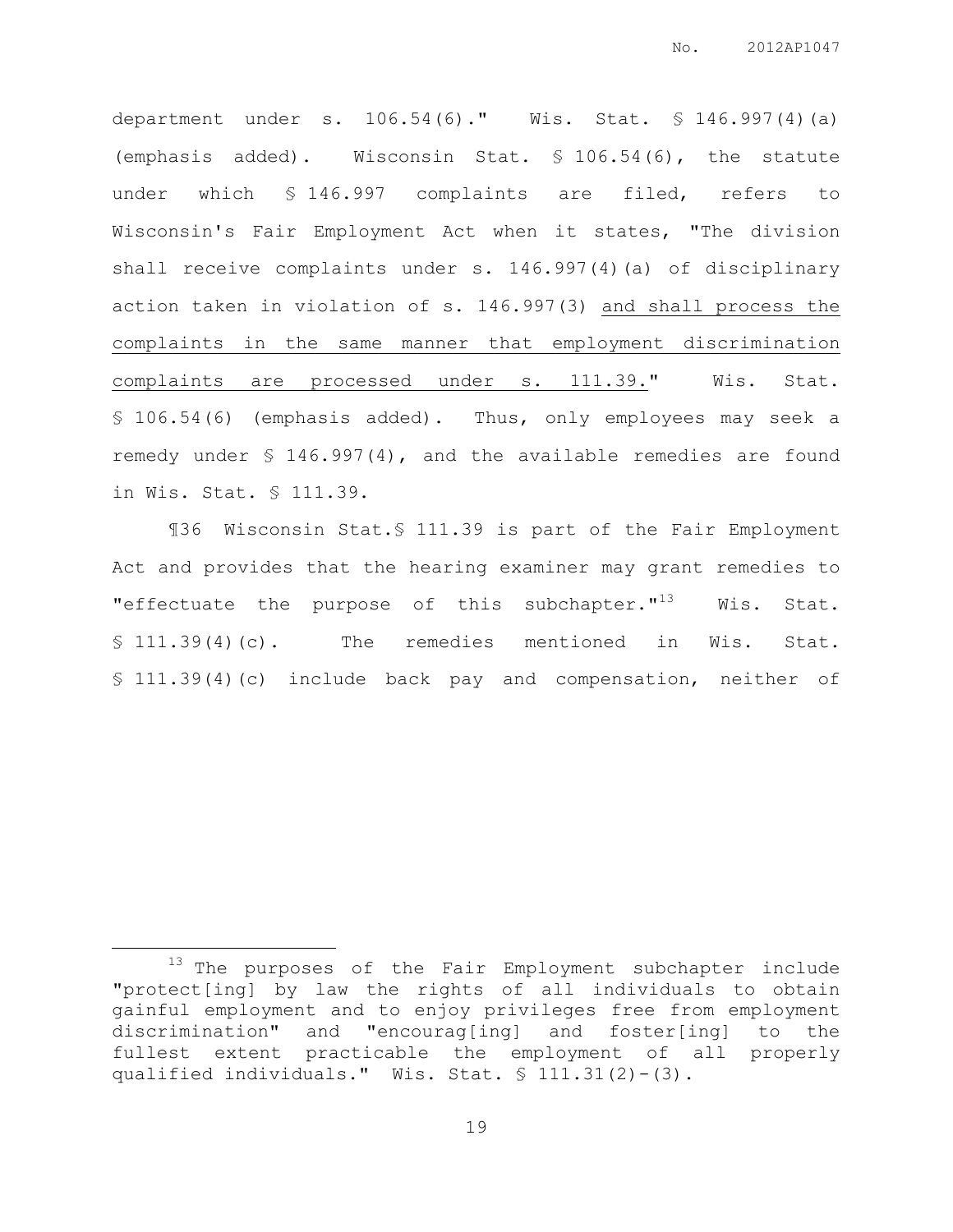which would be appropriate for an unpaid intern.<sup>14</sup> Aggrieved employees may also receive attorney fees under the Fair Employment Act. See Watkins v. LIRC, 117 Wis. 2d 753, 765, 345 N.W.2d 482 (1984). However, in light of the lack of other remedies, it is unlikely that an intern would bring a claim solely to recover the fees of her attorney. Finally, under Wis. Stat. § 146.997(5), civil penalties are available for violations of  $$ 146.997(3)$ , but like attorney fees, a civil penalty would not make an intern whole. The lack of remedies for unpaid interns demonstrates that it is highly unlikely that unpaid interns fall under the anti-retaliation protections of § 146.997(3).

¶37 Masri! argues! that! although! Wis.! Stat.! § 146.997! utilizes Wis. Stat. § 111.39, there is no express provision that "employee" must mean the same thing under both statutes. Masri

 $14$  Wisconsin Stat. § 111.39 also provides for reinstatement as a potential remedy and states that "the examiner shall award compensation in lieu of reinstatement if requested by all parties and may award compensation in lieu of reinstatement if requested by any party." Wis. Stat.  $\$$  111.39(4)(c). The reinstatement provisions in  $\frac{111.39(4)}{c}$  allow the parties to agree to compensation, which would seemingly prevent discord in the workplace in the event the parties could not work together harmoniously. Similarly, the examiner has some discretion to order compensation instead of reinstatement if one party requests it. Id. However, in the context of an intern, compensation is not an option because of the formula in the statute. Id. (providing that "[c]ompensation in lieu of reinstatement for a violation of s. 111.322(2m) may not be less than 500 times nor more than  $1,000$  times the hourly wage of the person discriminated against when the violation occurred."). Thus, having reinstatement as the sole remedy would be problematic in the event that the retaliatory termination created ill will and a hostile work environment.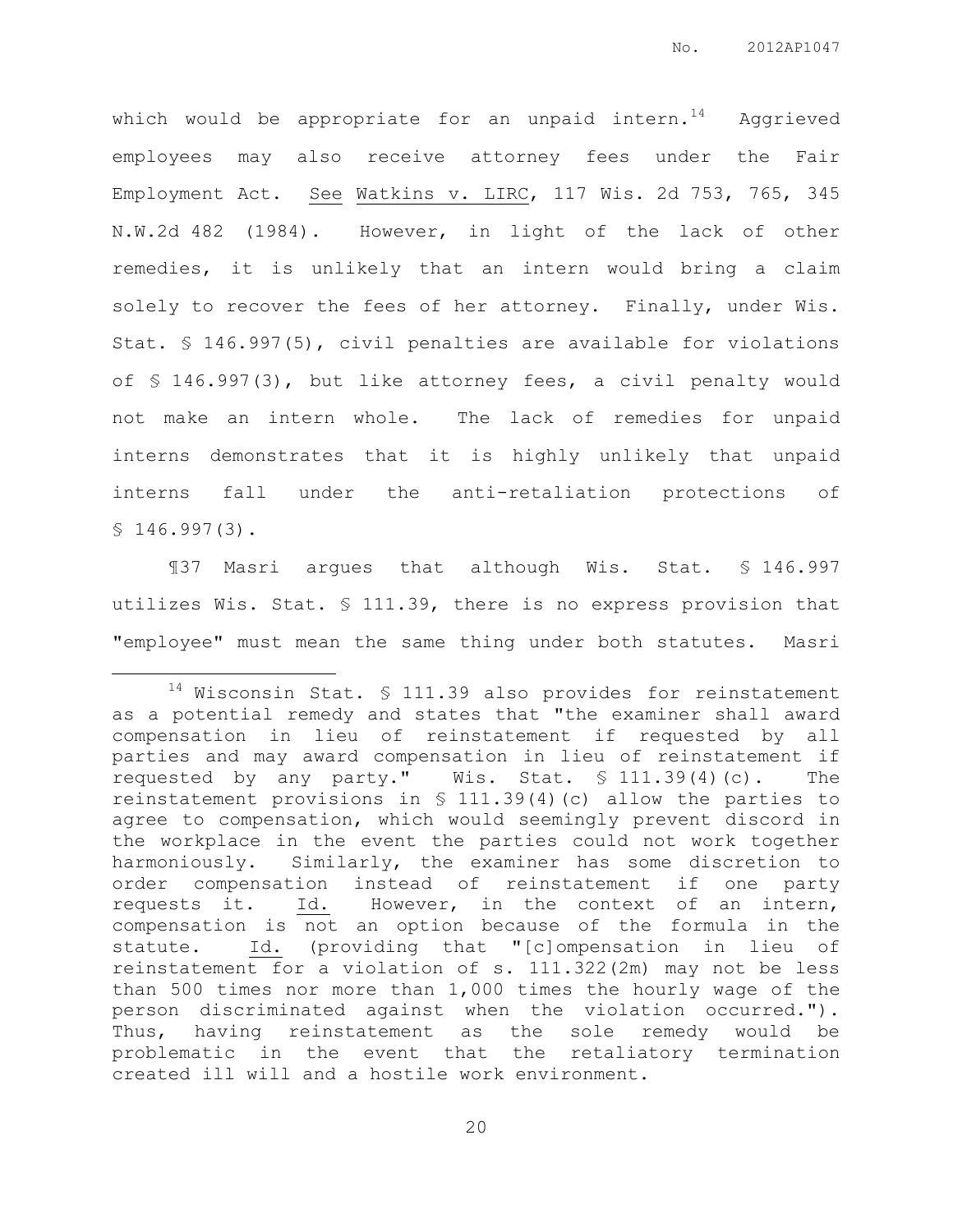may be correct that the definition of "employee" under the two statutes is not required to be identical, but her argument is unpersuasive because there also is no provision expressly requiring different treatment for interns. Rather, the references to the Fair Employment Act and the pervasive use of the term "employee" more strongly suggest that only employees who receive compensation or tangible benefits fall under the statutory protection against retaliation.<sup>15</sup>

¶38 Subsection! (5)! of! Wis.! Stat.! § 146.997! provides! for! civil penalties for "[a]ny health care facility or health care provider and any employee of a health care facility or health care provider who takes disciplinary action against, or who threatens to take disciplinary action against, any person in violation of sub.  $(3)$ ." Wis. Stat. § 146.997(5) (emphasis added).! ! Again,! the! statute! references! "disciplinary! action,"! which can be taken only against an employee.

 $15$  Masri highlights the fact that Wis. Stat. § 146.997 does not incorporate the Fair Employment Act's definition of "employee." The Fair Employment Act's definition of "employee" provides, "'Employee' does not include any individual employed by his or her parents, spouse or child." Wis. Stat. § 111.32(5). Thus, the definition in the Fair Employment Act is unhelpful because it describes only situations in which there is no employment relationship. It does not define the parameters of "employee." Instead, LIRC has considered the scope of "employee" under the Fair Employment Act and has determined that only workers who receive compensation or tangible benefits are employees. See Langer v. City of Mequon, ERD No. 199904168 (LIRC, Mar. 19, 2001). Therefore, the fact that the legislature did not reference the Fair Employment Act's definition of "employee" in Wis. Stat. § 146.997 does not support Masri's argument.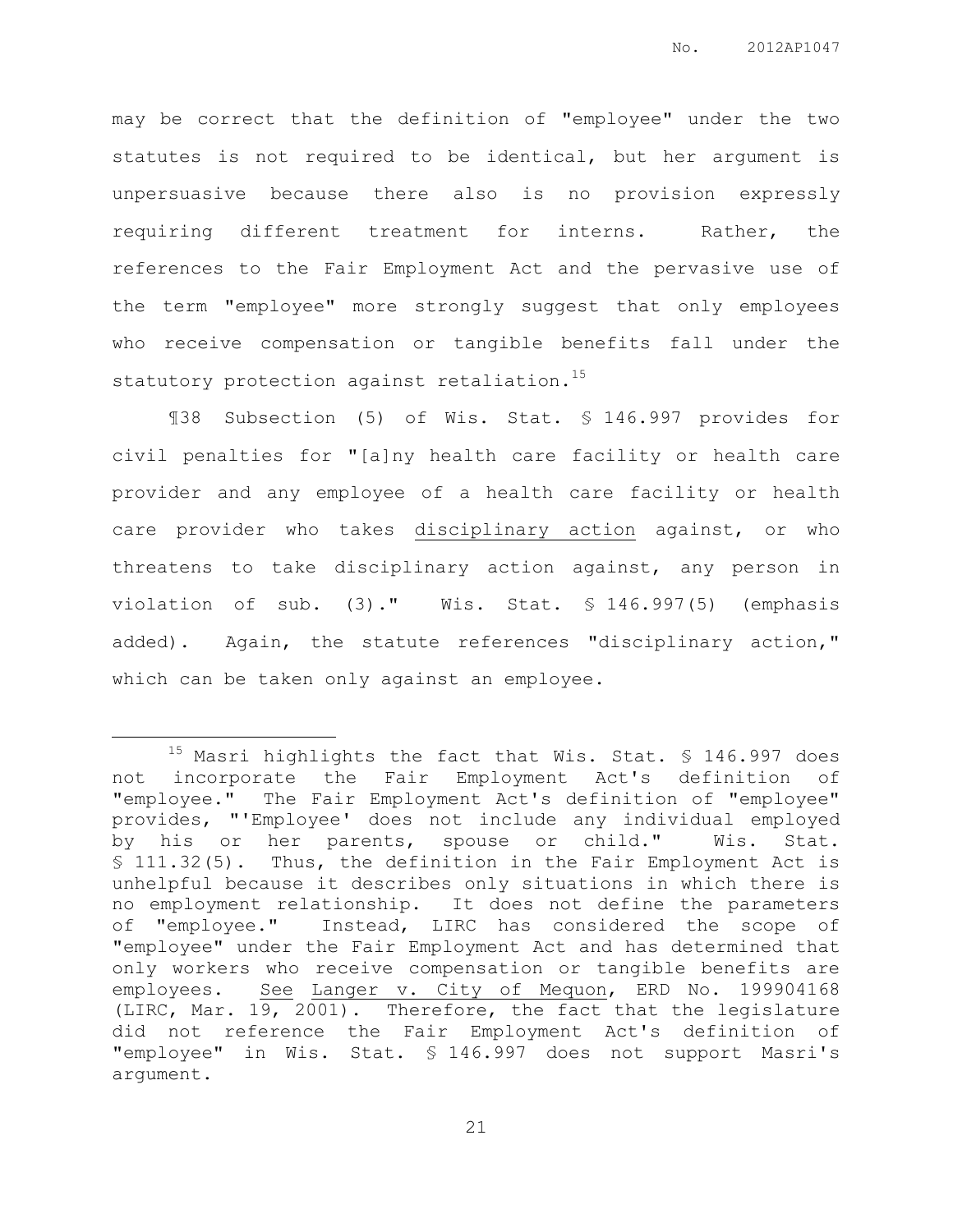¶39 Subsection! (6),! the! final! subsection! of! § 146.997,! states in relevant part: "Each health care facility and health care provider shall post, in one or more conspicuous places where notices to employees are customarily posted, a notice in a form approved by the department setting forth employees' rights under this section." Wis. Stat. § 146.997(6) (emphasis added). Consistent with an interpretation that  $$ 146.997(3)$  protects only employees, employers need put only their employees on notice of their rights.

¶40 Turning! from! Wis.! Stat.! § 146.997,! Masri! points! to! Wis. Stat. § 146.89—the volunteer health care program statute to argue that the legislature knew that some health care workers are not paid and that excluding the health care workers in § 146.89 from retaliation protection contravenes the purposes of both  $$ 146.89$  and  $$ 146.997$ . Section  $146.89$  provides that volunteers under that section are considered "state agents of the department of health service" for the purposes of Wis. Stat.  $$165.25(6)$  (representation by the attorney general), Wis. Stat. § 893.82(3) (notice of claim requirements), and Wis. Stat. § 895.46 (indemnification from the state). Wis. Stat. § 146.89(4).! ! Masri! suggests! that! volunteer! health! care! providers might decide not to volunteer or report illegal or unethical conduct if they are not considered "employees" under § 146.997. Ihe statutory text does not support Masri's argument, and § 146.89 does not classify volunteers as employees. Rather than supporting Masri's position, § 146.89 undermines her argument because it demonstrates that the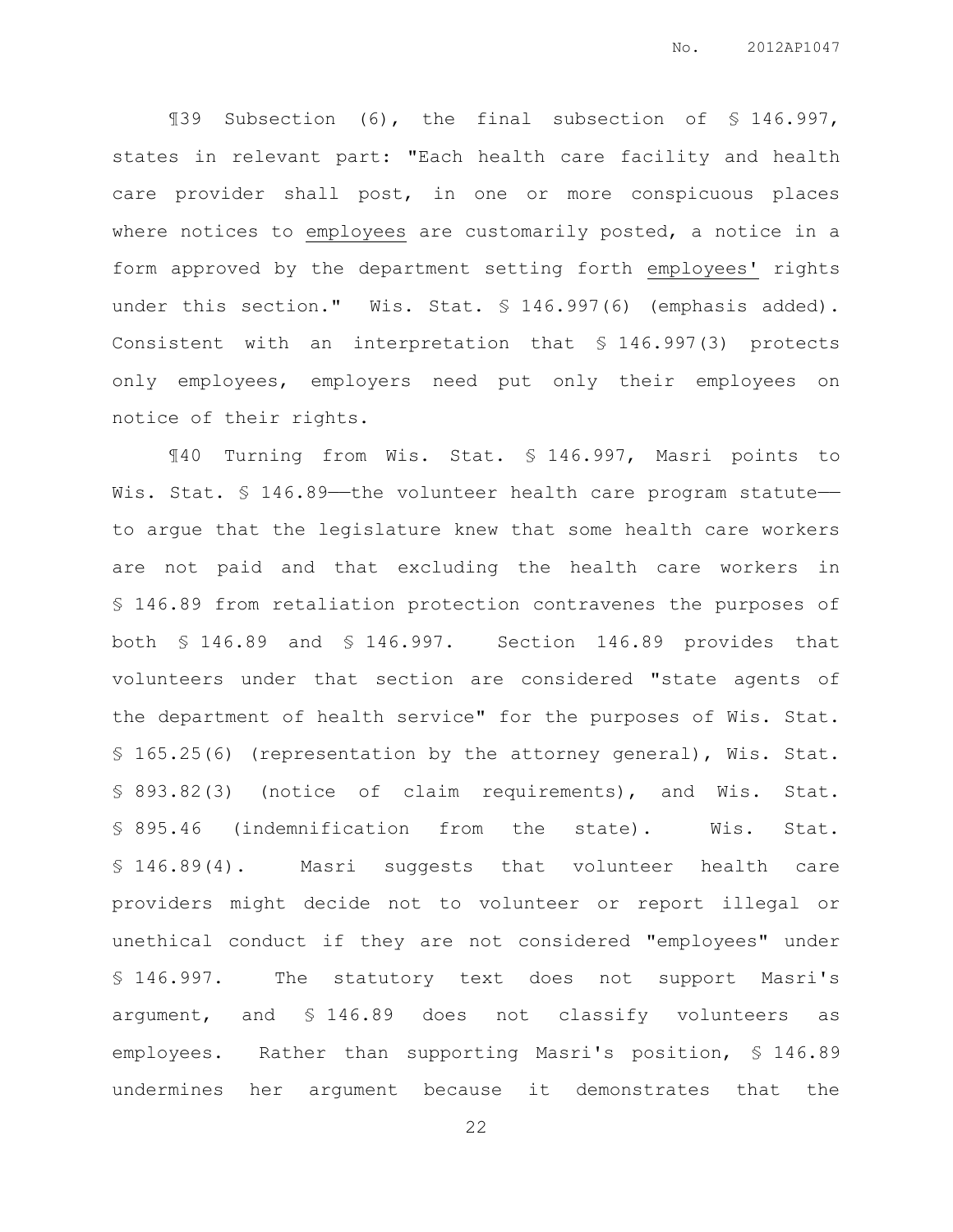legislature has made special provisions for volunteers in other portions of Wis. Stat. ch. 146 but has not done so in § 146.997. Thus,  $$ 146.89$  suggests that the legislature distinguishes between employees and volunteers.

¶41 Considering! Wis.! Stat.! § 146.997! as! a! whole,! every! subsection of the statute either expressly uses the term "employee" or refers to "disciplinary action," which can apply only to employees. Moreover, the enforcement subsection requires the complaints to be processed in the same manner as employment discrimination complaints. Taken together, the many references to "employee" and the references to the Fair Employment Act and its remedies strongly suggest that § 146.997 applies only to employees who receive compensation or tangible benefits. This interpretation is further supported by dictionary definitions of "employee."

# 2. The Definition of Employee

 $\text{I42}$  In the absence of a statutory definition, we may look to a dictionary, keeping in mind that our goal is to give statutory language its common and ordinary meaning. See Cnty. of Dane v. LIRC, 2009 WI 9, 123, 315 Wis. 2d 293, 759 N.W.2d 571. Indeed, in its decision in Langer, ERD noted that unless it is specially defined, "employee" should be given its ordinary! definition.! ! Langer! v.! City! of! Mequon,! ERD! No.! 199904168 (ERD, Oct. 30, 2000) (using Random House Dictionary of the English Language-Unabridged (2d ed. 1987) to define "employee" as "a person working for another person or a business firm for pay").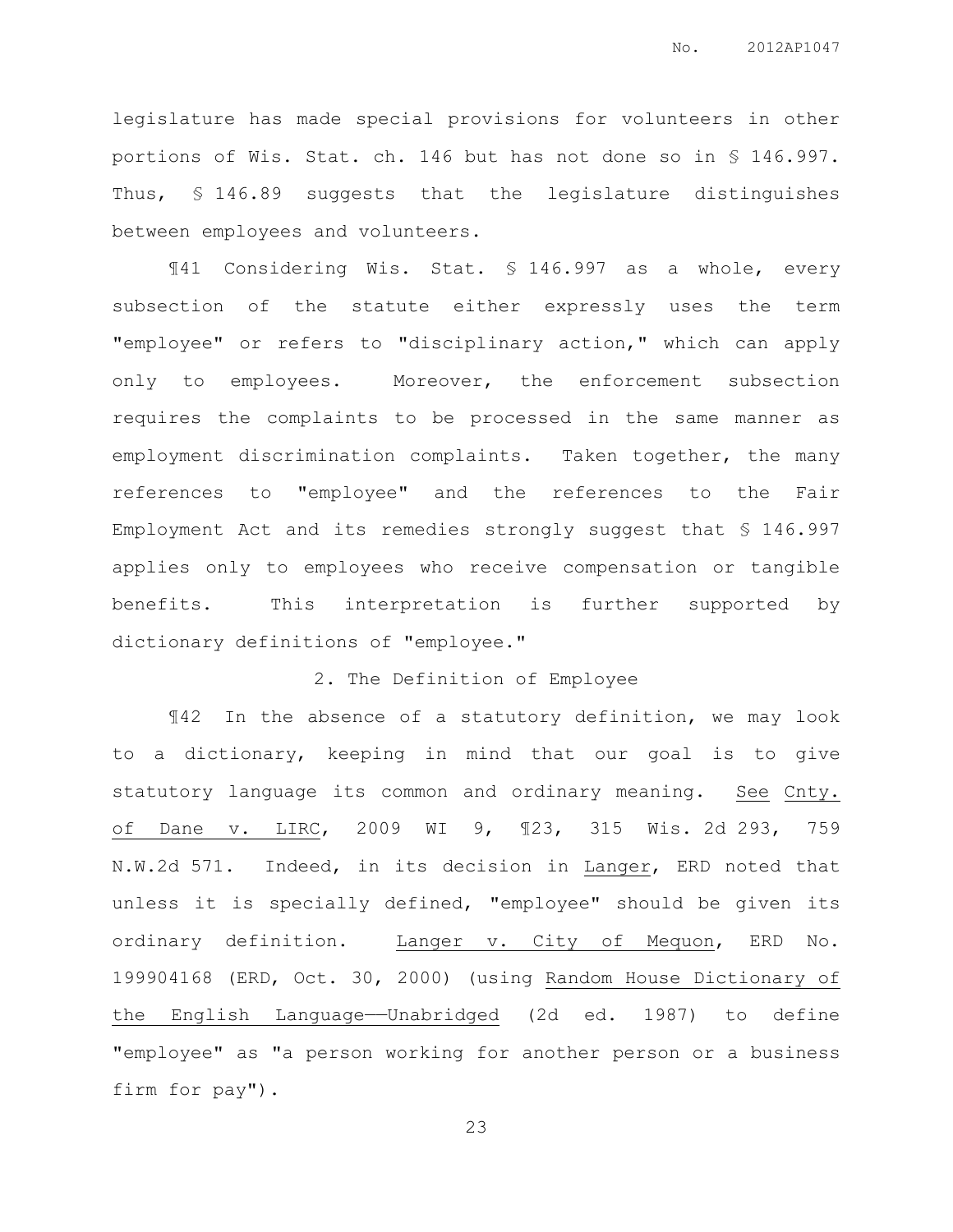¶43 Masri! cites! to! an! online dictionary! that! defines! employee as "one employed by another usually for wages or salary and in a position below the executive level." Merriam-Webster, http://www.merriam-webster.com/dictionary/employee (last visited July 2, 2014) (emphasis added). She argues that because the definition says an employee usually works for wages or salary, unpaid interns fall within the definition. However, Masri's definition could also mean that employees usually work for wages or salary but sometimes work for some other type of compensation.! ! Thus,! her! definition! is! not! necessarily! inconsistent with LIRC's decision, which acknowledged that a worker could be an employee based on compensation or tangible benefits other than wages or salary. Masri v. Med. Coll. of Wis., ERD No. CR200902766 (LIRC, Aug. 31, 2011).

¶44 MCW answered! Masri's! definition! with! several! definitions of its own, one of which defines an employee as "[a] person who works for another in return for financial or other compensation." The American Heritage Dictionary of the English Language, http://ahdictionary.com/word/search.html?q=employee (last! visited! July 2,! 2014).! ! LIRC! also! offers! several! definitions, including one for "employ," which means "to provide with a job that pays wages or a salary or with a means of earning a living." Webster's New World Dictionary 743 (3d ed. 1986). All the definitions mentioned would support LIRC's reading of "employee," which would require a worker to receive at least some kind of tangible benefit if she is to be deemed an employee.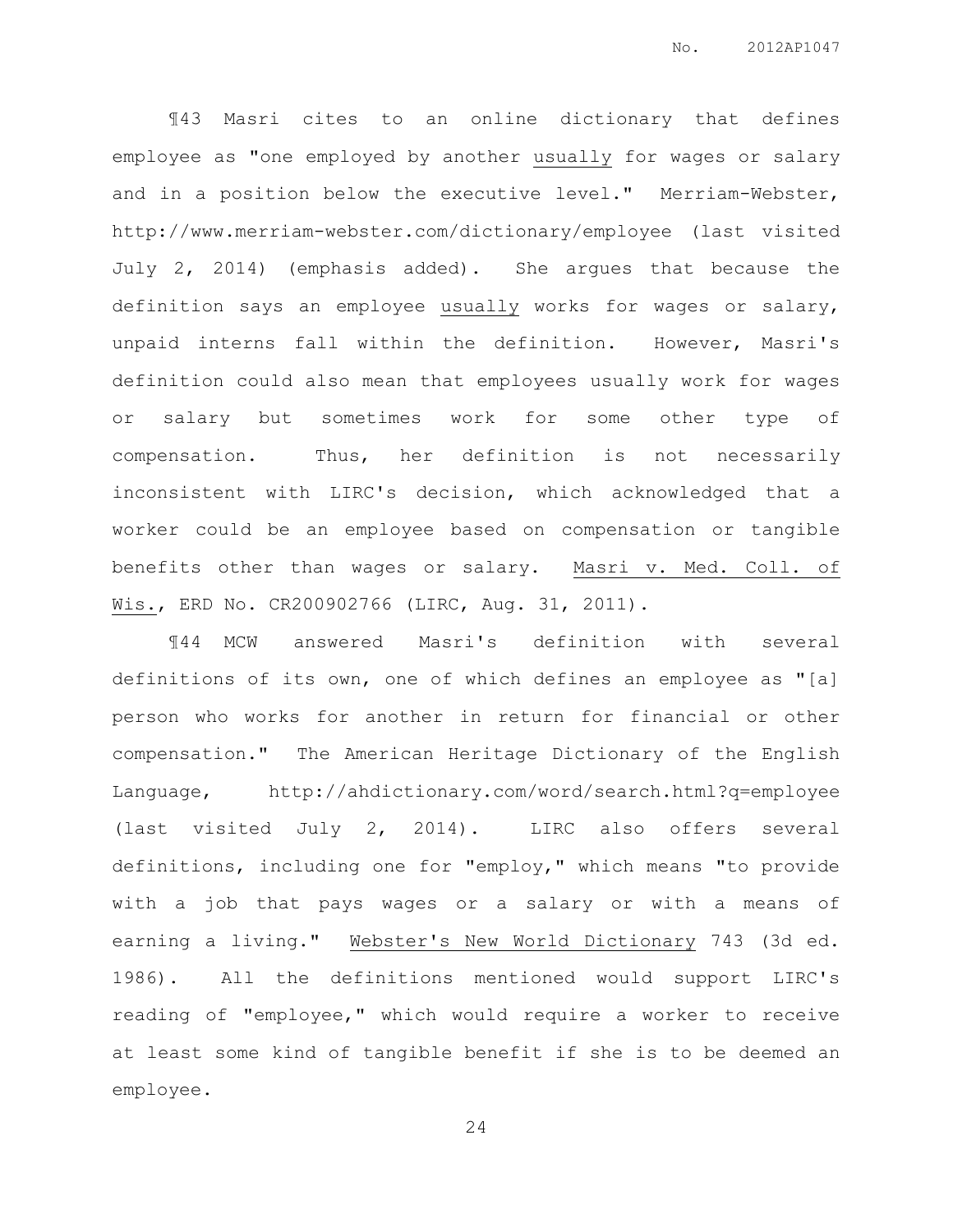$145$  In addition to offering a dictionary definition, Masri argued in her brief that "[t]he statute's interchangeable use of the terms 'person' and 'employee' creates contextual openness regarding the full class of persons whom the legislature authorized to file retaliation complaints as employees and requires a more expansive understanding than LIRC's reflexive and regressive financial compensation test." Masri appears to concede that a literal interpretation of "any person" does not fit within the statute's context and suggests instead that "any person" refers to an employee, although she contends the definition of "employee" includes unpaid interns. While context is important for our statutory analysis, Kalal, 271 Wis. 2d 633, ¶46, we! disagree! that the! use! of! "any! person"! creates! a! contextual openness regarding the class of people that the statute covers.

 $$46$  Given that only employees are subject to "disciplinary action," it seems more likely that the legislature used the term "person" to avoid confusion. If Wis. Stat. § 146.997(3)(a) used only the term "employee," the statute would read, "[N]o employee of a health care facility or health care provider may take disciplinary action against . . . any [employee] because the [employee] reported in good faith . . . " Wis. Stat. § 146.997(3)(a) (emphasis added). Substituting "employee" for "person" causes confusion because the first reference is to an employee who retaliates whereas the second and third references are to an employee who is subject to retaliation. The legislature wisely chose to refer to retaliating employees and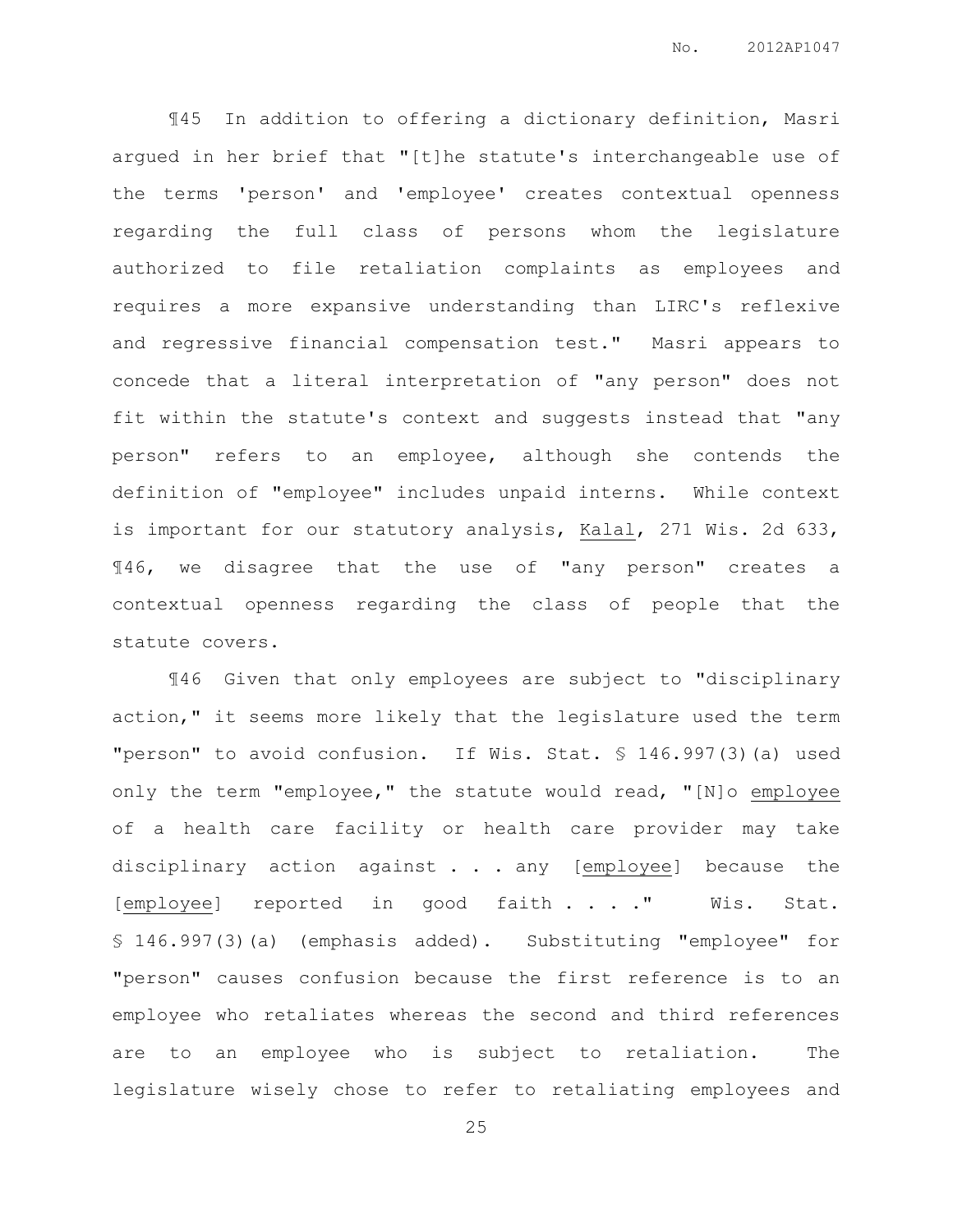employees subject to retaliation differently in order to allay confusion.! ! Thus,! the! use! of! "person"! does! not! affect! the! definition of "employee."

 $\P$ 47 Moreover, if the statute's reference to "any person" meant that literally "any person" could avail himself, herself, or itself<sup>16</sup> of the protections in Wis. Stat. § 146.997, there would be no justifiable stopping point. For example, patients, who have no medical training to recognize ethical violations, would arguably be protected by  $$146.997$  if indeed that statute protected "any person" from retaliation. Interpreting the statute to protect "any person" also is problematic insofar as only employees may seek remedies under § 146.997(4)(a), and only employees may bring a complaint under  $\leq 146.997(2)$  (a). Thus, even if \$ 146.997(3) protected "any person" from retaliation, only "employees" could avail themselves of the statute's remedies. We refuse to interpret a statute to provide illusory protections. Instead, we consider the "any person" language in the context of the statutory scheme and conclude that § 146.997(3) protects only employees.

 $\texttt{148}$  If, for the sake of argument, we were to disregard tenets of statutory interpretation and interpret "employee" to include "any person" for the purposes of who may file complaints under  $\leq 146.997(2)(a)$  and who may seek remedies under  $$146.997(4)(a)$ , DWD and LIRC might experience a drastic

 $16$  "'Person' includes all partnerships, associations and bodies politic or corporate." Wis. Stat. § 990.01(26).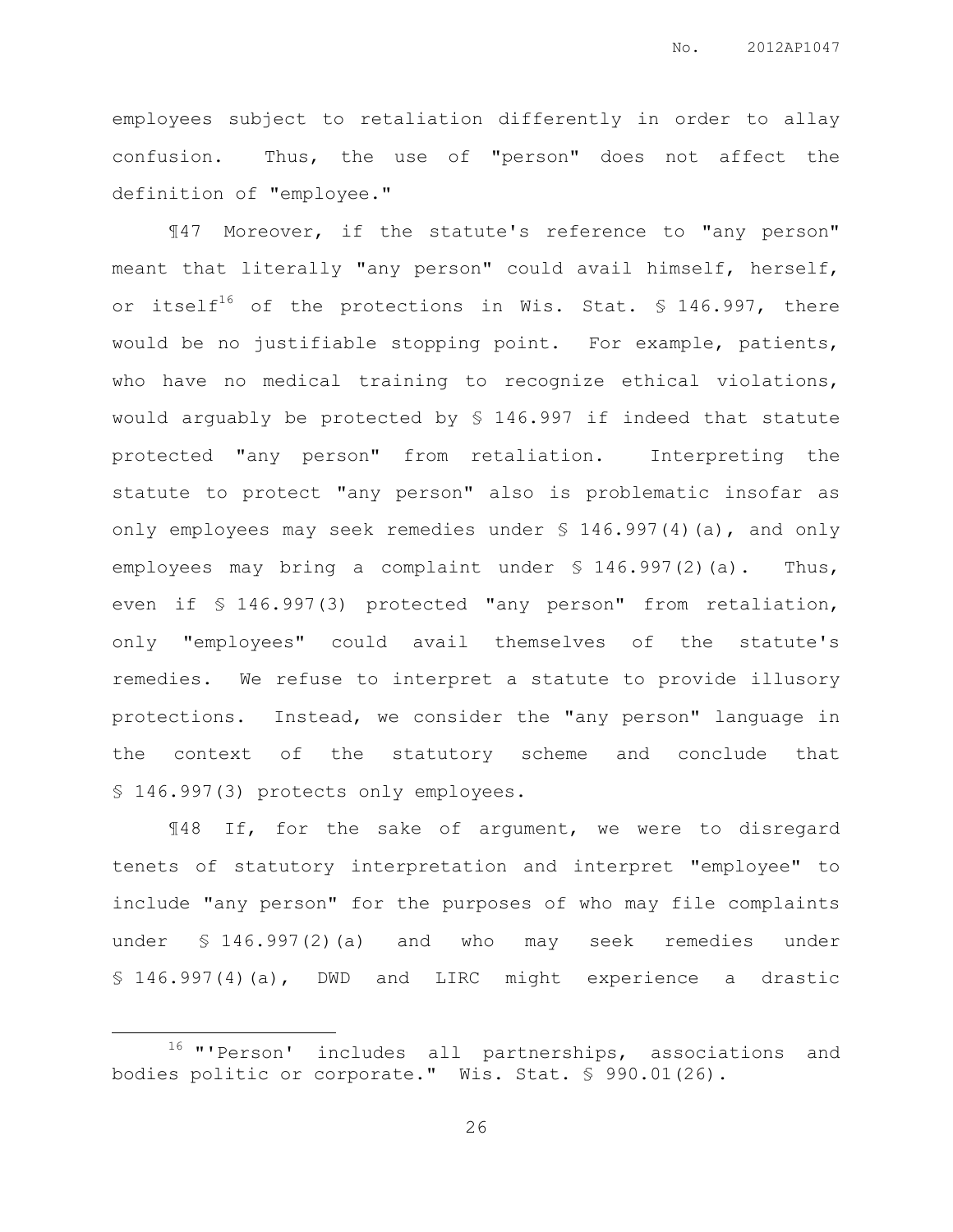increase in filings that would be handled more efficiently by other entities. For example, patients (and others) may file complaints with the Wisconsin Department of Safety and Professional Services, $17$  an agency designed in part to ensure that licensed professionals provide safe and competent care. In addition, any person may file a complaint with the Wisconsin Department of Health Services,  $18$  if the person believes a health care provider violated state or federal law. Thus, to allow absolutely anybody to file complaints under Wis. Stat. § 146.997 would not only contradict the statutory language but also jeopardize the structure and efficiency of administrative agencies and regulatory boards in this State.

¶49 In!addition!to!her!statutory!arguments,!Masri!attempts! to analogize to the "borrowed employee" test in workers' compensation cases to support her argument that she was an employee. See Seaman Body Corp. v. Indus. Comm'n of Wis., 204

 $\overline{a}$ 

 $18 \text{ See}$  Wis. Dep't of Health Servs., http://www.dhs.wisconsin.gov/bqaconsumer/healthcarecomplaints.ht m (last visited July 2, 2014). The Wisconsin Department of Health Services Division of Quality Assurance (DQA) "is responsible for assuring the health, safety, and welfare of the citizens of Wisconsin. If any individual believes that a caregiver, agency, or DQA regulated facility has violated State or Federal laws pertaining to regulated entities, that individual has the right to file a complaint with DQA." Id.

 $17$  See Forms for Complaints against Professionals, Wis. Dep't of Safety and Prof'l Servs., http://dsps.wi.qov/Complaints-and-Inspections/Professions-Complaints/Forms>for>Complaints>Against>Professionals/ (last! visited July 2, 2014). The Department of Safety and Professional Services accepts complaints against psychologists, physicians, nurses, and many other professionals.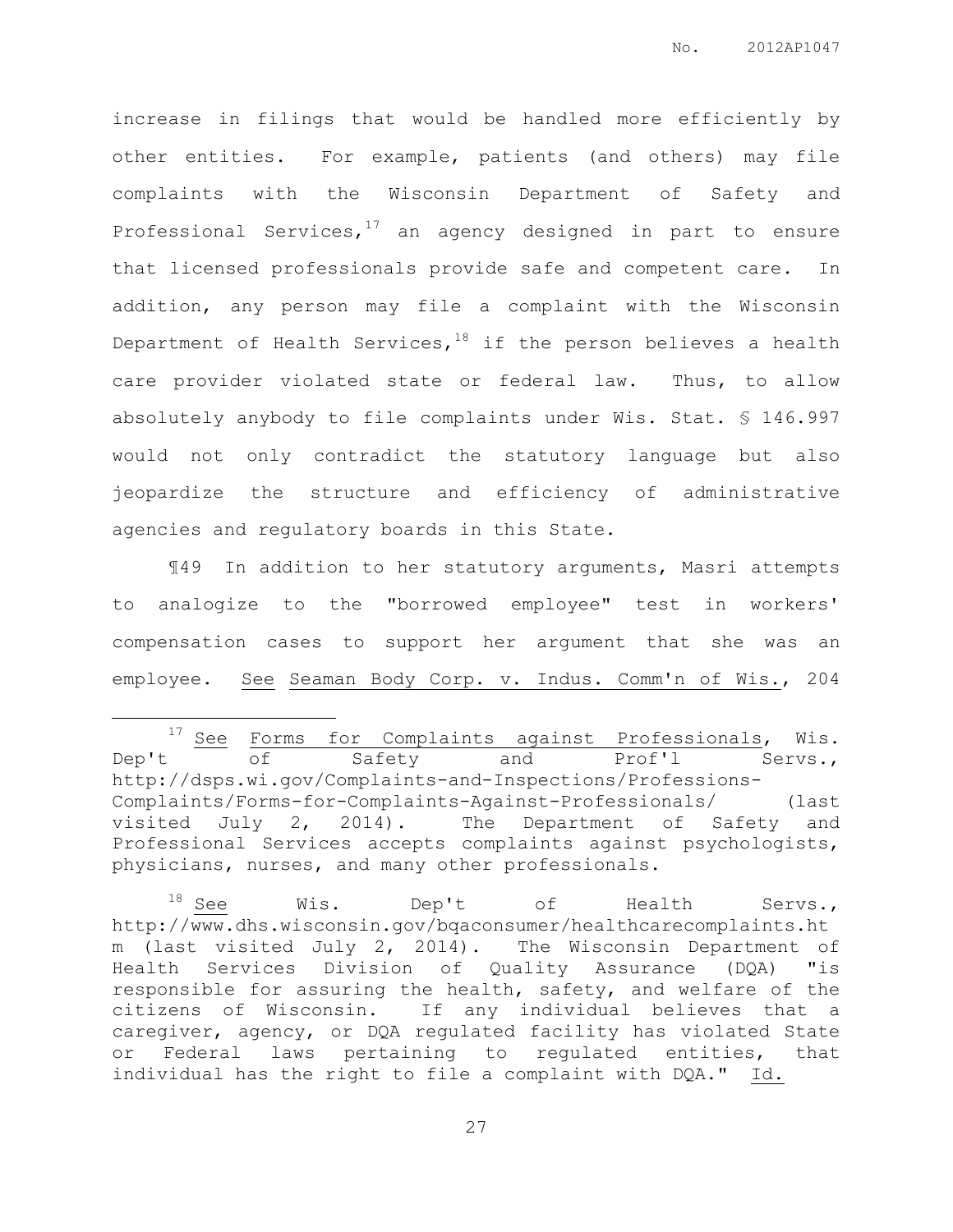Wis. 157, 235 N.W. 433 (1931). The borrowed employee test aids courts in determining whether there is an employment relationship between a borrowed employee and an employer so that the correct entity is responsible for paying for the worker's injury. See id. at 158. The borrowed employee test asks the following questions:

(1) Did the employee actually or impliedly consent to work for a special employer? (2) Whose was the work he was performing at the time of injury?  $(3)$ Whose was the right to control the details of the work being performed? (4) For whose benefit primarily was the work being done?

Id. at 163. Masri contends that this is the proper test to assess whether she was an employee and points out that it makes no reference to compensation. However, the borrowed employee test is inapplicable because it does not ask whether a worker is an "employee"; it asks which employer must pay for the employee's injuries. Thus, there is no need for the test to address compensation, nor is there a need for the test to consider whether the worker in question falls under the "employee" category generally. We decline to extend the borrowed employee test to the facts of this case, as the test was designed for a different purpose and is not relevant for determining whether an intern is an employee under § 146.997.

¶50 The!statute!and!the!dictionary!definitions!demonstrate! that an "employee" under Wis. Stat. § 146.997 is someone who works for some type of compensation or tangible benefits. Thus, uncompensated interns who receive no tangible benefits do not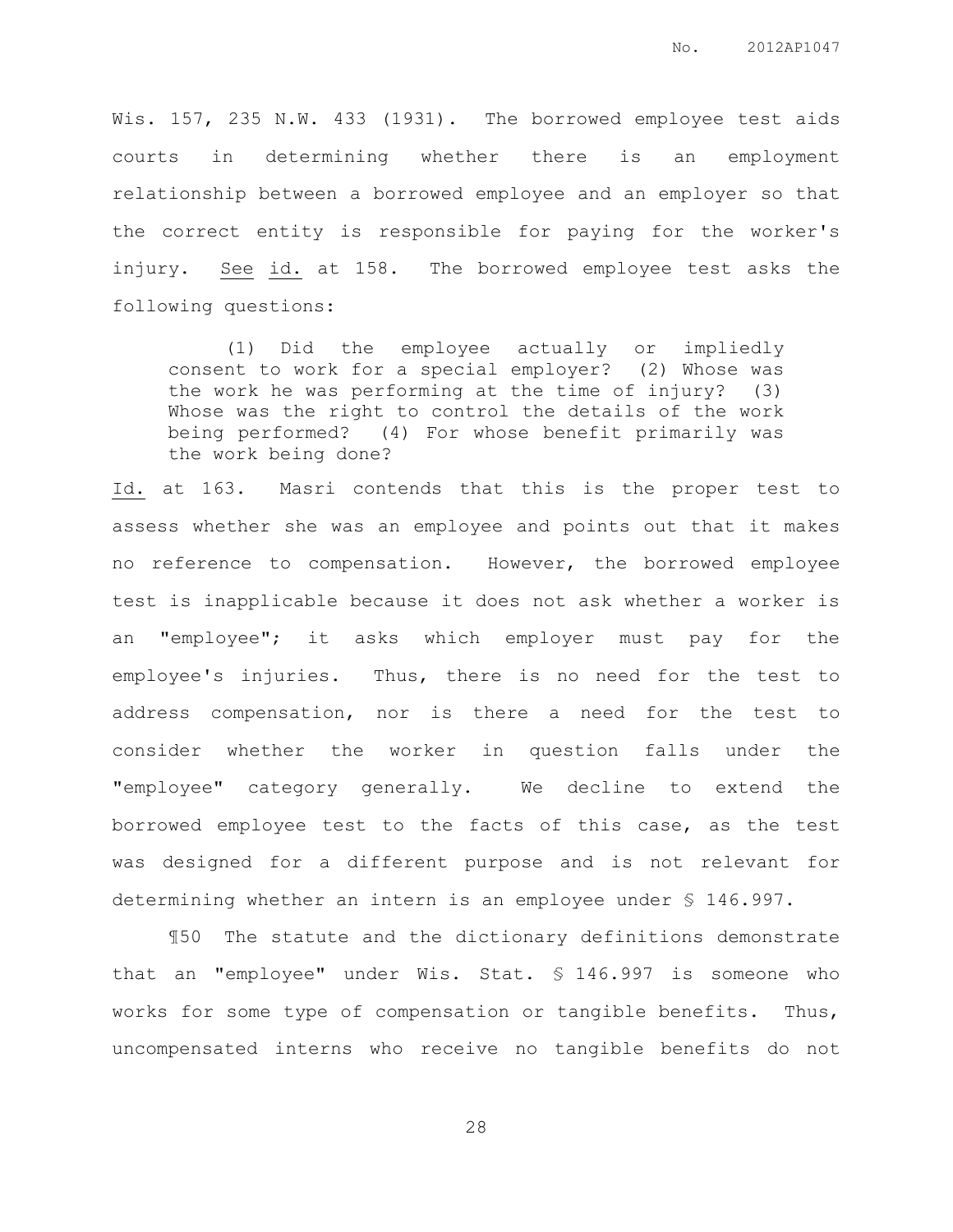fall under the definition of "employee" and are not protected by  $$146.997.<sup>19</sup>$ 

## B. Public Policy

**151** In addition to her statutory interpretation arguments, Masri makes a variety of policy arguments. She suggests that the statute's remedial purpose warrants an expansive definition of! "employee."! ! She! argues! that! interns! must! have! retaliation! protection to avoid destroying the statute's purpose to protect patients.<sup>20</sup> Masri advances legitimate policy interests, but the

 $19$  We need not consider what quantity of tangible benefits or compensation would cause an intern to be considered an "employee." It is sufficient to note that in this case, Masri's alleged tangible benefits did not make her an "employee."

 $20$  Masri argues that Wis. Stat. § 146.997 has two related purposes: expanding retaliation protection for health care workers and protecting patients and public health by encouraging people to report misconduct. She points to two pieces of legislative history as evidence of the statute's purposes. The first piece of legislative history is a fact sheet from the Wisconsin Federation of Nurses and Health Professionals that is written in terms of employees. Drafting File, 1999 Wis. Act 176, Legislative Reference Bureau, Madison, Wis. The second piece of legislative history is a drafter's note that mentions that state and private health care workers receive the same protection under the act. Id. Neither piece of legislative history demonstrates that the legislature intended to protect unpaid interns.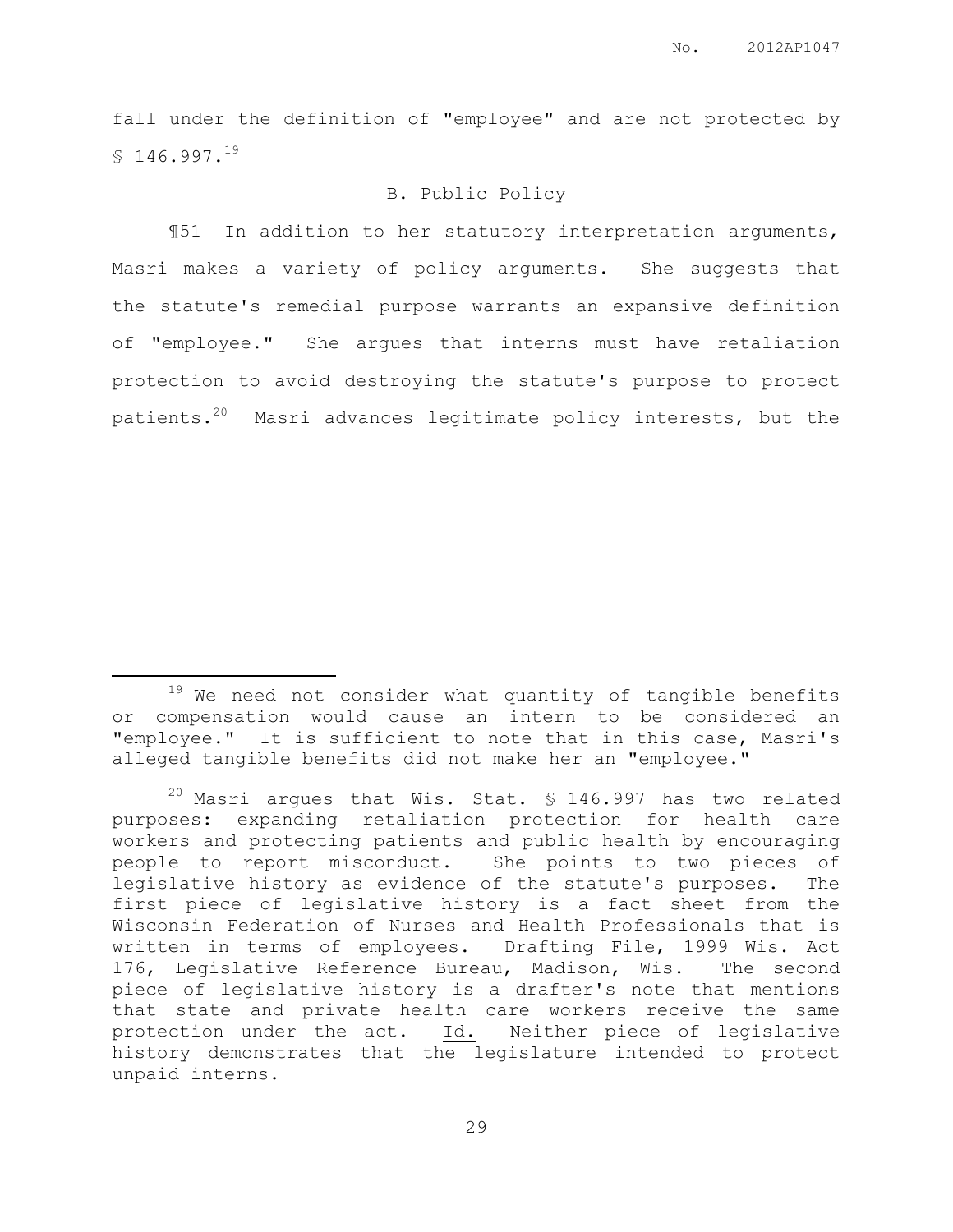effect of her argument is to engraft purposes onto the statute that are not embedded in its text. Public policy is not a for perceived shortcomings in legislative panacea determinations. Nothing in the statute evinces a purpose to protect unpaid interns. Implicitly, the statute protects patients by protecting employees who report violations of health related state and federal statutes, requiations, and standards. LIRC's interpretation advances the statute's purpose to protect patients; it simply is not as broad as Masri would like.

152 Masri attempts to support her argument by noting that this court has recognized public policy interests to protect patients in the context of nursing home residents. See Hausman v. St. Croix Care Ctr., 214 Wis. 2d 655, 665, 571 N.W.2d 393

Masri's reliance on legislative history is inapposite because analysis of a statute's purpose must begin with the language and context of the statute. State ex rel. Kalal v. Circuit Court for Dane Cnty., 2004 WI 58, 9945-49, 271 Wis. 2d 633, 681 N.W.2d 110. The language of the statute suggests that the legislative purpose is to protect employees from retaliation, which implicitly encourages the reporting of improper conduct, safequards the livelihood of paid employees, and protects patients. Thus, LIRC's interpretation that the statute applies only to employees advances the statute's purpose, and excluding interns from the protected group does not contravene the statutory purpose. Moreover, even if Masri's interpretation is reasonable, it is not more reasonable than the interpretation of LIRC.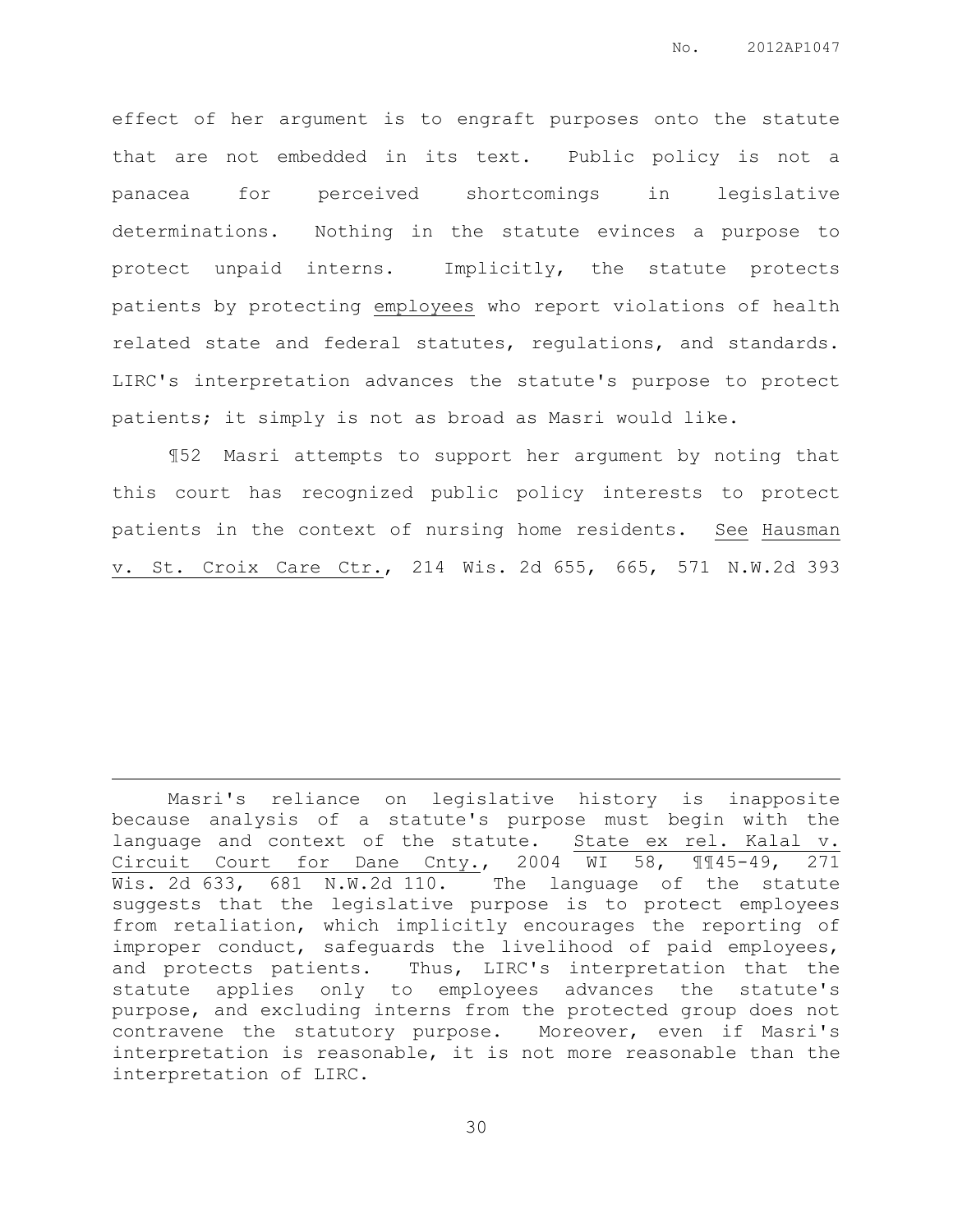(1997). $^{21}$  In Hausman, a licensed nurse and a licensed social worker, both employed by St. Croix Care Center, alleged that they were terminated for reporting abuse at the nursing home. Id. at 659-63. The plaintiffs alleged that the public policy exception to the employment-at-will doctrine allowed them to bring a private right of action. Id. at 661-63. This court declined to adopt a broad whistleblower exception to the employment-at-will doctrine despite the fact that it might advance the public interest. Id. at 666. Instead, we tied the exception to the fact that plaintiffs had an affirmative obligation to prevent any suspected abuse of nursing home residents. Id. at 667-69 (citing Wis. Stat. § 940.295(3) (1993-94) as one law that creates an obligation to report concerns). We went on to conclude:

The public policy of protecting nursing home residents from abuse is fundamental and well-defined. Where the law imposes an affirmative obligation upon an employee to prevent abuse or neglect of nursing home residents and the employee fulfills that obligation by reporting the abuse, an employer's termination of employment for fulfillment of the legal obligation exposes the employer to a wrongful termination action. In such instances, the employee may pursue a wrongful termination suit under the public policy exception regardless of whether the employer has made an initial

 $21$  Hausman v. St. Croix Care Center, 214 Wis. 2d 655, 571 N.W.2d 393 (1997), was decided before the legislature created Wis. Stat. § 146.997. It appears that § 146.997 was created in response to the Hausman decision to protect health care employees who might not otherwise be protected by the public policy exception to the employment-at-will doctrine. See Daryll J. Neuser, Wisconsin Health Care Workers: Whistleblower Protection, 77 Wis. Law. 16, 18 (Mar. 2004).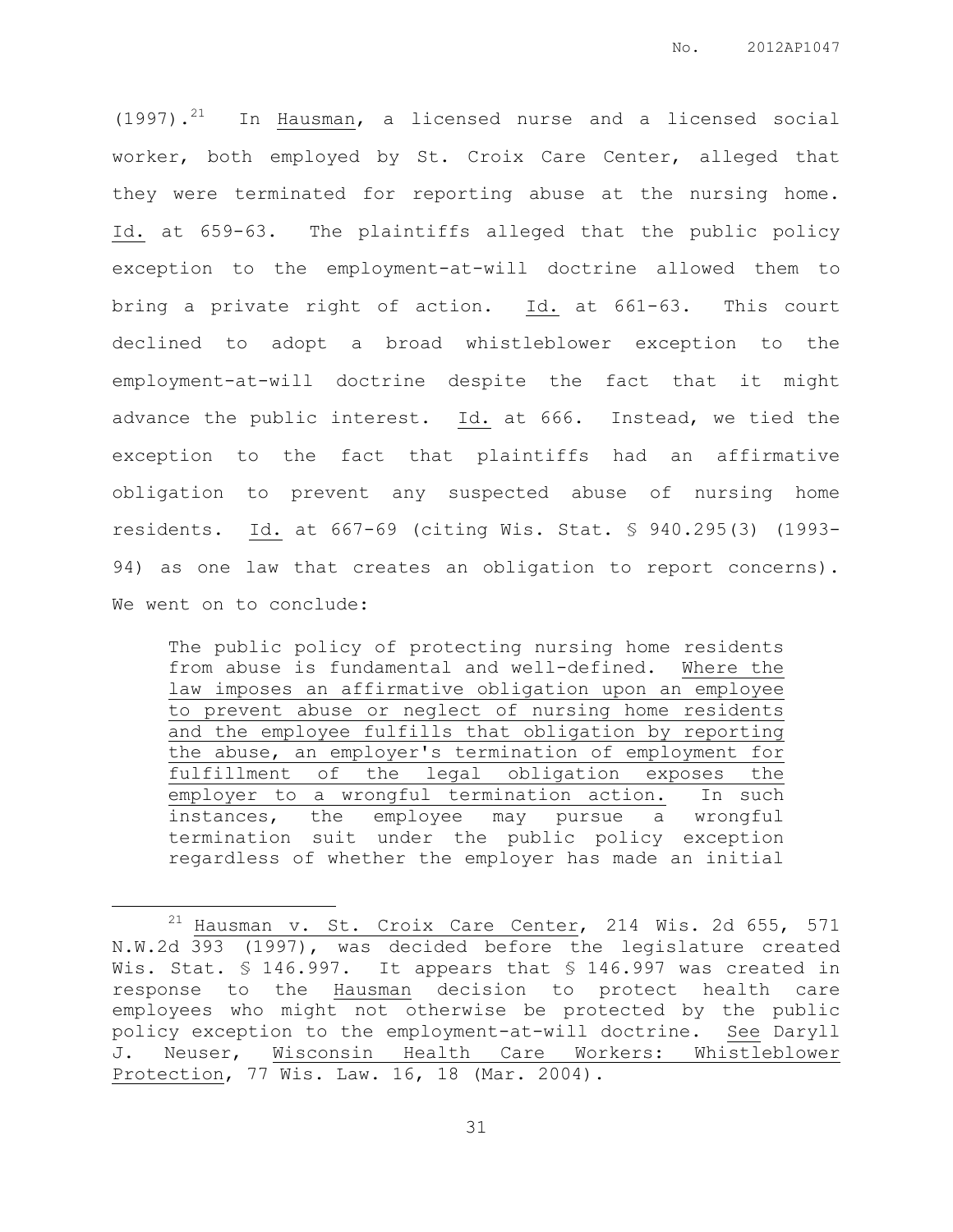request, command, or instruction that the reporting obligation be violated.

Id. at 669 (emphasis added) (footnote omitted).

¶53 Influencing the Hausman decision was the fact that the plaintiffs could have been criminally prosecuted if they did not report the abuse.<sup>22</sup> Id. at 665. It is noteworthy that both plaintiffs in Hausman were employed, and the exception related to the employment-at-will doctrine. Id. at 666. Nothing in that decision suggests that the public policy to promote patient safety warrants a broad protection for unpaid interns, especially when that broad protection finds little support in the text. Indeed, Hausman's aversion to creating an expansive public policy exception suggests that we should avoid broadening the definition of "employee."

154 Declining to broaden the definition of "employee" to include interns does not contradict the statutory purposes, and in fact, it might actually protect internships. Amicus Curiae, the Wisconsin Hospital Association (WHA), points out that health

<sup>&</sup>lt;sup>22</sup> Cf. Bammert v. Don's SuperValu, Inc., 2002 WI 85, 139, Wis. 2d 347, 646 N.W.2d 365 (Bablitch, J., dissenting). 254 Justice Bablitch discussed the apparent rationale for the Hausman decision:

In Hausman, we gave employees that fulfilled their legal duty protection from retaliatory firing. The idea behind the exception is simply that we want people to fulfill their legal duties. . . . We do not want people to be afraid to report nursing home abuse because they are afraid to be fired; therefore, we protect them.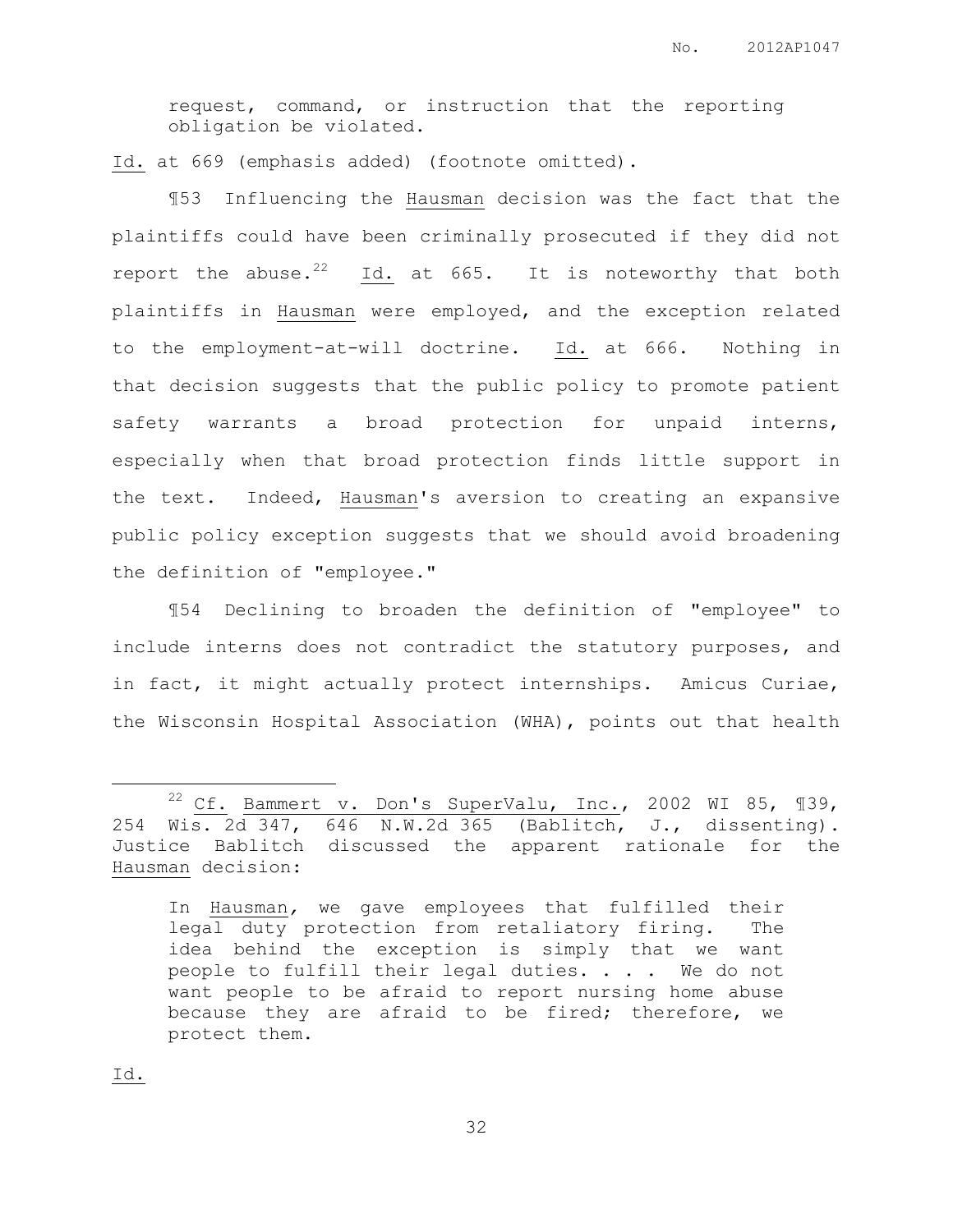care employees have had training to recognize reportable conduct, whereas interns may not know what incidents are reportable. WHA expresses concern that health care providers might reduce internship opportunities if interns, who might not have as much training as employees to recognize and report unethical or illegal conduct, are protected under Wis. Stat.  $$146.997.$ 

¶55 MCW asserts that if interns fall under the definition of "employee" in Wis. Stat. § 146.997, there would be no logical stopping point for people who fall under the protected class. Ultimately, the law is clear that this court should avoid using public policy to contradict a statute's plain text, and "[i]f the result in this case seems harsh, redress should come from the legislature, not from this court. 'If a statute fails to cover a particular situation, and the omission should be cured, the remedy lies with the legislature, not the courts.'" Meriter Hosp., Inc. v. Dane Cnty., 2004 WI 145, 135, 277 Wis. 2d 1, 689 N.W.2d 627 (quoting La Crosse Lutheran Hosp. v. La Crosse Cnty., 133 Wis. 2d 335, 338, 395 N.W.2d 612 (Ct. App. 1986)). LIRC's interpretation that § 146.997 applies only to compensated employees is reasonable, and we conclude that there is no interpretation that is more reasonable.

## C. Application to Masri

156 Having determined that Wis. Stat. § 146.997 applies only to compensated employees, we must consider whether LIRC properly determined that Masri was not an employee. Masri suggests that her all-access security badge, office space,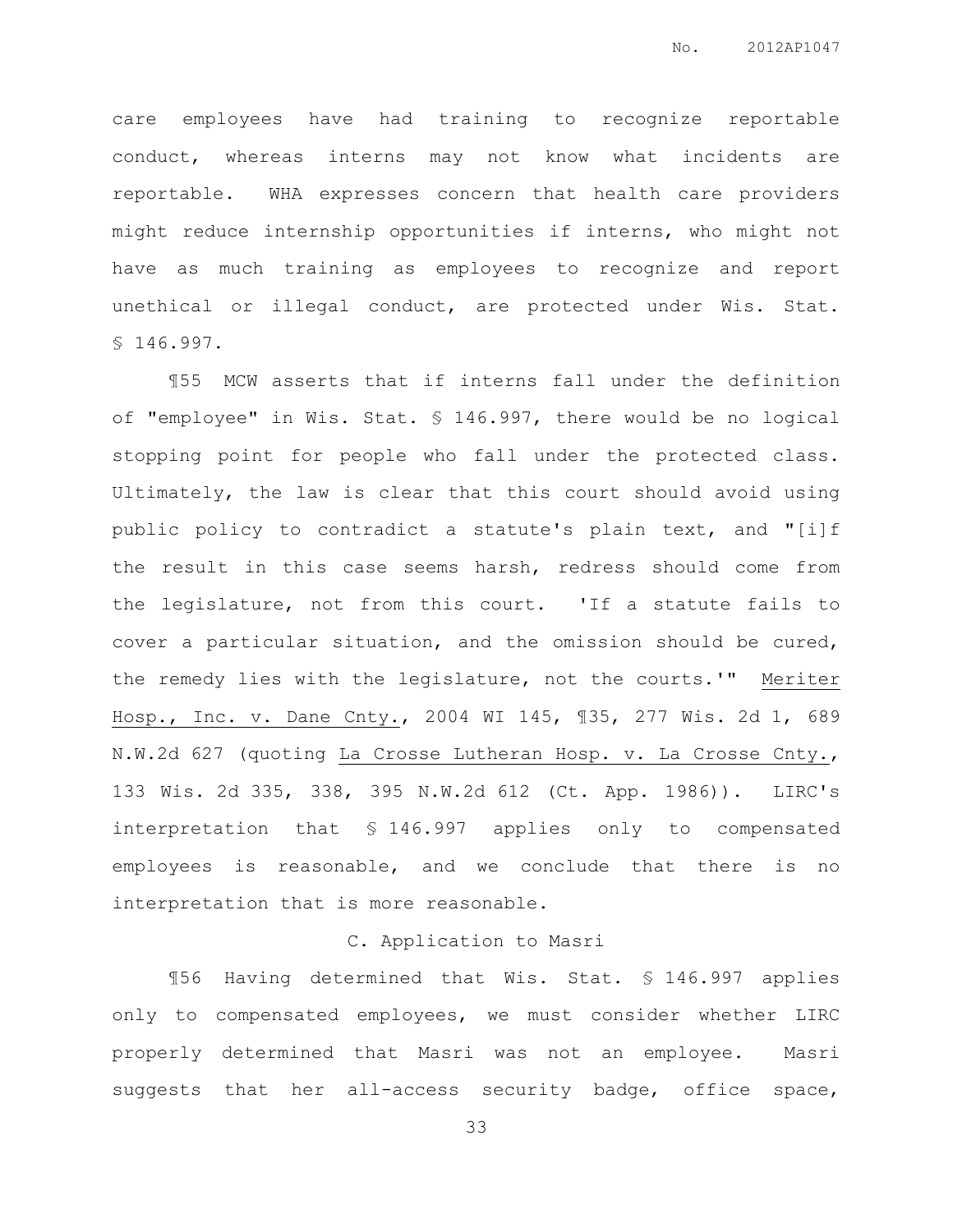parking, and support staff were tangible benefits that made her an employee. Yet, as LIRC properly determined, these alleged tangible benefits all related to Masri's work as a "Psychologist Intern" and had no independent value. If these benefits were enough to confer employee status on Masri, it seems that almost any unpaid worker would be considered an employee. Similarly, Masri's networking opportunities were not tangible benefits because such opportunities are not tangible, nor do they have any ascertainable value. Finally, absent a contractual guarantee, promises of health insurance or grant money do not constitute tangible benefits if those promises never come to fruition. Thus, we agree with LIRC's determination that Masri was not an employee because she received no compensation and no tangible benefits.

 $\text{I}57$  We are not oblivious to the importance of internships and the often mutually beneficial relationship between interns and their supervising entity. The purpose of this opinion is not to impair that relationship but to implement the legislature's statutory scheme. Interns often provide valuable services to their supervising entities and receive vital training in return. An internship might provide students with their first opportunity to apply their hard-earned knowledge in a real and practical setting. Although we recognize the importance of internships, this court will not interlope to advance a policy not advanced by the legislature. Should the legislature disagree with our decision and the five decisions below in the administrative and judicial proceedings, it may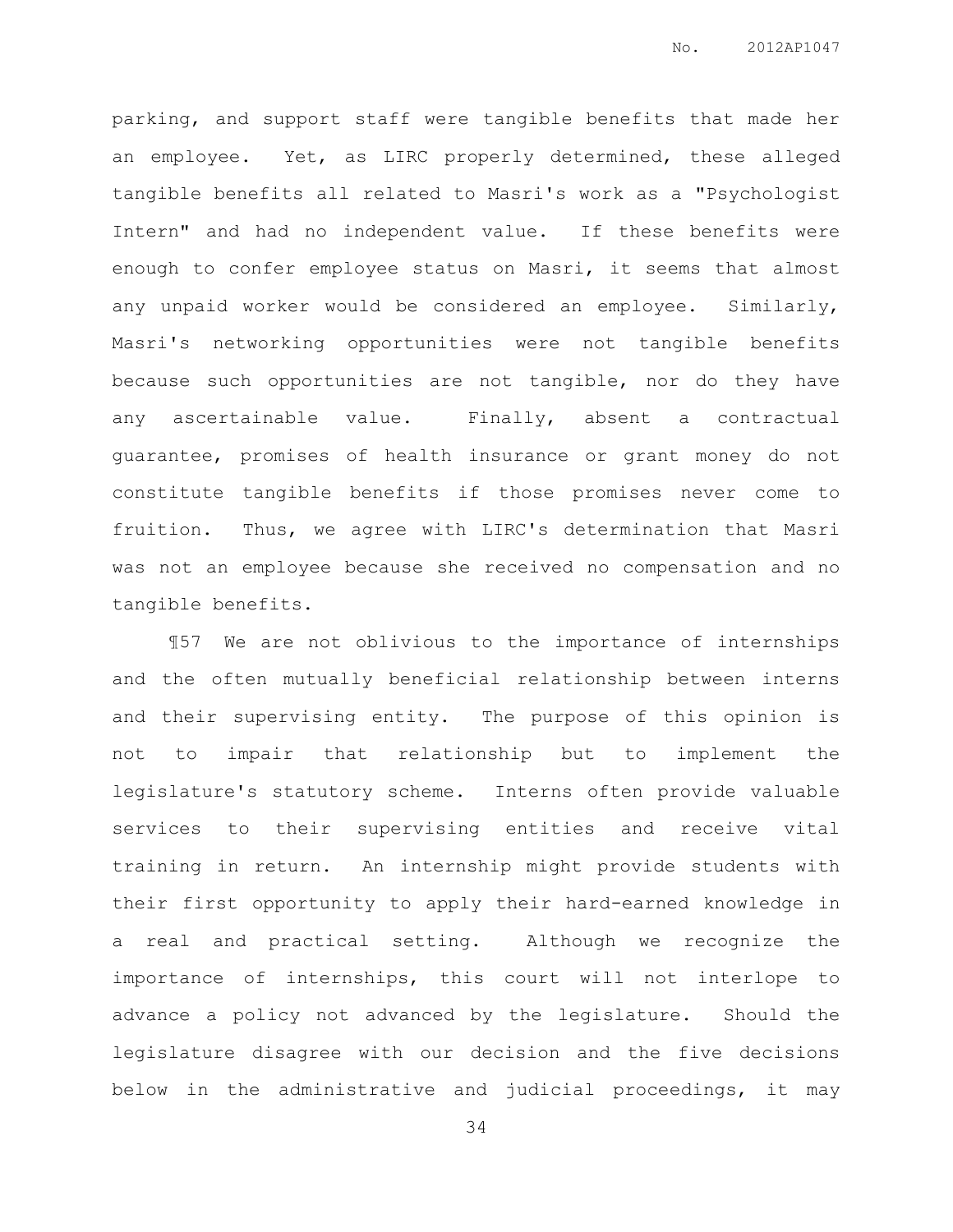clarify the breadth of "employee" as it is used in § 146.997. Absent a legislative clarification, we are bound by the statute's text.

## IV. CONCLUSION

**158** We conclude the following.

¶59 First,! we! accord! LIRC's! decision! due! weight! deference! because LIRC has experience interpreting the meaning of "employee" under various statutes and is charged with administering Wis. Stat. § 146.997. The fact that LIRC had not previously considered the specific question whether an unpaid intern is an employee is not enough to abate the due weight deference owed to the agency. See Jamerson, 345 Wis. 2d 205, ¶47.

¶60 Second,! we! agree! with! LIRC! that! Wis.! Stat.! § 146.997! applies only to employees, a category that does not include interns who do not receive compensation or tangible benefits. See Masri v. Med. Coll. of Wis., ERD No. CR200902766 (LIRC, Aug. 31, 2011). As Wis. Stat. § 146.997 does not define "employee," we must give the term its ordinary meaning. Kalal, 271 Wis. 2d 633, 145. After consulting the language, context, and structure of the statute, we conclude that LIRC's interpretation is reasonable, and there is no more reasonable interpretation. Because Masri received no compensation or tangible benefits, she was not an employee of MCW and was therefore not entitled to anti-retaliation protection under  $\S$  146.997(3)(a).

¶*By( the( Court.*²The! decision! of! the! court! of! appeals! is! affirmed.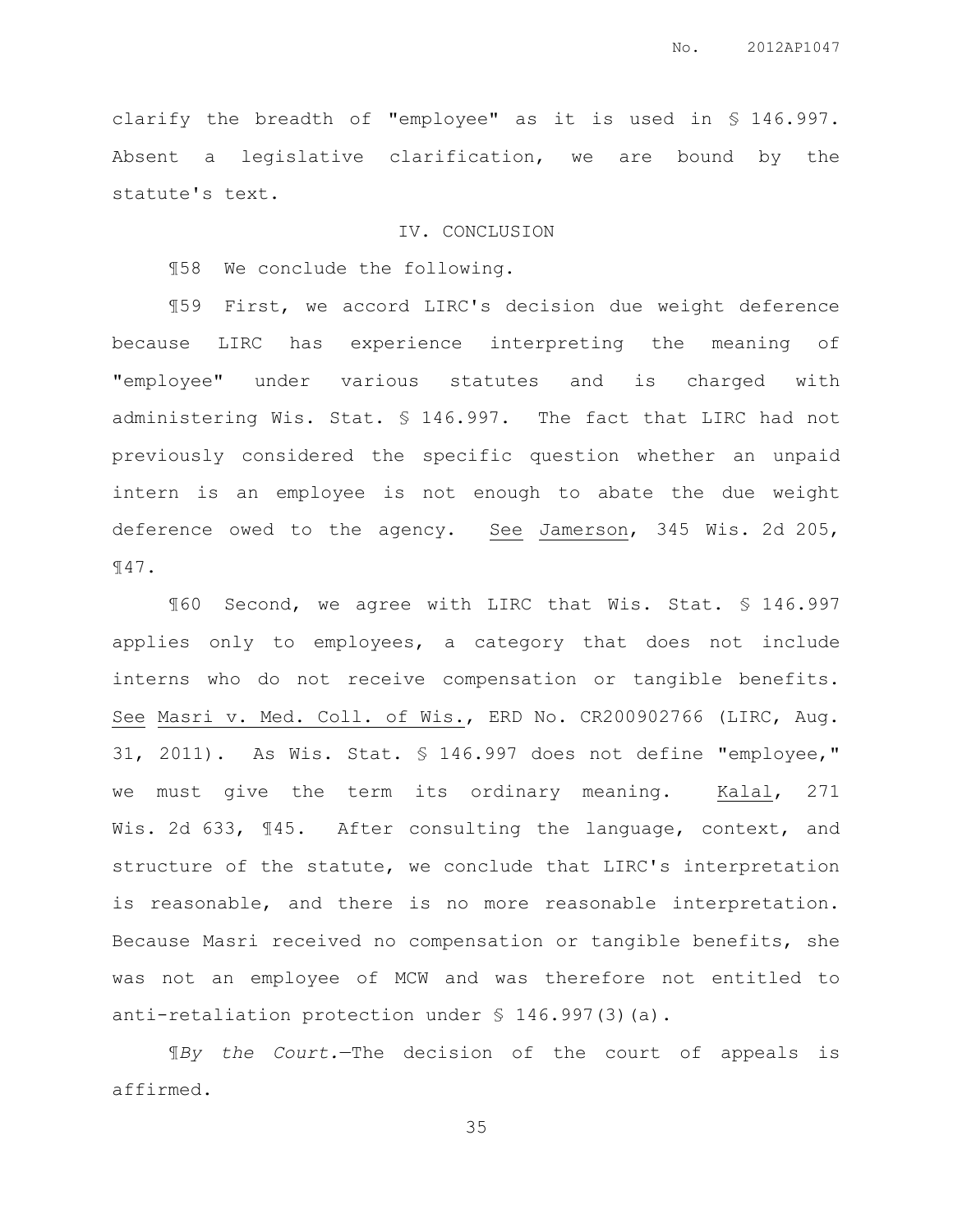# No. 2012AP1047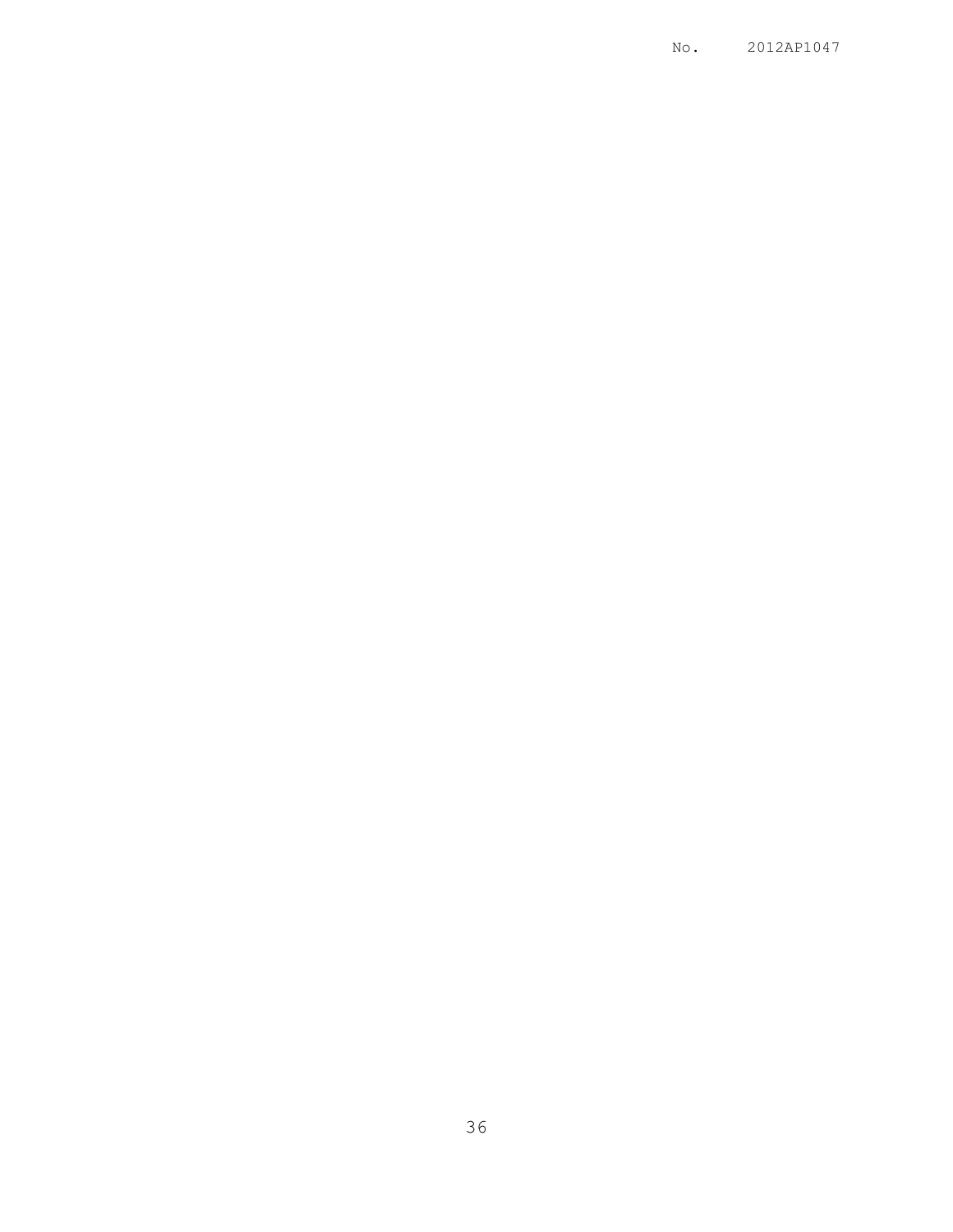¶61 ANN!WALSH!BRADLEY,!J.!!!*(dissenting).*!! The! Health! Care Worker Protection Act protects whistleblowers who are health care workers and who report unethical or illegal behavior that threatens the health and safety of patients. Masri, a full-time health care worker at the Medical College of Wisconsin (MCW), did everything she was supposed to do under the Act. She reported what she observed as unethical and potentially illegal behavior. There is nothing to suggest that her reporting was anything other than good faith reporting.

¶62 She! asserts! that! as! a! result! of! her! good! faith! reporting, her internship was terminated, her educational career has been disrupted, and she has been stigmatized with a black mark on her professional career. She asks for vindication that what she did was right, and payment of her attorney fees in seeking that vindication.

¶63 Even!though!she!did!what!was!asked!under!the!Act,!the! majority denies her any vindication. It leaves Masri and other health care workers like her without protection and without a remedy. The result is that these health care workers who are in a position to witness and report problems with patient care may now be silent, resulting in lower quality patient care.

¶64 This! case! is! about! statutory! construction.! ! I! part! ways with the majority because in reaching its conclusion it discards our time-tested canons of statutory construction. In doing so, the majority rewrites the statute, limits application of the Health Care Worker Protection Act beyond what is required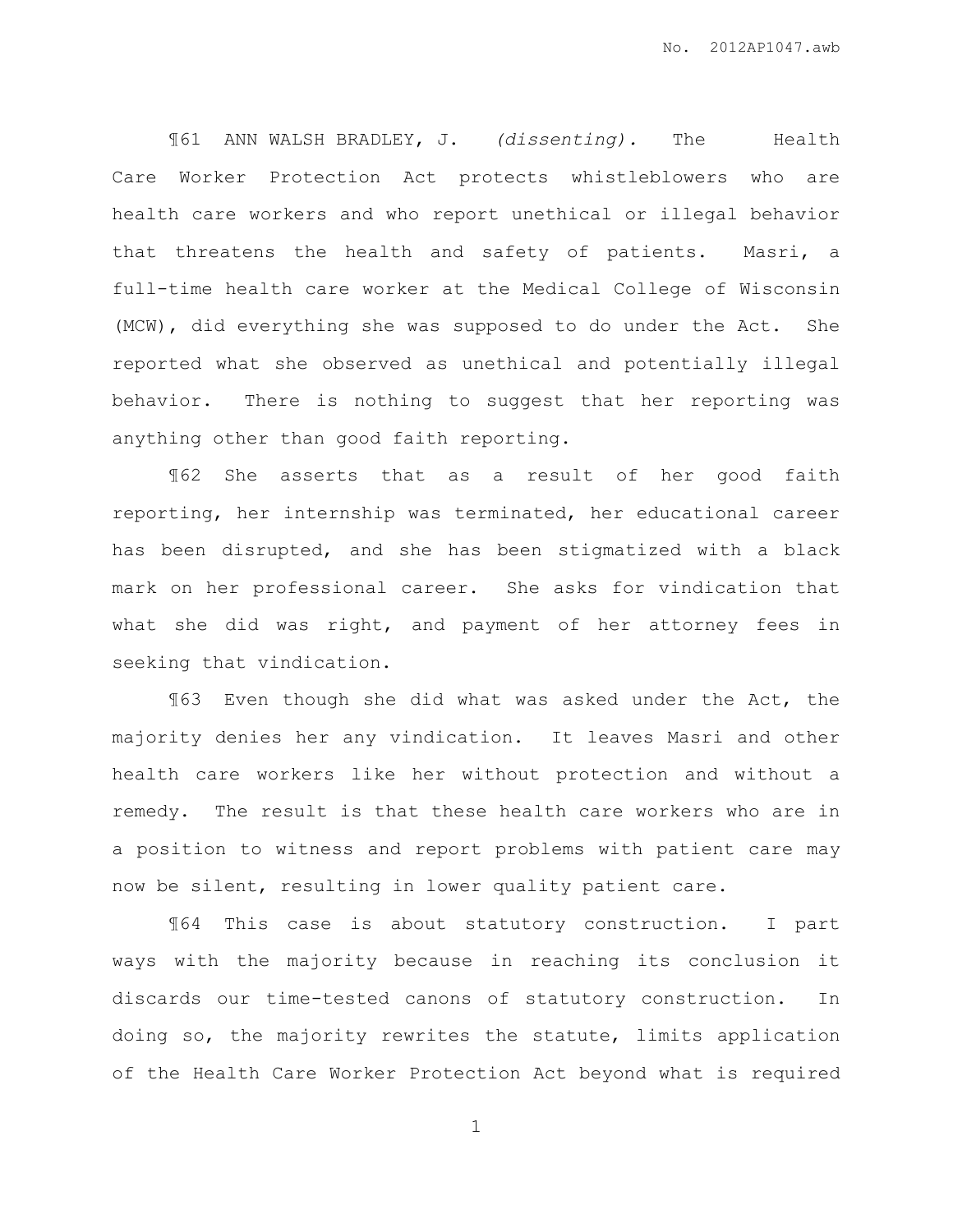by its terms, and undermines the Act's purpose of protecting patients.!!

¶65 Contrary! to! the! majority,! I! conclude! that! the! Health! Care Worker Protection Act means what it expressly provides: its coverage extends to "any person." Further, even if the Act's coverage were limited to employees only, the canons of statutory construction mandate that "employee" be interpreted broadly in order to fulfill the remedial purpose of the Act. Under either approach, Masri should be afforded coverage. Accordingly, I respectfully dissent.

I

¶66 The! majority! downplays! certain! facts! relevant! to! this! case. Because there is more to the story, I begin with an overview of the events preceding this action.

¶67 Masri! was! a! doctoral! candidate! in! the! University! of! Wisconsin-Milwaukee School of Education (UWM), Department of Education Psychology. UWM placed Masri as a full-time intern at MCW as part of her educational program. Prior to the start of her internship, Masri's future supervisor, Dr. Anderson, emailed her stating: "I have found some funding for you for a research project. And actually have a commitment. Still working on the amount but think at least 500 per month."

¶68 In! August! 2008 Masri! started! working! as a! "Psychologist Intern" in MCW's transplant surgery unit at Froedtert Hospital. She worked 40 regularly scheduled hours per week. Her duties included interviewing patients and staff, reviewing and assessing medical records, signing psychological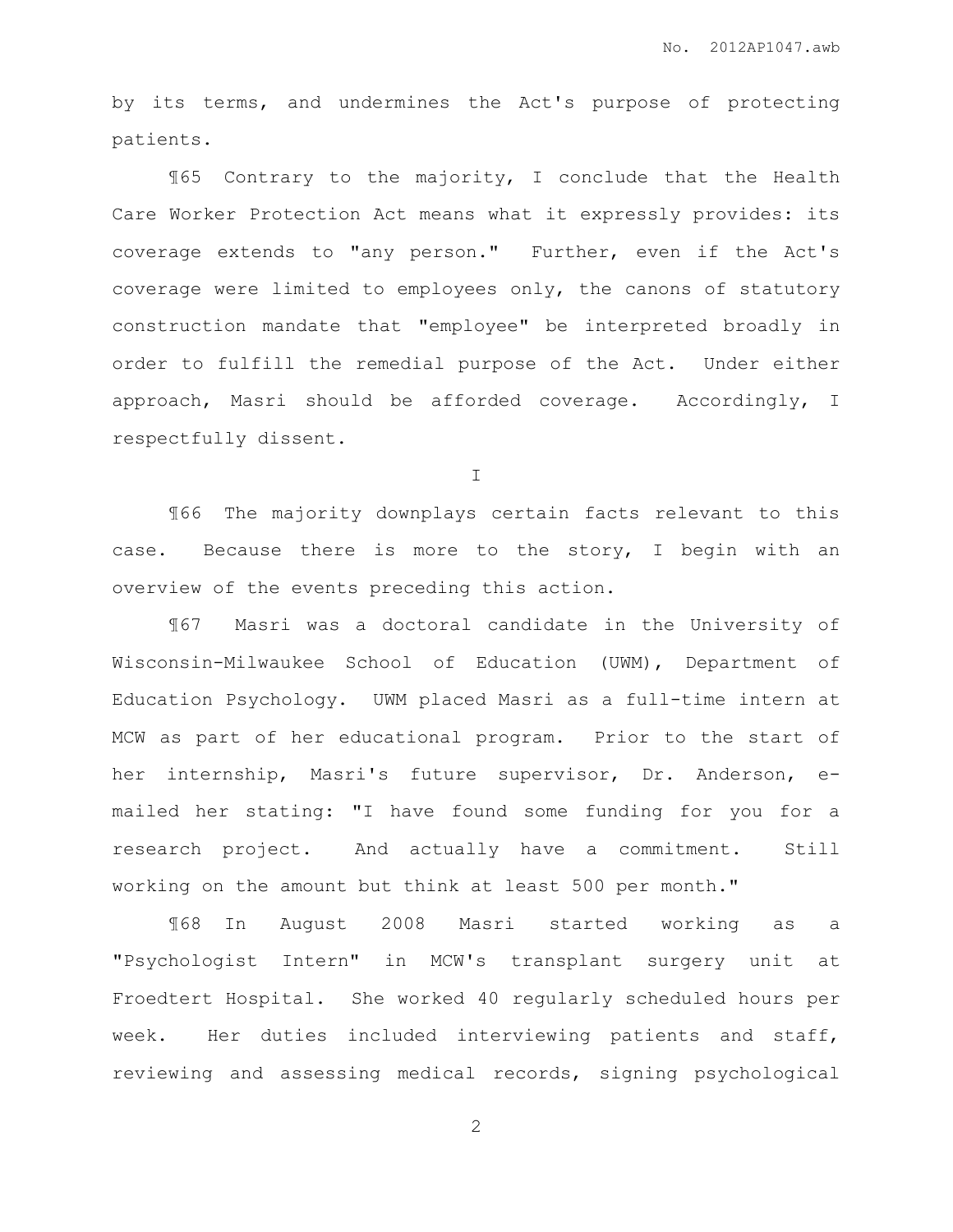reports, preparing patient progress notes, and attending staff meetings. As part of her internship, Masri received full access to patient records otherwise protected by HIPAA<sup>1</sup> and the hospital's facilities.

¶69 Some! ethical! concerns! arose! during! Masri's! internship! and she was directed by MCW staff to report them to John Mayer, the official designated to receive employee complaints. Masri met with Mayer on November 19, 2008, and reported that Dr. Anderson ordered her to create a borderline personality diagnosis to discredit a patient who may have been contemplating a medical malpractice suit. She also reported that she was directed to perform professional duties outside the authorized parameters of her intern position. Specifically, she was ordered to work as a professional social worker-not as a Psychologist Intern-while the transplant unit social worker was away on vacation. She was also directed to complete evaluations in the role of an authorized social worker for patients. Although Masri had more incidents to report,<sup>2</sup> Mayer cut her off,

 $\overline{a}$ 

 $2$  Masri asserts that had Mayer not cut her off, she would have reported the following additional incidents:

- 1) Dr. Anderson ordering her not to speak to anyone about an "off-list" organ transplant recipient who paid \$25,000.00 for a kidney harvested from Pakistan;
- 2) A social worker on the transplant unit making an unethical recommendation to eliminate a transplant candidate based on a subjective moral judgment of the candidate's personal life and educational background; and

 $1$  The Health Insurance Portability and Accountability Act of 1996, Pub. L. No. 104-191, 110 U.S. Stat. 1936 (codified as amended in scattered sections of Titles 18, 26, 29 and 42 of the U.S. Code).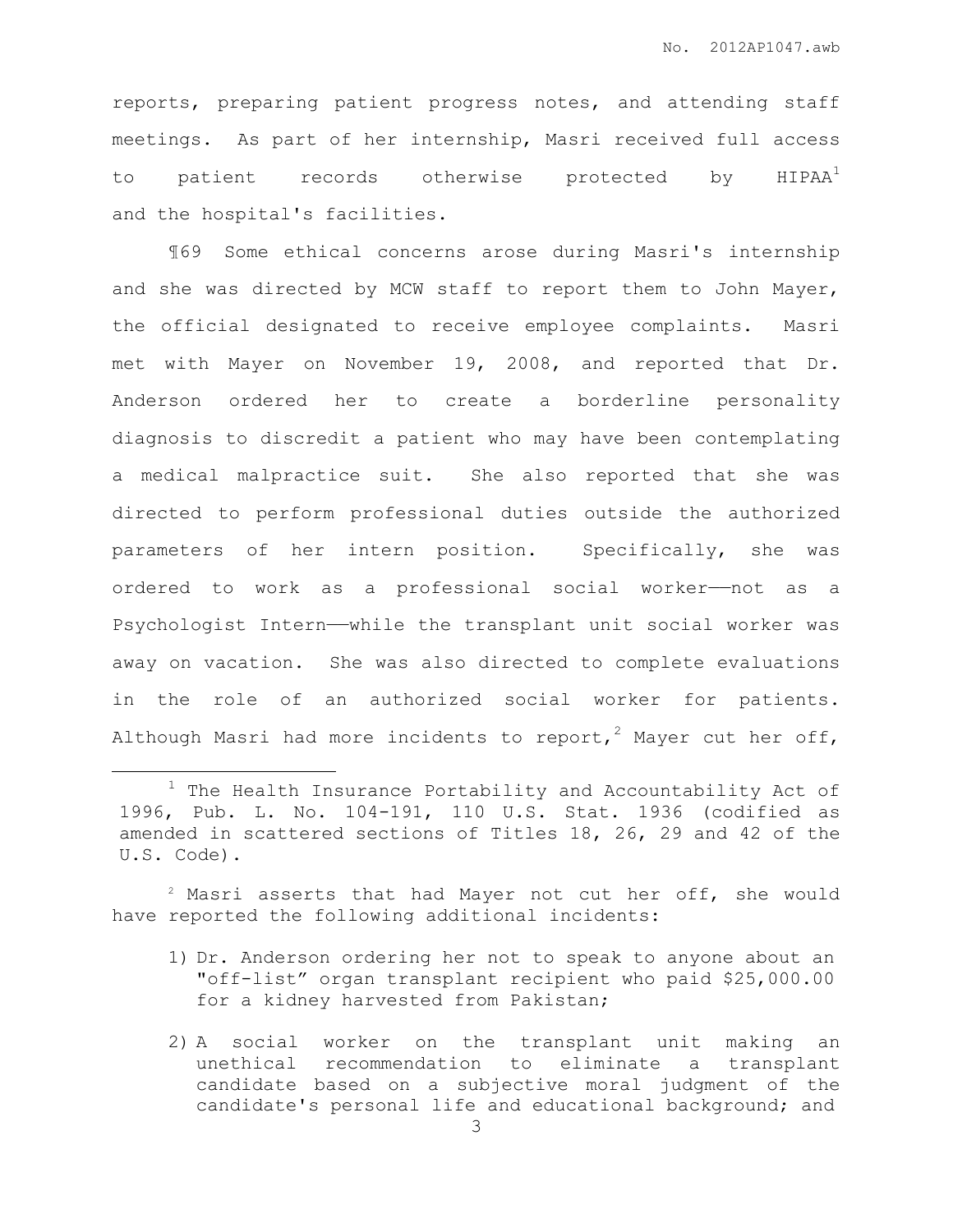stating that he needed to discuss her allegations with Dr. Anderson.! ! Two! days! later,! Dr.! Anderson! called! UWM! from! Washington, D.C. to terminate Masri's internship.

¶70 Masri!filed!a!complaint!with!the!Equal!Rights!Division! of the Department of Workforce Development (DWD) about the termination of her internship. In response to inquiries from the Equal Rights Division, MCW stated that Masri was not an employee and that her internship was discontinued due to her unsatisfactory performance. In support, MCW attached a letter from Dr. Anderson explaining her decision to terminate Masri's internship. Dr. Anderson's undated letter, which was drafted after Masri's internship was terminated, made reference to incidents in October 2008 and referred to them as being the grounds! for! the! termination.! ! ! Other! than! this! undated,! post> termination letter, there are no other notes in the record about the incidents or any other documentation that would substantiate a concern that Masri's performance was unsatisfactory.

T<sub>T</sub>

¶71 The! majority! determines! that! the! Act's! protections! apply only to individuals who work in exchange for compensation or tangible benefits. In reaching this determination, the majority fails to follow time-tested canons of statutory construction. Those canons provide that when interpreting a statute, we look first to the language of the statute. State ex

4

<sup>3)</sup> Dr. Anderson's order that Masri interview and assess a mentally incompetent and semi-conscious ICU patient to disqualify that patient from the priority transplant list.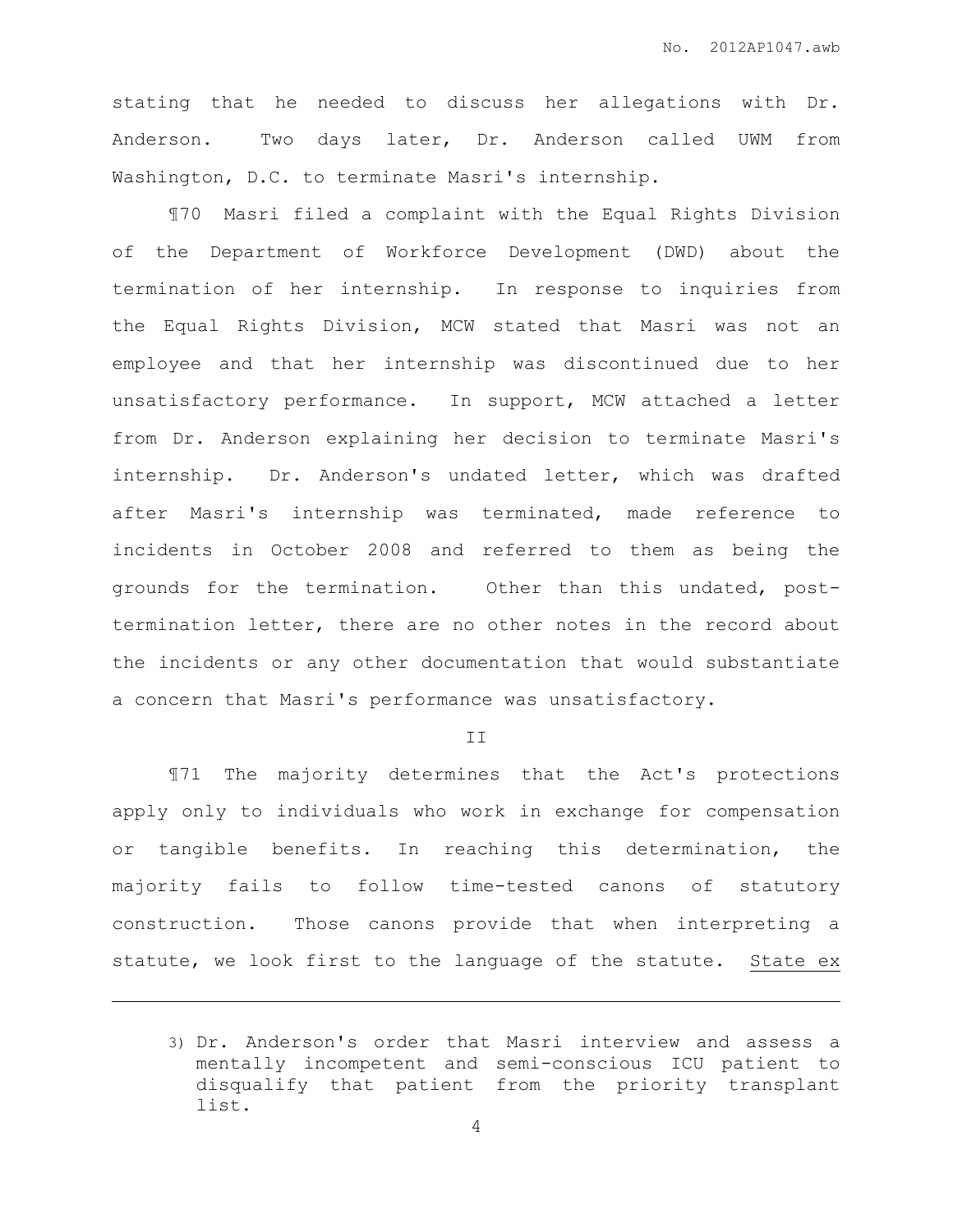rel. Kalal v. Circuit Court for Dane Cnty., 2004 WI 58, 145, 271 Wis. 2d 633, 681 N.W.2d 110.

172 Unlike what the majority suggests, the statute expressly states who is covered-"any person." Specifically, it provides:

No health care facility or health care provider and no employee of a health care facility or health care provider may take disciplinary action against, or threaten to take disciplinary action against, any person because the person reported in good faith any information under sub.  $(2)$  (a), in good faith initiated, participated in or testified in any action or proceeding under sub. (2)(c) or provided in good faith any information under sub. (2) (d) or because the health care facility, health care provider or employee believes that the person reported in good faith any information under sub.  $(2)$  (a), in qood faith initiated, participated in or testified in any action or proceeding under sub. (2)(c) or provided in good faith any information under sub. (2)(d).

Wis. Stat. § 146.997(3)(a) (emphasis supplied).

T73 The majority, however, inserts its own word "employee" for the legislature's chosen words "any person." In doing so, it violates a cardinal canon of statutory construction. Rather than adhering to the express language chosen by the legislature, it discards it.

¶74 The majority attempts to justify its rewriting of the express language of the Health Care Worker Protection Act by implying that it was inartfully drafted. It offers the excuse that the legislature used the words "any person" to differentiate between the employee retaliating and the employee being retaliated against in order to allay confusion. Majority op., 145.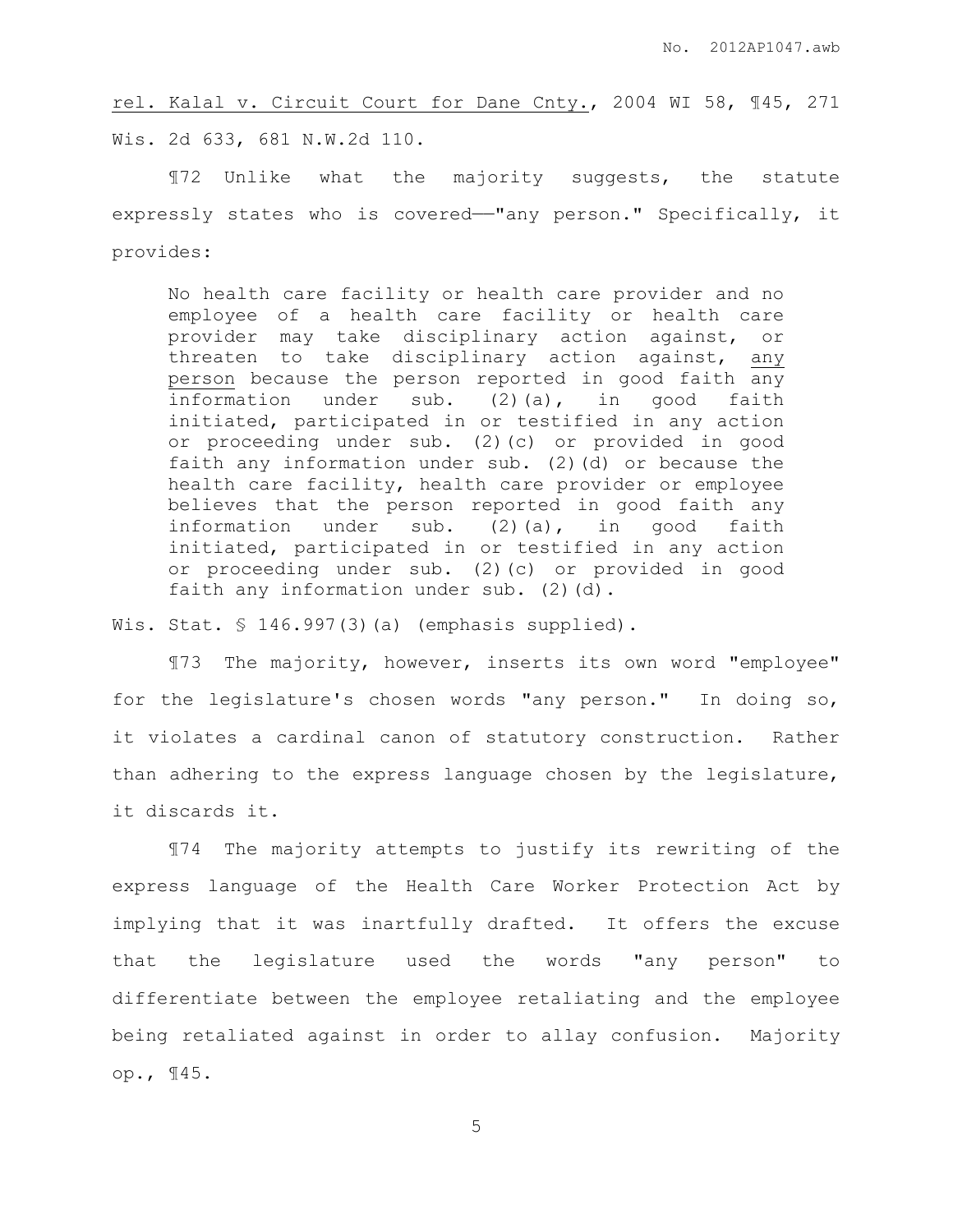175 This excuse is without merit. If the legislature had intended for the statute to apply only to employees, it could have easily cured the suggested confusion. It takes this writer mere seconds to provide an example: "No health care facility or health care provider and no employee of a health care facility or health care provider may take disciplinary action against, or threaten to take disciplinary action against, an employee who reported in good faith. . . . "

T76 "We have stated time and again that courts must presume that a legislature says in a statute what it means and means in a statute what it says there." Kalal, 271 Wis. 2d 633, ¶39 (quoting Connecticut Nat'l Bank v. Germain, 503 U.S. 249, 253-54 (1992)). As this court has previously explained, "[i]t is not reasonable to presume that the legislature preferred elegance over precision in its wording of the statute. The more reasonable presumption is that the legislature chose its terms carefully and precisely to express its meaning." Ball v. Dist. No. 4, Area Bd. of Vocational, Technical & Adult Educ., 117 Wis. 2d 529, 539, 345 N.W.2d 389 (1984).

¶77 Further, it is a well-established canon of statutory construction that each word in a statute should have independent meaning so that no word is redundant or superfluous. Pawlowski v. Am. Family Mut. Ins. Co., 2009 WI 105, 122, 322 Wis. 2d 21, 777 N.W.2d 67. Thus, "[w]hen the legislature chooses to use two different words, we generally consider each separately and presume that different words have different meanings." Id.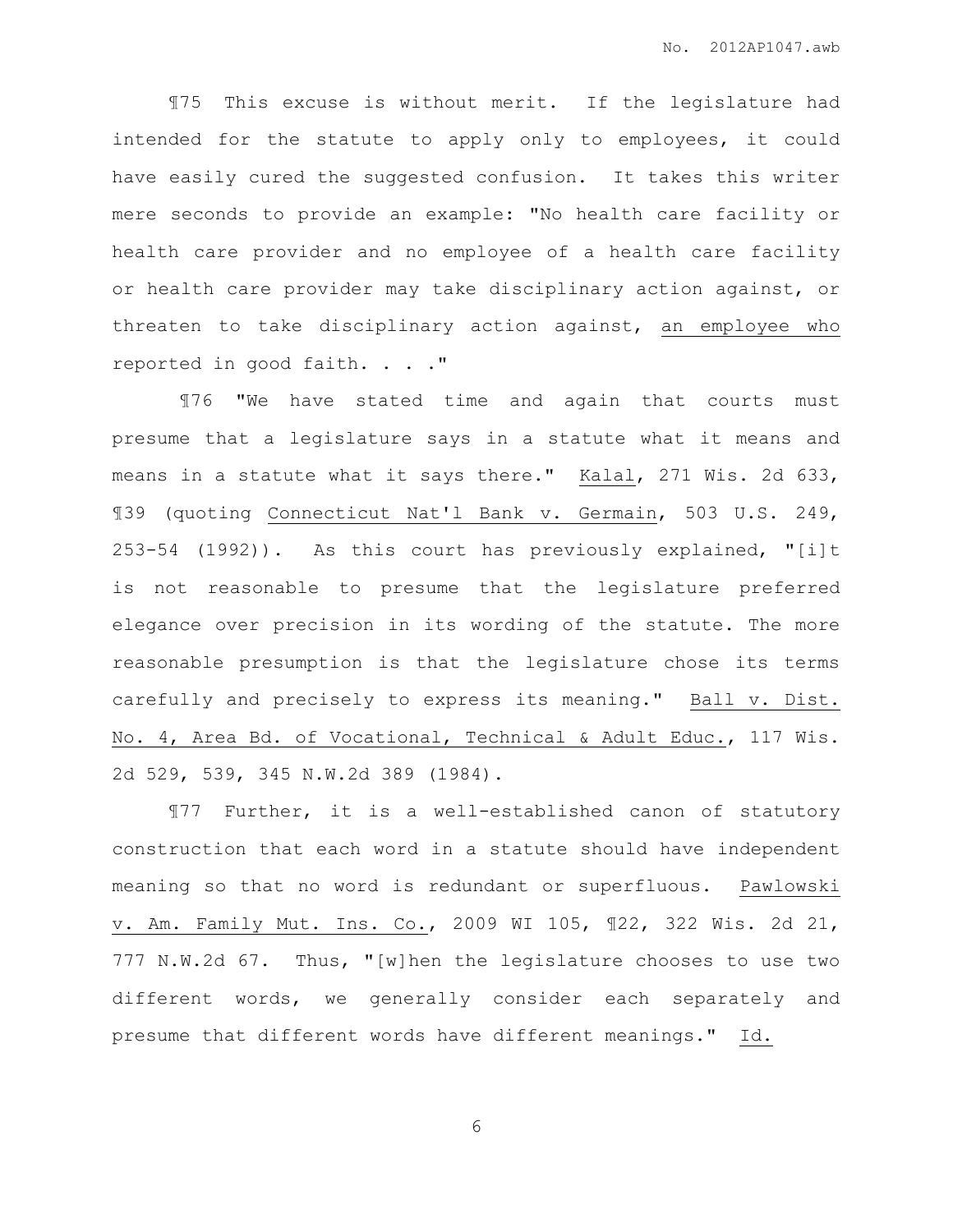T78 The legislature used both "employee" and "person" throughout the Health Care Worker Protection Act.<sup>3</sup> When it came to defining the coverage of the Act, the legislature chose to use the words "any person." Wis. Stat. § 146.997(3)(a). Under the canons of statutory construction, which the majority ignores, the express language of the statute referring to "any person" should not be interpreted as "employee."

¶79 In reading the words "any person" as meaning "employees," the majority limits the Health Care Worker

(2) Reporting protected.

(a) Any employee . . . who is aware of any information, . . . that would lead a reasonable person to believe any of the following may report that information to . . . any employee of the health care facility  $\cdot \cdot \cdot \cdot$ 

(b) An agency [shall], . . . notify the health care facility or health provider . . .. The notification and summary may not disclose the identity of the person who made the report.

(c) Any employee of a health care facility or health care provider may initiate, . . . any action or proceeding . . ..

Any employee . . . may provide any information  $(d)$ relating to an alleged violation . . ..

(3) Disciplinary action prohibited.

 $\ddot{\phantom{a}}$  . . . .

(b) . . . no employee . . . may take disciplinary action against . . . any person on whose behalf another person reported in good faith any information ... or because the ... emplovee believes that another person reported in good faith any information ... on that person's behalf....

 $3$  For example, Wis. Stat. § 146.997 states: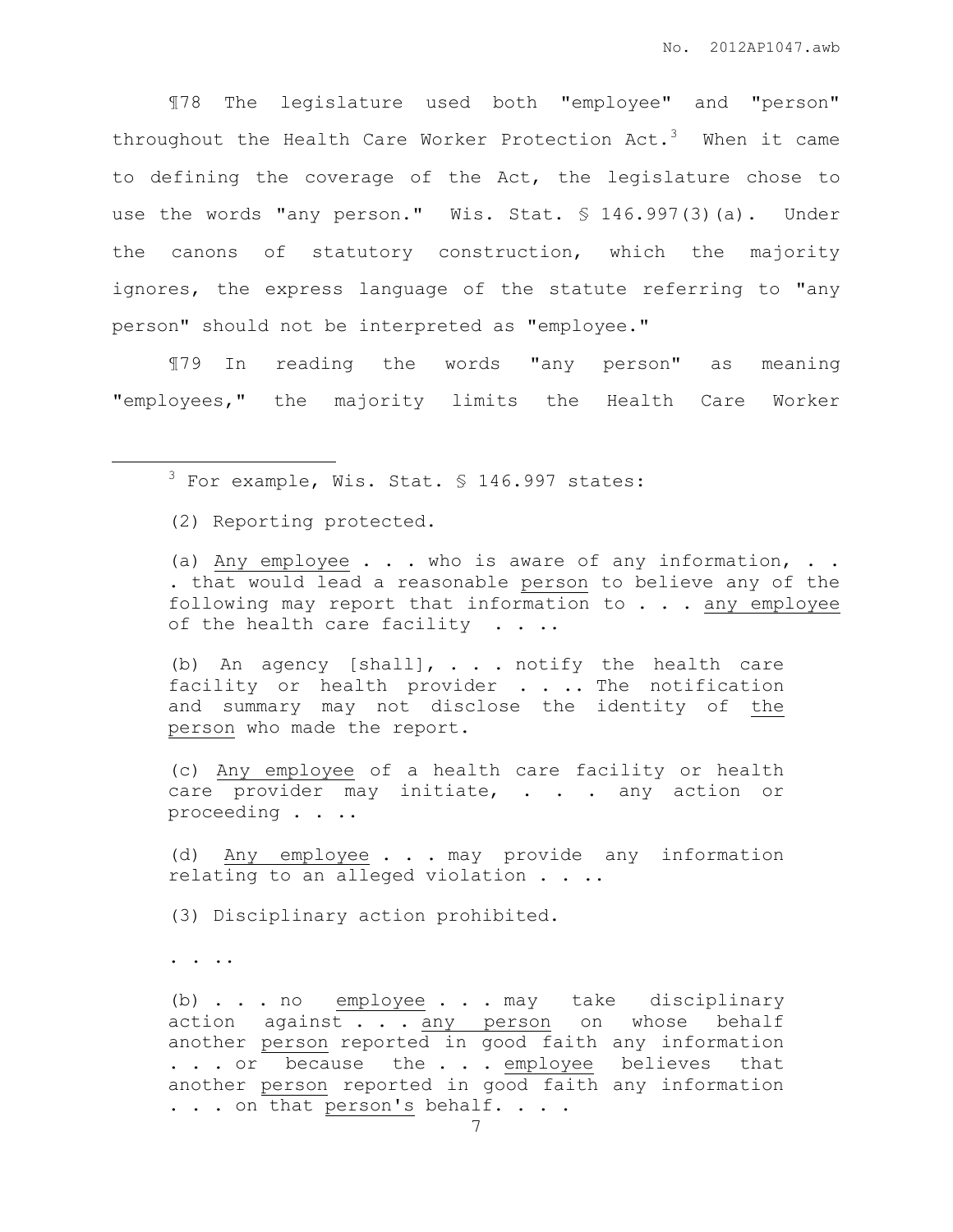Protection Act beyond its terms. In its analysis, the majority cites to other provisions in the Act and reasons that the words "any person" must mean employees working for compensation or tangible benefit. It asserts that the disciplinary actions the Act prohibits and the remedies the Act provides could not apply to unpaid workers. Majority op., 1136, 38, 45. Not only is this suggestion not supported by the language of the Act, but it also reads its terms more narrowly than they are written.

180 The Health Care Worker Protection Act adopts the definition of "discipline" provided by Wis. Stat. § 230.80(2), which includes such actions of the employer that result in a dismissal, transfer, removal of assigned duty, reprimand, verbal or physical harassment, denial of education or training, and reassignment. It is unclear why these employer actions would not be applicable to unpaid workers.

181 Similarly, it is unclear why the whistleblower's remedies permitted by the statute could not apply to unpaid workers.<sup>4</sup> As explained by the majority, Wis. Stat. § 146.997(4)(a) details how employees may report violations to the DWD.<sup>5</sup> If the DWD determines that there have been violations, it may award remedies as described in Wis. Stat. § 111.39.

<sup>&</sup>lt;sup>4</sup> The majority's analysis in this respect appears circularunpaid workers are not covered by the Act because they cannot seek its remedies, yet they cannot seek the Act's remedies because they are unpaid workers.

 $5$  Although Wis. Stat. § 146.997(4)(a) uses the term "employee" in describing how to report violations, as more fully discussed below, nothing in the Heath Care Worker Protection Act limits the term "employee" to an individual working in exchange for compensation.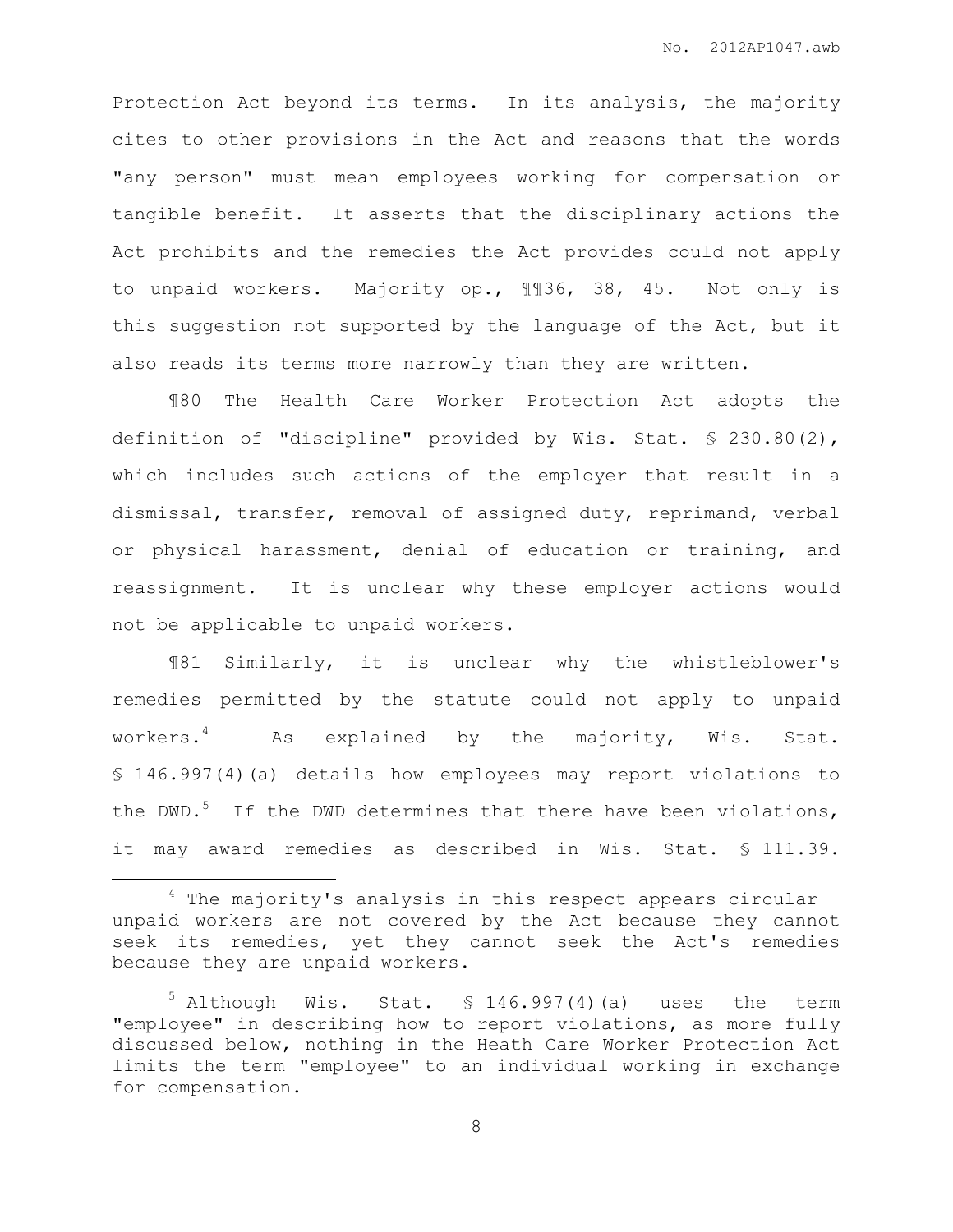Majority op., 1135-36. Among the remedies suggested by Wis. Stat.  $\frac{11.39(4)}{c}$  is reinstatement. The court has also determined that aggrieved workers are entitled to attorney fees. Watkins v. Labor & Indus. Review Comm'n., 117 Wis. 2d 753, 765, 345 N.W.2d 482 (1984). An unpaid intern whose internship had been terminated for reporting a violation of the law may find reinstatement to be a desired remedy. The intern is also likely to want attorney fees in seeking that reinstatement. Nothing in the Act limits these remedies to only paid employees. Nothing in the express language of the Health Care Worker Protection Act limits its protections only to individuals working for compensation as the majority suggests.

182 In paragraphs 47-48, the majority sets up its own straw man only to quickly knock it down. In essence, it warns that the sky is falling if there is a literal translation of the statutory words "any person." For example, the majority suggests that a literal translation would mean that anybody in the world could file a complaint, "absolutely anybody." Majority op., 148. And, if that does not frighten the reader enough, in a footnote, the majority expounds further to observe that "person includes all partnerships, associations and bodies politic or corporate." Id., 147 n.17. Having set up the straw man that "any person" could include a body politic in Timbuktu filing a complaint, the majority warns "there would be no stopping point" and that a literal translation would "jeopardize the structure and efficiency of administrative agencies and regulatory bodies in the State." Id.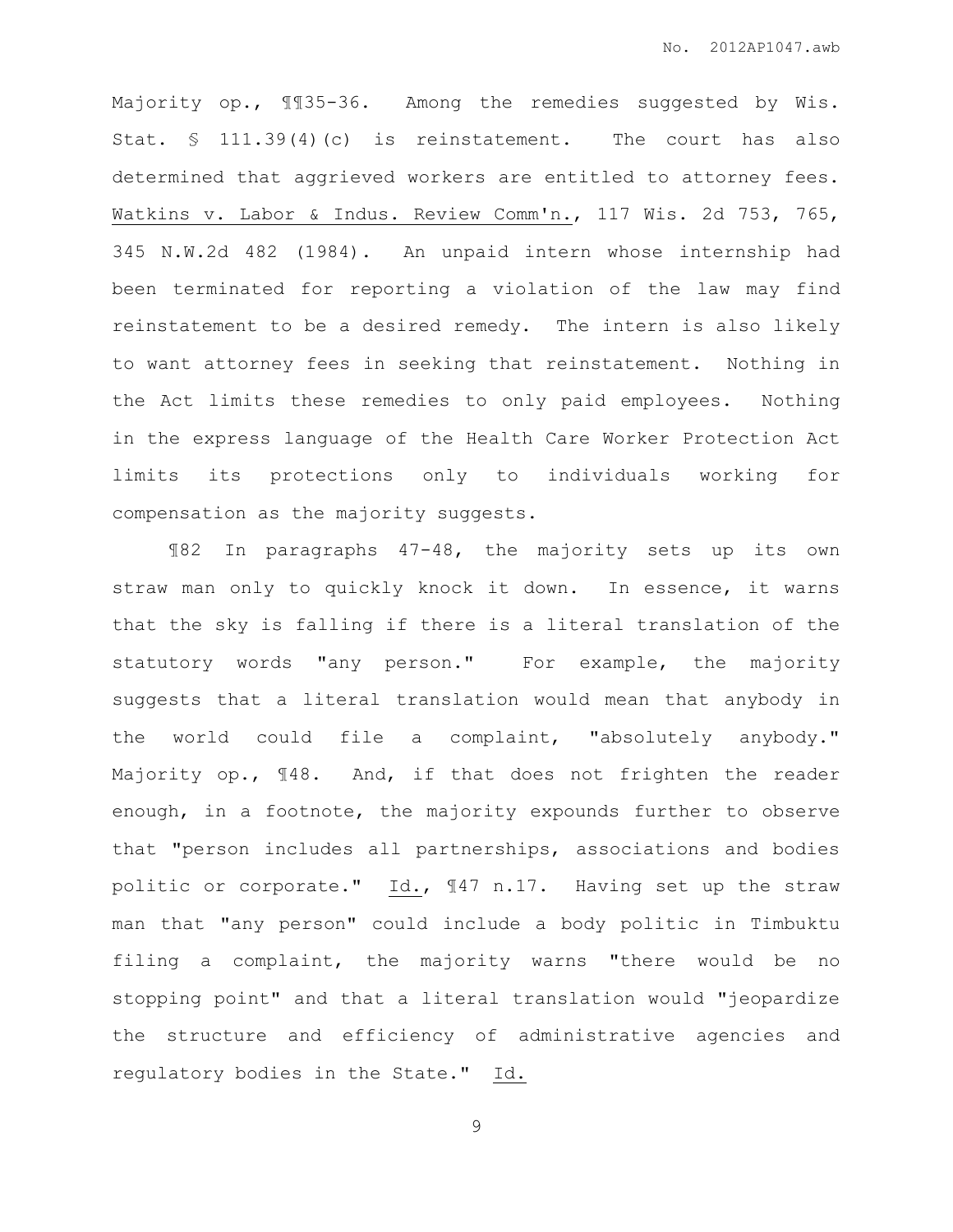183 The problem with the majority's straw man argument, like all straw men arguments, is that it sets up an argument that no one is advancing. Instead, I determine that "any person" includes any person who faces disciplinary action from a health care facility for reporting possible violations that pose a risk to public health or safety.

184 I acknowledge that ambiquity arises because the Health Care Worker Protection Act incorporates the definition of "disciplinary action" found in Wis. Stat. § 230.80. Wis. Stat. § 146.997(1)(b). Wisconsin Stat. § 230.80 defines "disciplinary action" as "any action taken with respect to an employee which has the effect, in whole or in part, of a penalty, including but not limited to any of the following. . . . " (emphasis supplied). Where this definition conflicts with the language in the Health Care Worker Protection Act, it creates ambiguity.

185 However, "[w]hen a statute is ambiquous, the legislature is presumed to have intended an interpretation that advances the purposes of the statute." Belleville State Bank v. Steele, 117 Wis. 2d 563, 570, 345 N.W.2d 405 (1984). The purpose of the Health Care Worker Protection Act is evident from its language. It protects workers who report that "the quality of any health care service provided by the health care facility or health care provider . . . violates any standard . . . and poses a potential risk to public health or safety." Wis. Stat. § 146.997(2)(a). If the law protects workers who report patient quality of care problems, necessarily it is meant to encourage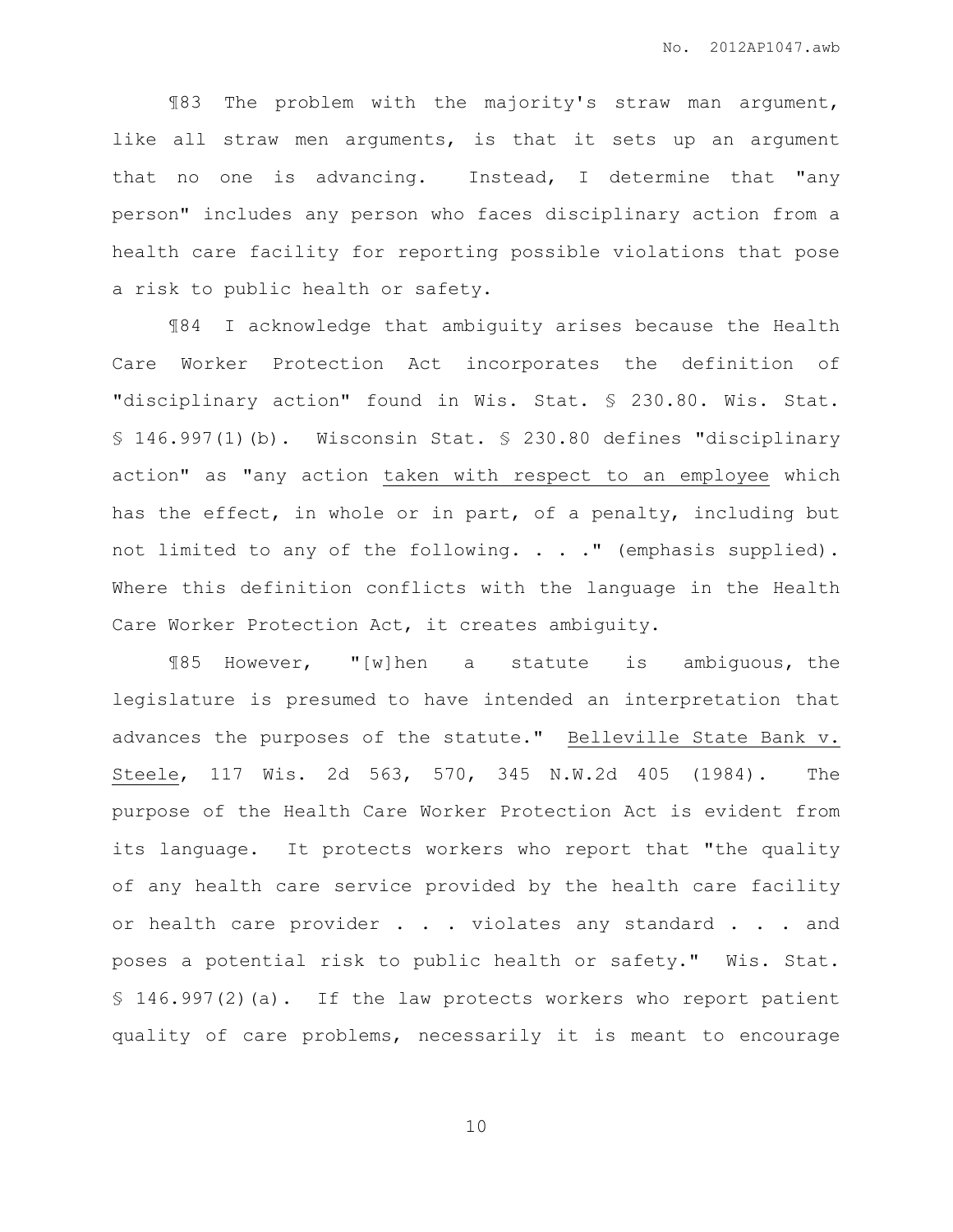those workers to do so. Thus, on its face, the statute is aimed at protecting patients.

The majority's approach undermines this purpose. Although the majority acknowledges that the purpose of the statute is to protect patients, it simultaneously chastises Masri for "engraft[ing] purposes onto the statute that are not embedded in its text." Majority op., 151. Then, without explanation, the majority states that "[d]eclining to broaden the definition of 'employee' to include unpaid interns does not contradict the statutory purposes." Majority op., 154. It is hard to conceive how a limited reading of the Health Care Worker Protection Act would not run counter to its goal of patient protection. If fewer health care workers report problems with patient care, there will be fewer opportunities for those problems to be fixed and patients will be left at risk.

187 Due to the remedial purpose of the Health Care Worker Protection Act, our canons of statutory construction dictate that its provisions be liberally construed. Watkins, 117 Wis. 2d at 762 (statutes containing broad remedial language shall be liberally construed). Courts generally construe whistleblower protection laws broadly to achieve their protective goals. See, e.g., Passaic Valley Sewerage Comm'rs v. U.S. Dep't of Labor, 992 F.2d 474, 478-79 (3d Cir. 1993) (terms used in whistleblower protection law, which was aimed at encouraging workers to aid in enforcement of Clean Water Act and nuclear safety statutes, broadly construed to achieve that goal); Rayner v. Smirl, 873 F.2d 60, 64 (4th Cir. 1989)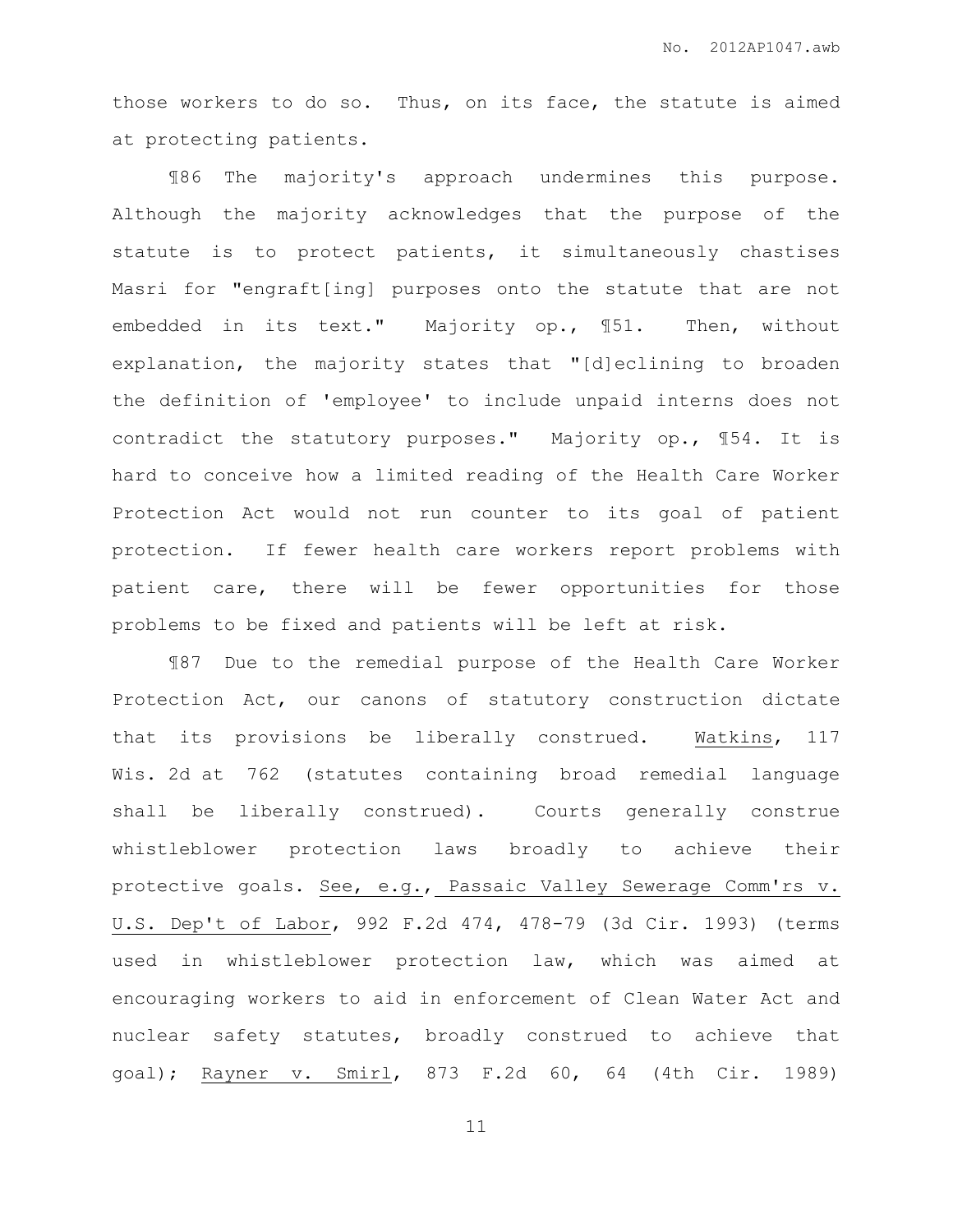(determining that a more inclusive interpretation of "employee" is warranted for the whistleblower provisions in the Federal Railway Safety Act, aimed at promoting rail safety); Phillips v. Interior Bd. of Mine Operations Appeals, 500 F.2d 772, 781 (D.C. Cir. 1974) (narrow construction of the whistleblower provision in Mining Safety Act would be contrary to its purpose of increasing safety in mines). A similar liberal construction of the Act's scope would support the Health Care Worker Protection Act's purpose of protecting patients.

188 When liberally construed, the conflict between the Act's scope as dictated by the "any person" language and the definition of "disciplinary action" should be cured by deferring to the language defining the scope of the Act. The Health Care Protection Act incorporates the definition Worker of "disciplinary action" from a statute on state employee protection. Wis. Stat. \$\$ 146.997(1)(b), 230.80(2). In the context of defining state employee protection, the language in the definition referring to employees is appropriate. Wis. Stat. § 230.80(2) ("Disciplinary action" means any action taken with respect to an employee . . . "). However, the use of the term "employee" in Wis. Stat. § 230.80(2) was not intended to delineate the scope of the Health Care Worker Protection Act. That function is served by the specific language in Wis. Stat.  $$146.997(3)(a).$ 

specifically 189 Wisconsin Stat. § 146.997(3)(a) more addresses the scope of the Health Care Worker Protection Act, therefore its provisions should govern. This is consistent with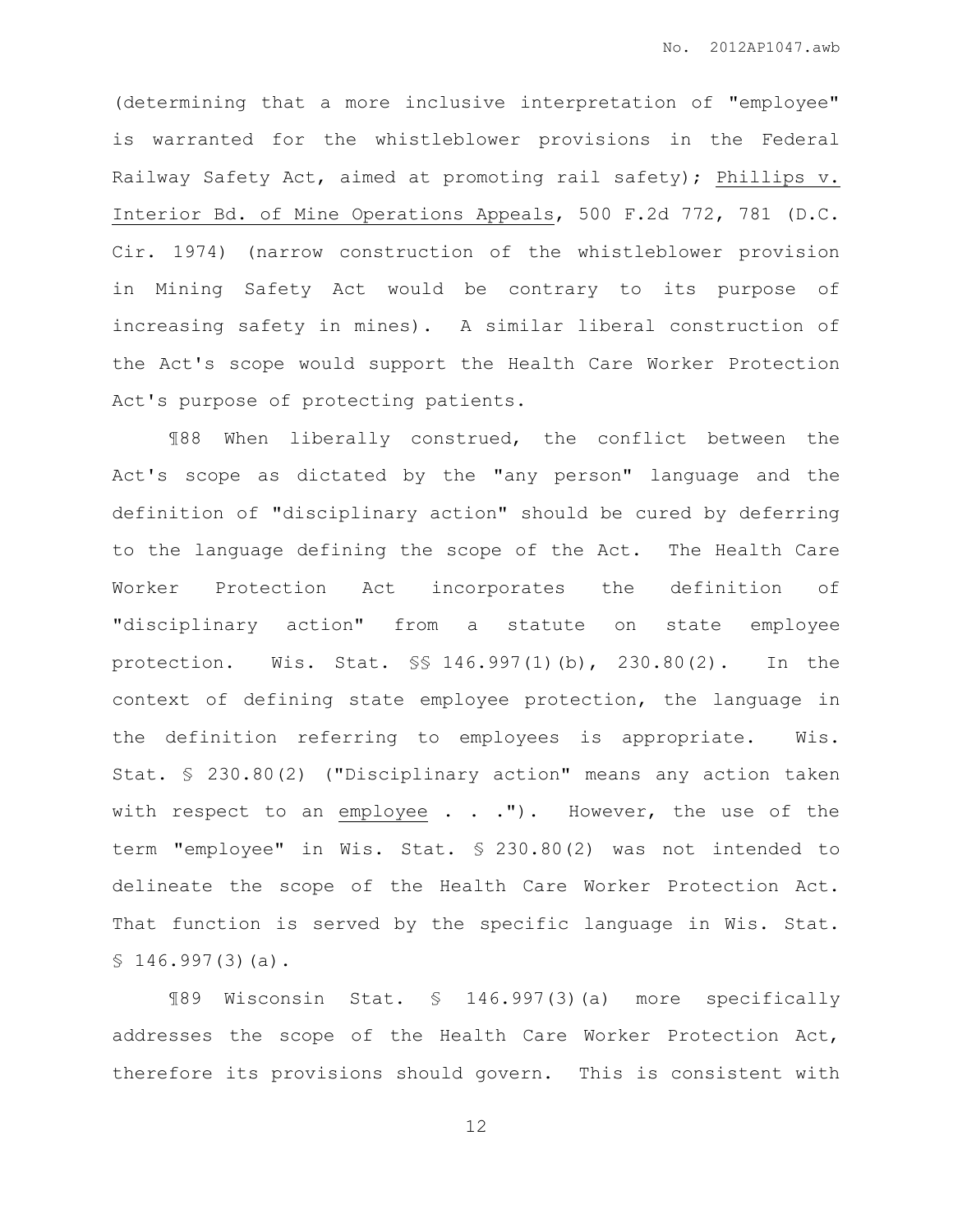the canon of statutory construction that "[w]here a general statute and a specific statute relate to the same subject matter the specific statute controls." Wauwatosa v. Grunewald, 18 Wis. 2d 83, 87, 118 N.W.2d 128 (1962).

190 The language of the Health Care Worker Protection Act indicates its remedial purpose of protecting patients. This is best achieved by interpreting the words "any person" to mean what they say. See Kalal, 271 Wis. 2d 633, 139. Accordingly, I conclude that the Act protects any person from facing disciplinary action for reporting quality of care issues. This includes Masri.

#### III

191 Even if the majority were correct that "any person," as used in the Health Care Worker Protection Act, refers only to "employees," that does not mean that "employee" should be accorded a narrow definition centered on compensation. It is worth noting again that statutes should be construed liberally to effectuate their purpose. State v. Zielke, 137 Wis. 2d 39, 47, 403 N.W.2d 427 (1987). Accordingly, "employee" should be read broadly to meet the purpose of protecting patients.

192 The majority suggests that the Labor and Industry Review Commission (LIRC) has always construed "employee" as an individual working for an employer in exchange for wage or compensation. Majority op., 1126, 37 n.14. That is incorrect.

193 LIRC decides appeals in three administrative areas: workers compensation law, unemployment compensation law, and equal rights law (which includes the Health Care Worker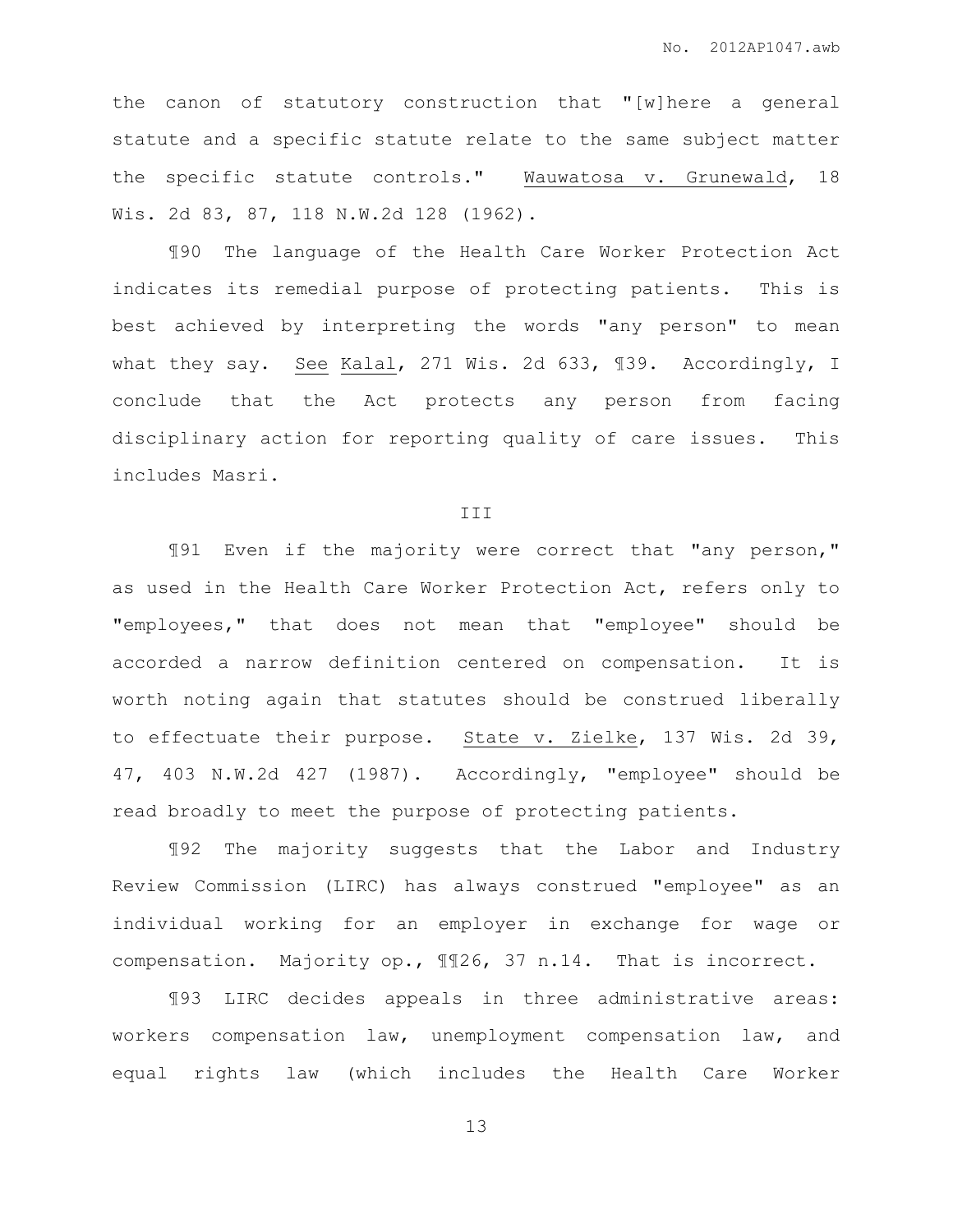Protection Act). In the context of both worker compensation and unemployment compensation, LIRC has concluded that an individual can be considered a statutory employee to effectuate the purposes of the statute even when the individual has not received a dime from the employer and has never set foot on the employer's premise.

¶94 The! appeals! that! LIRC! review! arise! from! the! decisions! of the Department of Workforce Development (DWD). Here, the DWD dismissed Masri's complaint without further investigation, concluding that because she was not compensated by MCW for her work, Masri was not a covered employee under the Act.

¶95 Yet,! the! DWD! has! previously! explained! that! the! definitions of "employee" in the different statutes that LIRC administers will vary depending on the purpose of the statute. It notes that the definitions "are likely to be similar, but rarely will they be identical. The Legislature has determined that there are different policy considerations for each program, that in turn require slightly different definitions [of 'employee']." Department of Workforce Development, "Independent Contractors and Worker's Compensation in Wisconsin" at 6 (June 2003), available at http://dwd.wisconsin.gov/dwd/publications/ wc/WKC 13324 P.pdf (emphasis supplied).

196 For example, in Green Bay Packaging, Inc. v. Dep't of Indus., Labor & Human Relations, 72 Wis. 2d 26, 36, 240 N.W.2d 422 (1976), the court determined that for purposes of the Worker's Compensation Act an employee of a subcontractor qualifies as a statutory employee of the general contractor when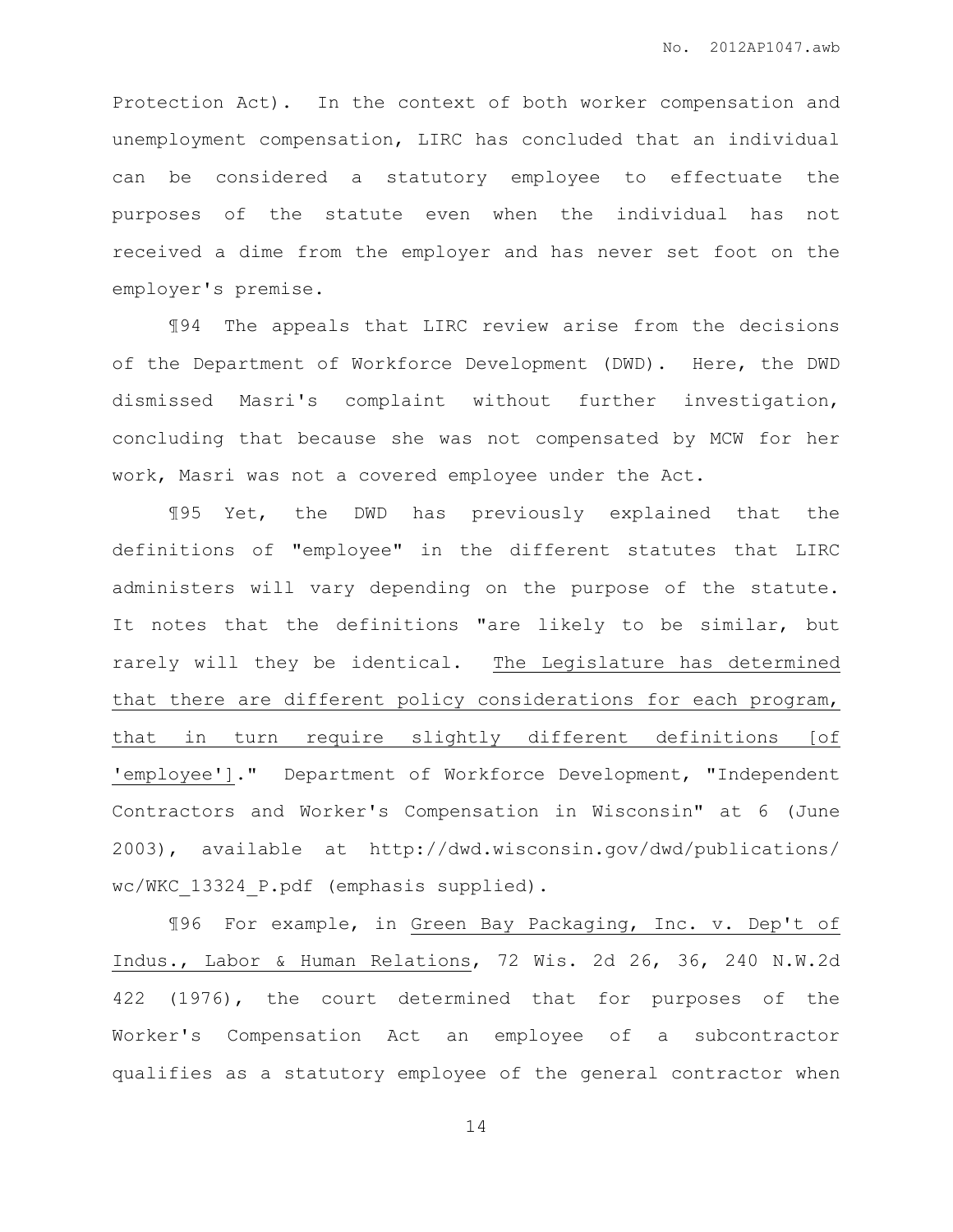the subcontractor regularly furnishes to a principal employer materials or services which are integrally related to the finished product or service. It explained that "the workmens' compensation law of this state must be liberally construed to reach the objectives of that law," and that "the purpose of this legislation was to protect employees of irresponsible and uninsured subcontractors." Id. at 37.

197 Similarly, as noted in Sears, Roebuck & Co. v. Dep't of Indus., Labor, & Human Relations, 90 Wis. 2d 736, 280 N.W.2d 240 (1979), the definition of "employee" for purposes of the unemployment compensation law "mean[t] any individual who is or has been performing services for an employing unit, in an employment, whether or not he is paid directly by such employing unit." Id. at 742 (quoting Wis. Stat. § 108.02(3)(a) (1971)). The court explained that although an individual may be an independent contractor, "this does not necessarily bar him from being an employee under the act. His status under the act must be determined from the act itself in view of the purpose of the act as declared therein." Id. at 743 (quoting Moorman Mfg. Co. v. Indus. Comm'n, 241 Wis. 200, 203, 5 N.W.2d 743 (1942)).

198 In this case we are presented with an issue of first impression. The Health Care Worker Protection Act does not define "employee." We are asked to determine if it is more reasonable to liberally construe the term "employee" in the Health Care Worker Protection Act to effectuate the Act's purpose, as the court has done with the Workers' Compensation Law and Unemployment Compensation Law, or to use a limiting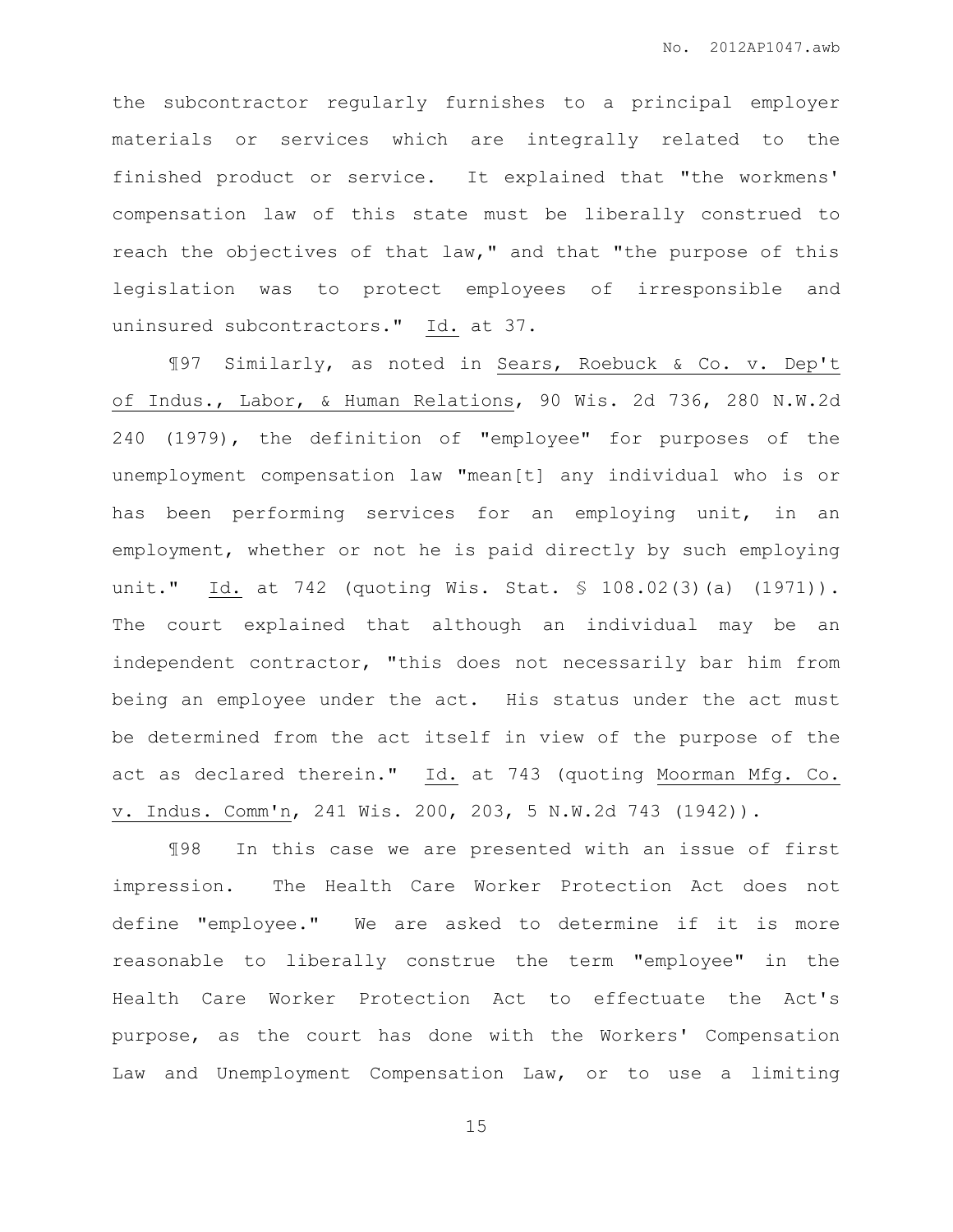test, narrowly focusing only on compensation between the employer and employee. Both LIRC and the majority have opted for a narrow interpretation.

199 Contrary to the majority, I conclude that it is more reasonable to construe "employee" liberally to effectuate the remedial purpose of the Act. In doing so, I would apply the test for a master-servant relationship as found in our common law. The broad definition of employee from the master-servant test is more consistent with the remedial purpose of the Health Care Worker Protection Act because it enables more workers to report quality of care issues and meets the statute's purpose of protecting patients.

¶100 Use of the master-servant test is also consistent with our caselaw. Where a term in a statute is undefined or not helpfully defined, the Wisconsin Supreme Court has referred to the common law definition of the term to aid in interpretation. For example, it utilized this approach in interpreting "employee" as used in the Unemployment Compensation Act. Wisconsin Bridge & Iron Co. v. Indus. Comm'n, 233 Wis. 467, 478, 290 N.W. 199 (1940). At the time, the statutory definition of "employee" was "any individual employed by an 'employer' and in an 'employment.'" Id. at 477. The court stated that this implies that the term "employee" and "employer" are to be given their common-law meaning. Id. The court explained that "there is nothing in the definition there given to indicate anything different from the common-law concept," and that if the legislature "had intended to change the ordinary and commonly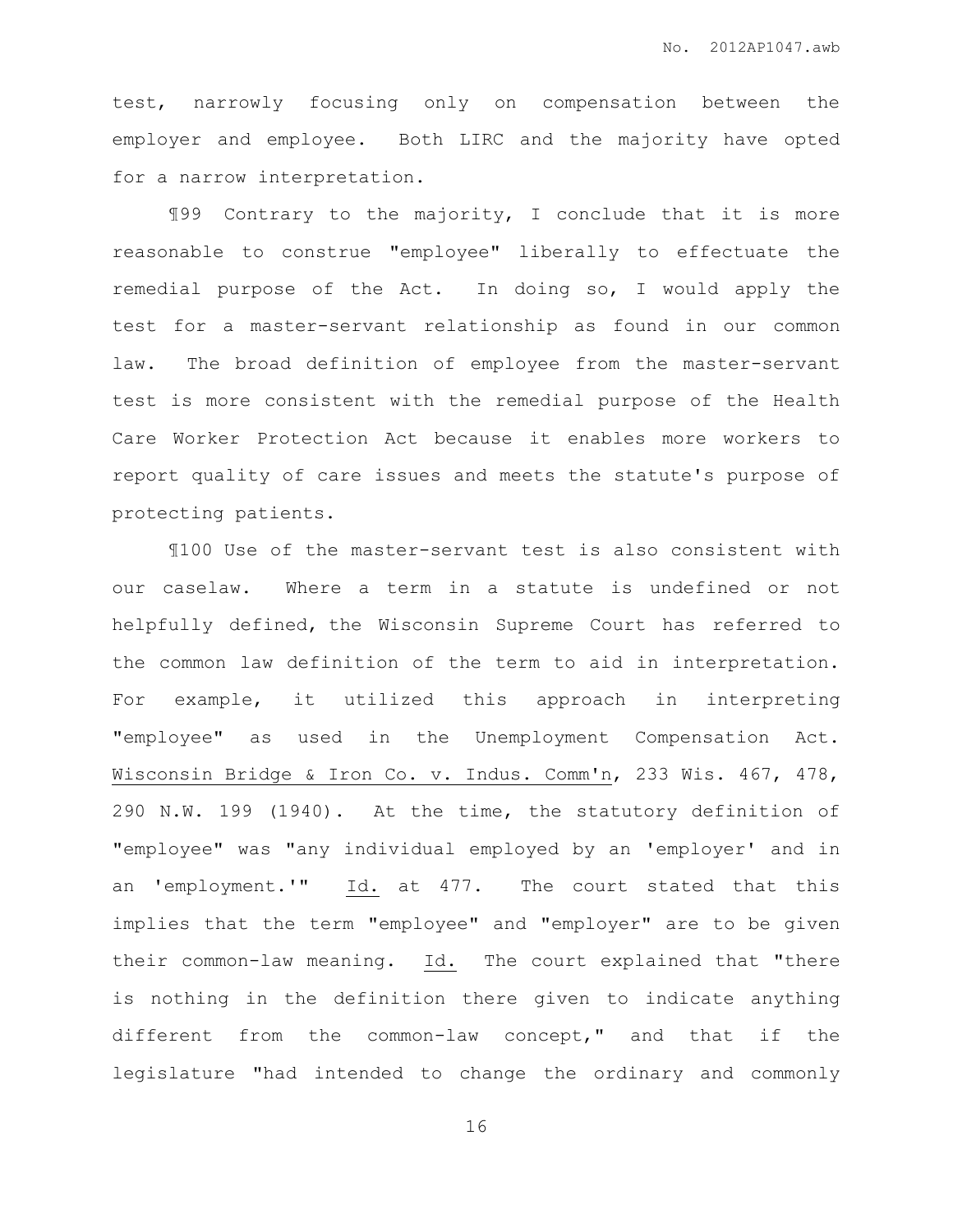understood meaning of the words 'employer' and 'employee' they would have used language expressly so declaring." Id. at 478.

¶101 Likewise, the United States Supreme Court has explained that "[w]here Congress uses terms that have accumulated settled meaning under . . . the common law, a court must infer, unless the statute otherwise dictates, that Congress means to incorporate the established meaning of these terms." Community for Creative Non-Violence v. Reid, 490 U.S. 730, 739 (1989) (quoting NLRB v. Amax Coal Co., 453 U.S. 322, 329  $(1981)$ .

¶102 Accordingly, when interpreting federal statutes that use the term "employee" without helpfully defining it, the Supreme Court construes that term as descriptive of "the conventional master-servant relationship as understood  $by$ common-law agency doctrine." Id. at 740. It has consistently used this approach to interpret a number of federal statutes. See, e.g., Clackamas Gastroenterology Assocs. v. Wells, 538 U.S. 440, 448 (2003) (using the common-law definition of masterservant relationship when interpreting the meaning of employee under the Americans with Disabilities Act); Nationwide Mut. Ins. Co. v. Darden, 503 U.S. 318, 323 (1992) (construing "employee" under Employee Retirement Income Security Act based on common law principles of agency); Reid, 490 U.S. at 739 (construing "employee" as used in the Copyright Act); Kelley v. Southern Pac. Co., 419 U.S. 318, 323-24 (1974) (using common-law principle of master-servant relationship to determine employment statutes under the Federal Employers' Liability Act); NLRB v.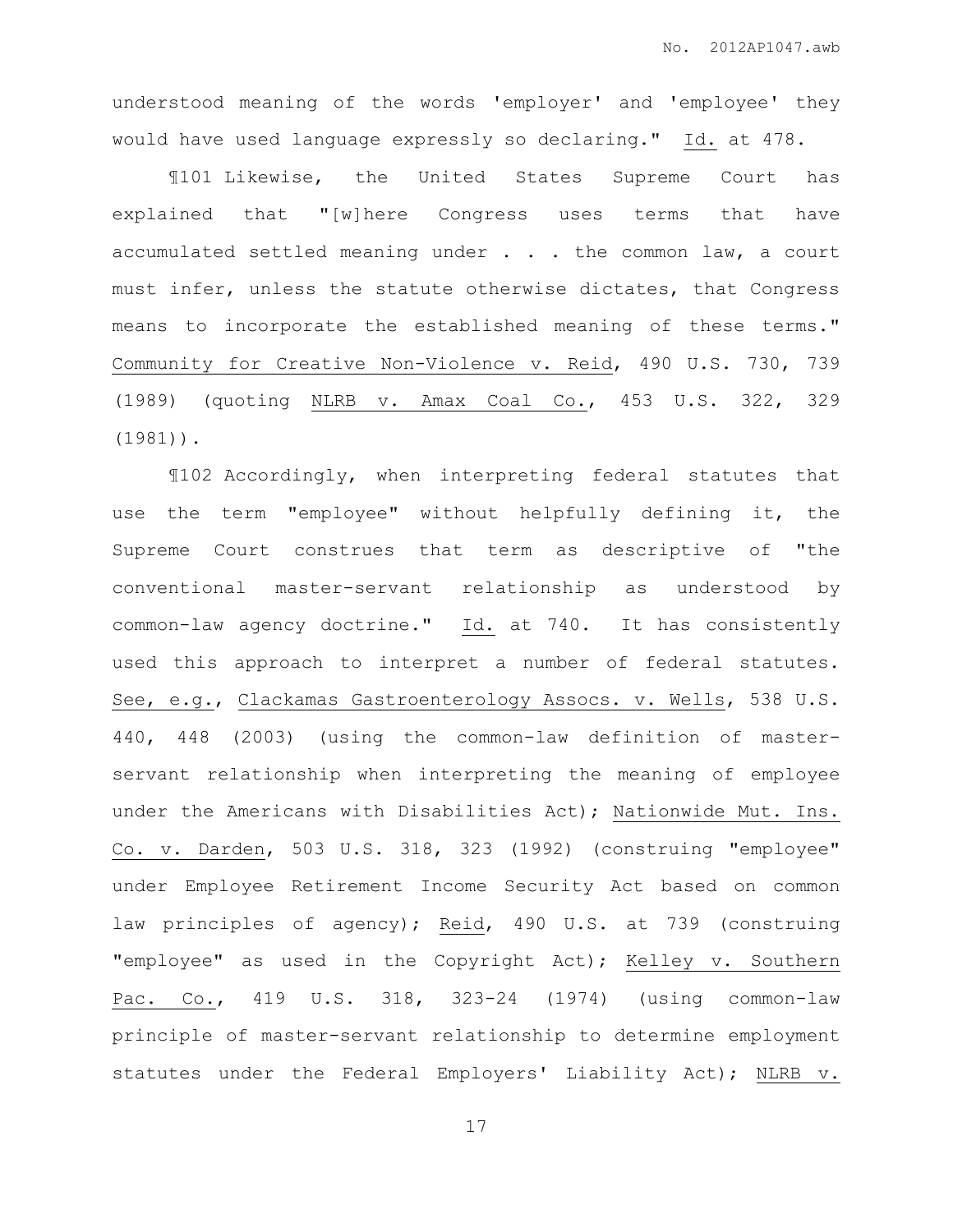United Ins. Co., 390 U.S. 254, 258 (1968) (construing "employee" under the National Labor Relations Act based on common-law agency principles).

¶103 In a similar vein, the Wisconsin Court of Appeals has determined that "the factors relevant to a master/servant relationship are relevant to deciding whether [the defendant] was a state employee" for purposes of Wis. Stat. § 893.82. Lamoreux v. Oreck, 2004 WI App 160, 122, 275 Wis. 2d 801, 686 N.W.2d 722.

¶104 The common law definition of a master-servant relationship is much broader than the definition that the majority applies here, which is limited to whether or not a worker receives compensation or tangible benefits. At federal law, a determination of whether a master-servant common relationship exists takes into account a number of factors, including:

the hiring party's right to control the manner and means by which the product is accomplished. . . . the skill required; the source of the instrumentalities and tools; the location of the work; the duration of the relationship between the parties; whether the hiring party has the right to assign additional projects to the hired party; the extent of the hired party's discretion over when and how long to work; the method of payment; the hired party's role in hiring and paying assistants; whether the work is part of the regular business of the hiring party; whether the hiring party is in business; the provision of employee benefits; and the tax treatment of the hired party.

Darden, 503 U.S. at 323-24 (quoting Reid, 490 U.S. at 751-52). "[A]ll of the incidents of the relationship must be assessed and weighed with no one factor being decisive." NLRB v. United Ins.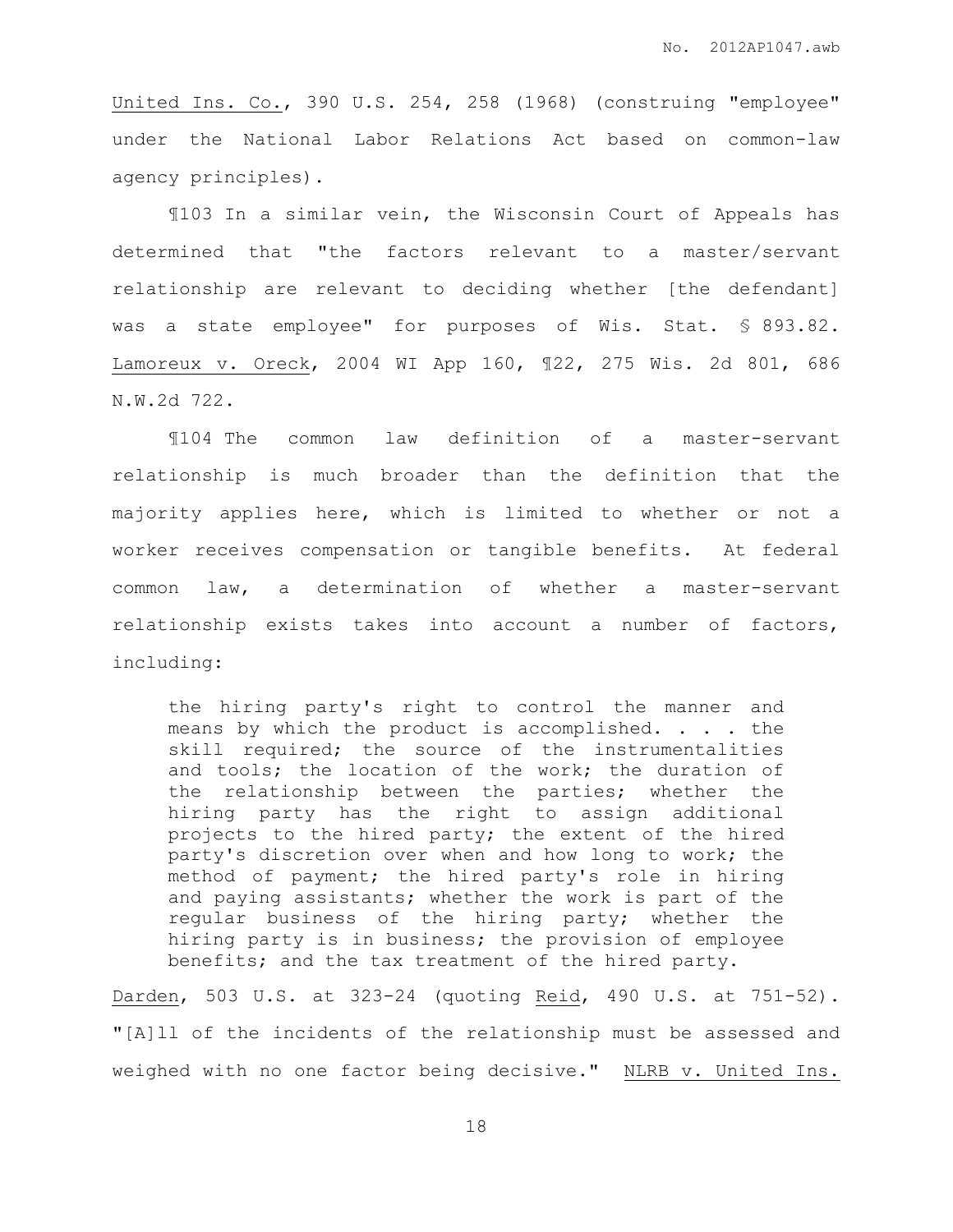Co. of America, 390 U.S. at 258. Consistent therewith the Restatement (Third) of Agency, § 7.07(2)(b) states: "the fact that work is performed gratuitously does not relieve a principal of liability."

¶105 Wisconsin courts use almost identical factors in determining whether a master-servant relationship exists in the context of tort liability. As explained in Pamperin v. Trinity Mem'l Hosp., 144 Wis. 2d 188, 199, 423 N.W.2d 848 (1988), the dominant test in determining whether an individual is a servant is "[t]he right to control."

¶106 Other factors to consider include: "the place of work, the time of the employment, the method of payment, the nature of business or occupation, which party furnishes the the instrumentalities or tools, the intent of the parties to the contract, and the right of summary discharge of employees." Id. 199. As with the federal cases, no one factor is at determinative and "[a] servant need not be under formal contract to perform work for a master, nor is it necessary for a person to be paid in order to occupy the position of servant." Kerl v. Rasmussen, Inc., 2004 WI 86, 122, 273 Wis. 2d 106, 682 N.W.2d 328; Petzel v. Valley Orthopedics Ltd., 2009 WI App 106, 116, 320 Wis. 2d 621, 770 N.W.2d 787 (same).

¶107 Contrary to the majority, I determine that it is more reasonable to interpret the Health Care Worker Protection Act with the broad master-servant test from our common law than a dictionary definition of the term "employee." This broad test is consistent with the statute's purpose. Further, Wisconsin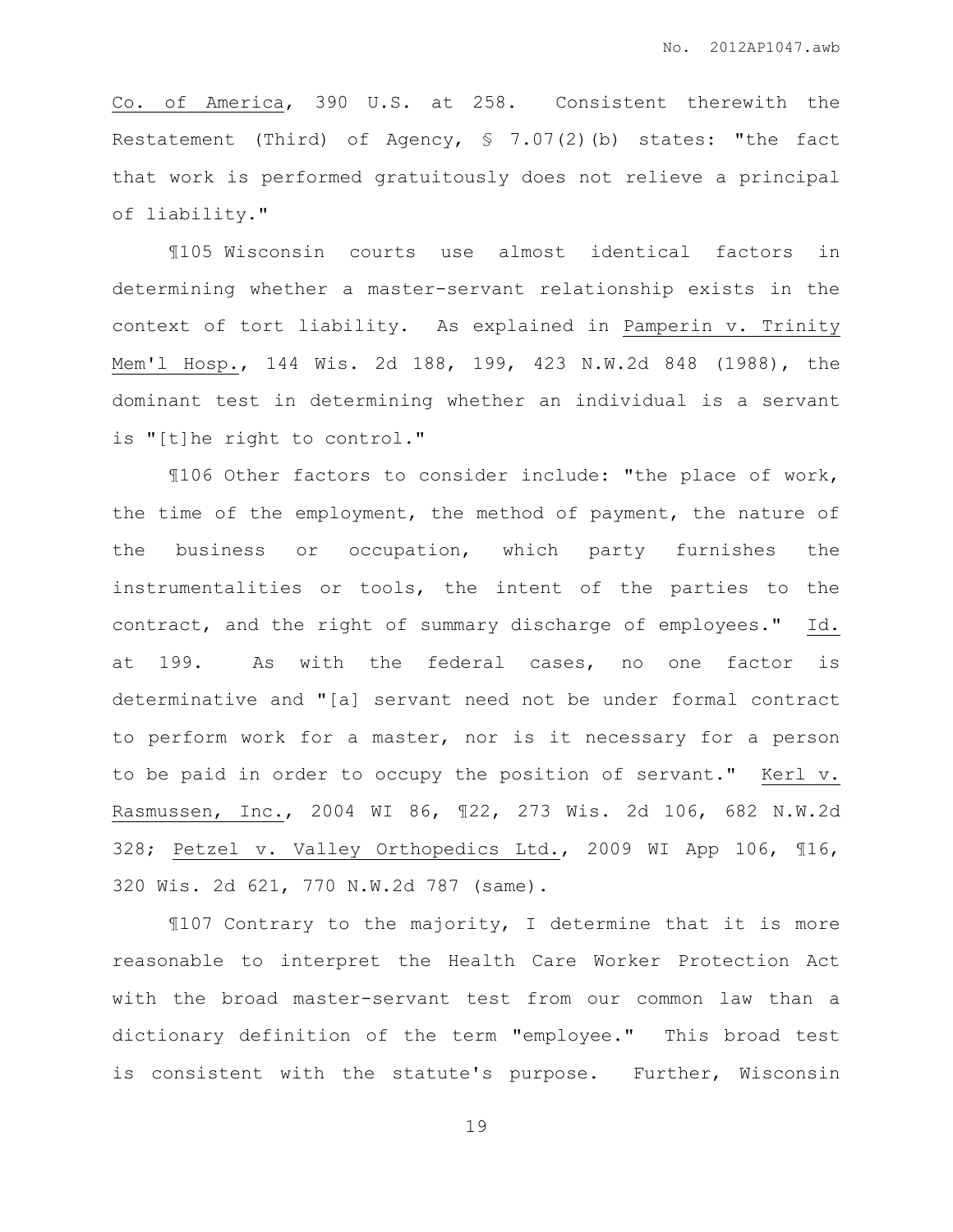and United States Supreme Court caselaw establishes that it is the appropriate test to apply when a statute uses the term "employee" without providing a helpful definition.

¶108 Applying! the! master>servant! factors to! the! case! at! hand reveals that Masri qualifies as an employee. Throughout Masri's internship, MCW had the right to control her actions. Masri was placed in MCW's transplant surgery unit at Froedtert Hospital. She worked 40 regularly scheduled hours per week as a psychology intern. Dr. Anderson had obtained a grant to fund Masri's work. Masri's duties included interviewing patients and staff, reviewing and assessing medical records, signing psychological reports, preparing patient progress notes, and attending staff meetings. In that role, MCW granted Masri full access to HIPAA protected patient records and MCW's facilities. This suggests the intent to have an employee-employer relationship. Further, MCW had the right to summarily discharge Masri at any time. These factors outweigh the fact that Masri was not paid for her services and suggest that she should be considered an employee for purposes of the Health Care Worker Protection! Act.! ! Accordingly,! I! would! reverse! the! court! of! appeals and remand the case for an investigation and determination of whether MCW unlawfully terminated Masri's internship in retaliation for the complaints she made about clinical and ethical concerns.

#### IV

¶109 The! parties! dispute! whether! due! weight! or! no weight! should be accorded to LIRC's interpretation of the Health Care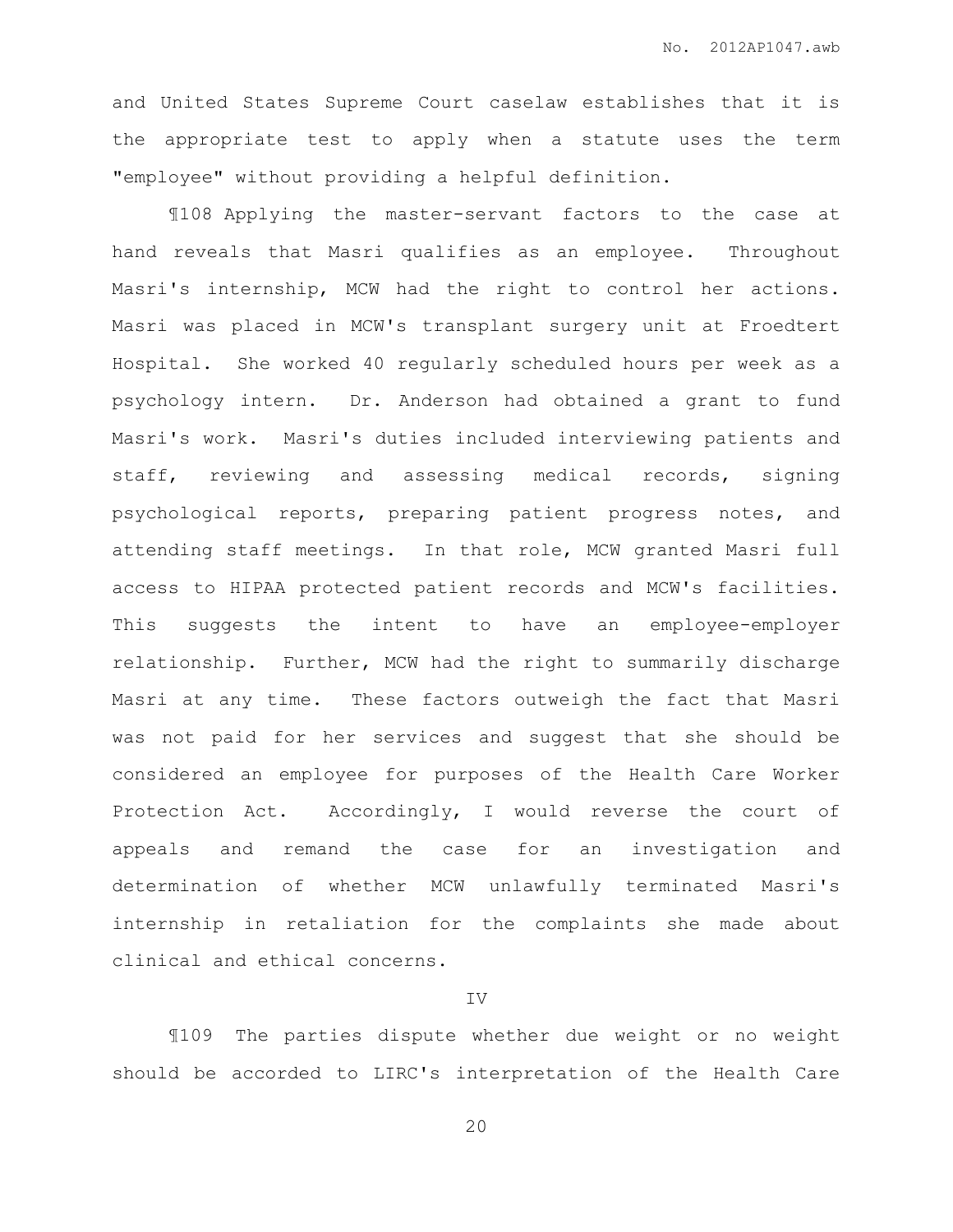Worker Protection Act limiting coverage to paid employees. These levels of deference are analytically equivalent as both require the court to independently interpret a statute. Racine Harley-Davidson v. State Div. of Hearings & Appeals, 2006 WI 86, 120, 292 Wis. 2d 549, 717 N.W.2d 184. Even under due weight deference, the agency's interpretation will not be adopted if the court determines an alternate interpretation is more reasonable. Id.

¶110 As discussed above, I conclude that there is a more reasonable interpretation of the Health Care Worker Protection Act than the limited one accorded by LIRC. The Health Care Worker Protection Act should be interpreted as meaning what it expressly provides: its coverage extends to "any person." Further, even if the Act's coverage was limited to employees only, the canons of statutory construction mandate that "employee" be liberally construed in order to fulfill the remedial purpose of the Act. Under either approach, Masri should be afforded coverage. Accordingly, I respectfully dissent.

¶111 I am authorized to state that Chief Justice SHIRLEY S. ABRAHAMSON joins this dissent.